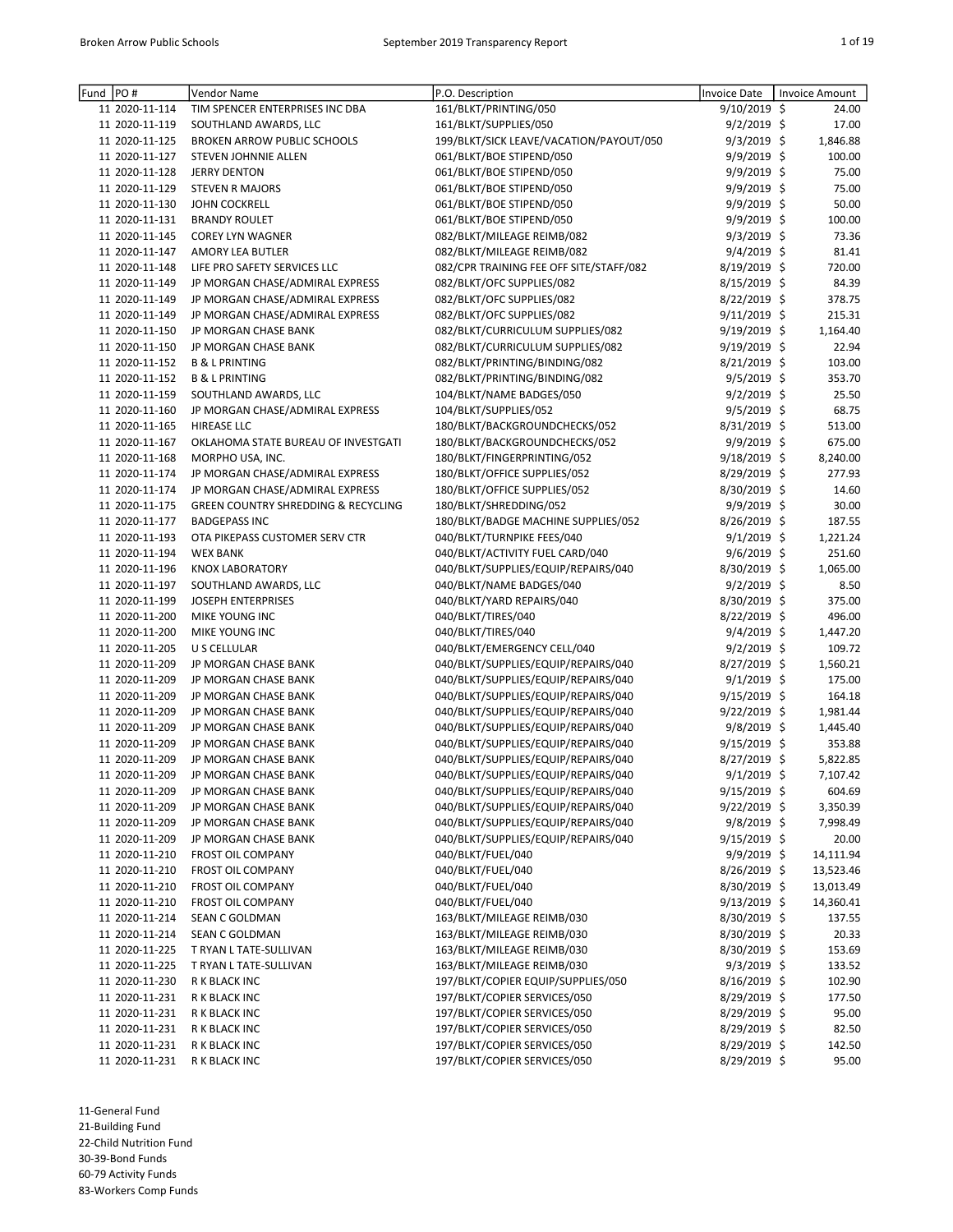| Fund | PO#                              | Vendor Name                                                        | P.O. Description                                                  | <b>Invoice Date</b>          | <b>Invoice Amount</b> |
|------|----------------------------------|--------------------------------------------------------------------|-------------------------------------------------------------------|------------------------------|-----------------------|
|      | 11 2020-11-237                   | ADVANCE ALARMS INC                                                 | 090/BLKT/ALARM MONITORING/030                                     | $9/1/2019$ \$                | 684.50                |
|      | 11 2020-11-245                   | JP MORGAN CHASE/ADMIRAL EXPRESS                                    | 041/BLKT/OFFICE SUPPLIES/041                                      | 8/6/2019 \$                  | 61.00                 |
|      | 11 2020-11-245                   | JP MORGAN CHASE/ADMIRAL EXPRESS                                    | 041/BLKT/OFFICE SUPPLIES/041                                      | 8/23/2019 \$                 | 17.91                 |
|      | 11 2020-11-245                   | JP MORGAN CHASE/ADMIRAL EXPRESS                                    | 041/BLKT/OFFICE SUPPLIES/041                                      | 8/30/2019 \$                 | 6.29                  |
|      | 11 2020-11-245                   | JP MORGAN CHASE/ADMIRAL EXPRESS                                    | 041/BLKT/OFFICE SUPPLIES/041                                      | $9/3/2019$ \$                | 3.89                  |
|      | 11 2020-11-245                   | JP MORGAN CHASE/ADMIRAL EXPRESS                                    | 041/BLKT/OFFICE SUPPLIES/041                                      | 8/26/2019 \$                 | 21.70                 |
|      | 11 2020-11-245                   | JP MORGAN CHASE/ADMIRAL EXPRESS                                    | 041/BLKT/OFFICE SUPPLIES/041                                      | 8/26/2019 \$                 | 11.12                 |
|      | 11 2020-11-245                   | JP MORGAN CHASE/ADMIRAL EXPRESS                                    | 041/BLKT/OFFICE SUPPLIES/041                                      | 8/29/2019 \$                 | 28.78                 |
|      | 11 2020-11-245                   | JP MORGAN CHASE/ADMIRAL EXPRESS                                    | 041/BLKT/OFFICE SUPPLIES/041                                      | 8/29/2019 \$                 | 5.71                  |
|      | 11 2020-11-245                   | JP MORGAN CHASE/ADMIRAL EXPRESS                                    | 041/BLKT/OFFICE SUPPLIES/041                                      | 8/14/2019 \$                 | (112.25)              |
|      | 11 2020-11-246                   | JP MORGAN CHASE/ADMIRAL EXPRESS                                    | 164/BLKT/CHROMEDESK SUPPLIES/050                                  | 8/15/2019 \$                 | 162.29                |
|      | 11 2020-11-246                   | JP MORGAN CHASE/ADMIRAL EXPRESS                                    | 164/BLKT/CHROMEDESK SUPPLIES/050                                  | $9/4/2019$ \$                | 398.31                |
|      | 11 2020-11-246                   | JP MORGAN CHASE/ADMIRAL EXPRESS                                    | 164/BLKT/CHROMEDESK SUPPLIES/050                                  | 9/9/2019 \$                  | 67.56                 |
|      | 11 2020-11-246                   | JP MORGAN CHASE/ADMIRAL EXPRESS                                    | 164/BLKT/CHROMEDESK SUPPLIES/050                                  | $9/9/2019$ \$                | 131.47                |
|      | 11 2020-11-250                   | ASSETGENIE INC                                                     | 164/BLKT/CHROMEBOOK PARTS/EQUIP/050                               | 8/20/2019 \$                 | 1,350.00              |
|      | 11 2020-11-250                   | <b>ASSETGENIE INC</b>                                              | 164/BLKT/CHROMEBOOK PARTS/EQUIP/050                               | 8/29/2019 \$                 | 2,495.00              |
|      | 11 2020-11-252                   | TRINITY 3 LLC                                                      | 164/BLKT/CHROMEBOOK PARTS/050                                     | 8/29/2019 \$                 | 3,335.00              |
|      | 11 2020-11-252                   | TRINITY 3 LLC                                                      | 164/BLKT/CHROMEBOOK PARTS/050                                     | 8/29/2019 \$                 | 435.00                |
|      | 11 2020-11-258                   | NATIONAL GEOGRAPHY BEE                                             | 001/REGISTRATION/525                                              | $9/5/2019$ \$                | 120.00                |
|      | 11 2020-11-259                   | ANDREA V SALAZAR GIL                                               | 003/BLKT/MILEAGE REIMB/050                                        | 9/3/2019 \$                  | 10.34                 |
|      | 11 2020-11-261                   | JENNIFER LYN BETSWORTH                                             | 003/BLKT/MILEAGE REIMB/050                                        | $9/3/2019$ \$                | 31.06                 |
|      | 11 2020-11-262                   | LANGUAGE LINE SERVICES INC                                         | 003/BLKT/TRANSLATION SVCS/050                                     | 8/31/2019 \$                 | 119.18                |
|      | 11 2020-11-264                   | <b>GREEN COUNTRY SHREDDING &amp; RECYCLING</b>                     | 152/BLKT/SPED/SHREDDING/080                                       | $8/6/2019$ \$                | 142.50                |
|      | 11 2020-11-265                   | JP MORGAN CHASE/ADMIRAL EXPRESS                                    | 152/BLKT/SPED/SUPPLIES/052                                        | 8/26/2019 \$                 | 236.93                |
|      | 11 2020-11-266                   | MOBILIZED VISION, LLC                                              | 152/BLKT/SPED/VISION SERVICES/080                                 | $9/2/2019$ \$                | 2,778.75              |
|      | 11 2020-11-266                   | MOBILIZED VISION, LLC                                              | 152/BLKT/SPED/VISION SERVICES/080                                 | $9/3/2019$ \$                | 32.78                 |
|      | 11 2020-11-279                   | MICHELE E HUEBERT                                                  | 621/BLKT/MILEAGE REIMB/050                                        | $9/3/2019$ \$                | 14.62                 |
|      | 11 2020-11-280                   | MICHELLE R WARREN                                                  | 621/BLKT/MILEAGE REIMB/050                                        | $9/3/2019$ \$                | 62.08                 |
|      | 11 2020-11-292                   | <b>TWOTREES TECHNOLOGIES LLC</b>                                   | 163/BLKT/EQUIPM/SOFTWARE/CERTIFICATE/050                          | 8/20/2019 \$                 | 275.00                |
|      | 11 2020-11-297                   | <b>FEDERAL EXPRESS CORP</b>                                        | 163/BLKT/POSTAGE/SHIPPING/050                                     | 8/22/2019 \$                 | 70.23                 |
|      | 11 2020-11-307<br>11 2020-11-315 | JP MORGAN CHASE/ADMIRAL EXPRESS                                    | 001/BLKT/SUPPLIES/OFFICE/720                                      | 8/22/2019 \$                 | 119.49                |
|      | 11 2020-11-315                   | JP MORGAN CHASE/ADMIRAL EXPRESS<br>JP MORGAN CHASE/ADMIRAL EXPRESS | 163/BLKT/OFFICE-TECH SUPPLIES/030<br>163/BLKT/OFFICE-SUPPLIES/030 | 8/28/2019 \$<br>9/10/2019 \$ | 196.35<br>51.45       |
|      | 11 2020-11-315                   | JP MORGAN CHASE/ADMIRAL EXPRESS                                    | 163/BLKT/OFFICE-SUPPLIES/030                                      | $9/11/2019$ \$               | 41.28                 |
|      | 11 2020-11-316                   | SOUTHLAND AWARDS, LLC                                              | 163/BLKT/SUPPLIES/BADGES/030                                      | $9/2/2019$ \$                | 51.00                 |
|      | 11 2020-11-324                   | LOWE'S HOME CENTERS                                                | 163/BLKT/EQUIPMENT/SUPPLIES/030                                   | 8/29/2019 \$                 | 194.74                |
|      | 11 2020-11-329                   | <b>GREEN COUNTRY SHREDDING &amp; RECYCLING</b>                     | 082/BLKT/SHREDDING/082                                            | $8/6/2019$ \$                | 12.50                 |
|      | 11 2020-11-330                   | <b>NASCO EDUCATION LLC</b>                                         | 082/BLKT/DHS SUPPLIES/082                                         | 7/30/2019 \$                 | 25.46                 |
|      | 11 2020-11-330                   | NASCO EDUCATION LLC                                                | 082/BLKT/DHS SUPPLIES/082                                         | $8/6/2019$ \$                | 42.72                 |
|      | 11 2020-11-331                   | EARLYCHILDHOOD LLC                                                 | 082/BLKT/DHS SUPPLIES/082                                         | $8/8/2019$ \$                | 3,065.69              |
|      | 11 2020-11-332                   | KAPLAN EARLY LEARNING COMPANY                                      | 082/BLKT/DHS SUPPLIES/082                                         | 7/31/2019 \$                 | 1,431.38              |
|      | 11 2020-11-333                   | LAKESHORE EQUIPMENT CO                                             | 082/BLKT/DHS SUPPLIES/082                                         | 7/25/2019 \$                 | 1,752.37              |
|      | 11 2020-11-337                   | <b>WESLEY SHAUN HILL</b>                                           | 193/BLKT/MILEAGE REIMB/052                                        | 9/17/2019 \$                 | 118.30                |
|      | 11 2020-11-342                   | <b>B &amp; L PRINTING</b>                                          | 040/BLKT/PRINTING/040                                             | 7/11/2019 \$                 | 44.00                 |
|      | 11 2020-11-347                   | RICH PAWPA                                                         | 561/BLKT/MILEAGE REIMB/053                                        | $9/3/2019$ \$                | 111.85                |
|      | 11 2020-11-347                   | RICH PAWPA                                                         | 561/BLKT/MILEAGE REIMB/053                                        | $9/3/2019$ \$                | 64.00                 |
|      | 11 2020-11-349                   | CHELSIE RENAE INSKEEP                                              | 561/BLKT/MILEAGE REIMB/525                                        | $9/3/2019$ \$                | 21.82                 |
|      | 11 2020-11-350                   | JP MORGAN CHASE/ADMIRAL EXPRESS                                    | 561/BLKT/CLASS SUPPLIES/MS                                        | 8/20/2019 \$                 | 529.18                |
|      | 11 2020-11-350                   | JP MORGAN CHASE/ADMIRAL EXPRESS                                    | 561/BLKT/CLASS SUPPLIES/MS                                        | 8/26/2019 \$                 | 70.50                 |
|      | 11 2020-11-350                   | JP MORGAN CHASE/ADMIRAL EXPRESS                                    | 561/BLKT/CLASS SUPPLIES/MS                                        | $9/11/2019$ \$               | 61.93                 |
|      | 11 2020-11-351                   | HOBBY LOBBY STORES INC                                             | 561/BLKT/CLASS SUPPLIES/MS/720                                    | 8/26/2019 \$                 | 25.16                 |
|      | 11 2020-11-352                   | ADG, BLUSOURCE LLC                                                 | 564/JOM SCHOOL SUPPLIES/053                                       | 7/29/2019 \$                 | 37,351.36             |
|      | 11 2020-11-352                   | ADG, BLUSOURCE LLC                                                 | 564/JOM SCHOOL SUPPLIES/053                                       | $8/2/2019$ \$                | 537.60                |
|      | 11 2020-11-352                   | ADG, BLUSOURCE LLC                                                 | 564/JOM SCHOOL SUPPLIES/053                                       | $8/5/2019$ \$                | 45.00                 |
|      | 11 2020-11-352                   | ADG, BLUSOURCE LLC                                                 | 564/JOM SCHOOL SUPPLIES/053                                       | $8/6/2019$ \$                | (537.60)              |
|      | 11 2020-11-352                   | ADG, BLUSOURCE LLC                                                 | 564/JOM SCHOOL SUPPLIES/053                                       | $8/6/2019$ \$                | (45.00)               |
|      | 11 2020-11-353                   | JP MORGAN CHASE/ADMIRAL EXPRESS                                    | 160/BLKT/OFFICE SUPPLIES/003                                      | 8/20/2019 \$                 | 88.02                 |
|      | 11 2020-11-354                   | OKLAHOMA COACHES ASSOCIATION                                       | 160/BLKT/PASSES/003                                               | 8/15/2019 \$                 | 935.00                |
|      | 11 2020-11-355                   | VARSITY BRANDS HOLDING CO INC                                      | 159/JV CHEER FILL IN UNIFORMS/003                                 | $8/8/2019$ \$                | 629.70                |
|      | 11 2020-11-362                   | VARSITY BRANDS HOLDING CO INC                                      | 159/BLKT/CHOREOGRAPHY BUNDLE/CHEER/003                            | $9/9/2019$ \$                | 5,000.00              |
|      | 11 2020-11-366                   | JP MORGAN CHASE/ADMIRAL EXPRESS                                    | 102/BLKT/OFFICE SUPPLIES/052                                      | 8/15/2019 \$                 | 61.24                 |

21-Building Fund

22-Child Nutrition Fund

30-39-Bond Funds

60-79 Activity Funds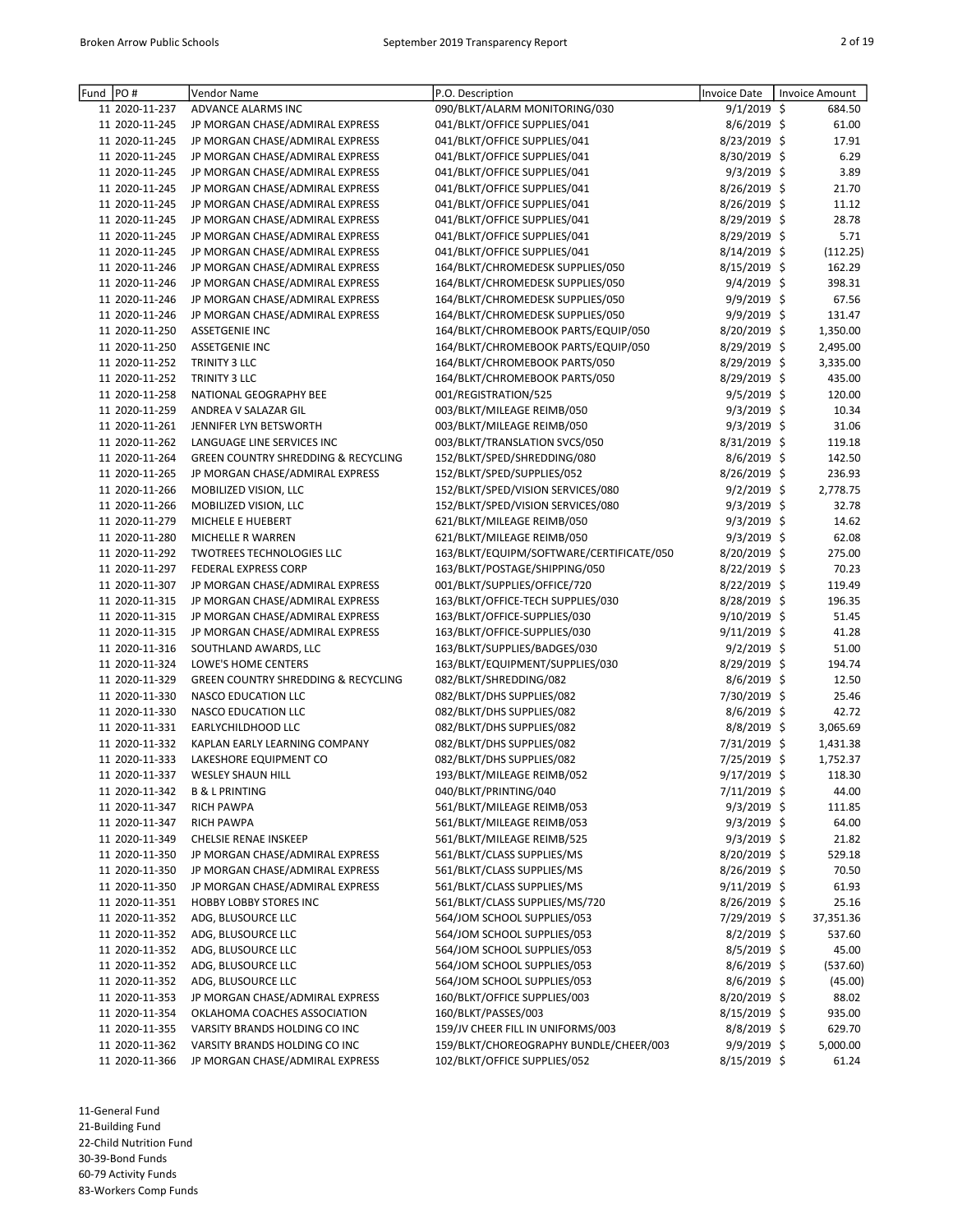| Fund  PO# |                                 | Vendor Name                                    | P.O. Description                                        | Invoice Date                 | Invoice Amount   |
|-----------|---------------------------------|------------------------------------------------|---------------------------------------------------------|------------------------------|------------------|
|           | 11 2020-11-37                   | JP MORGAN CHASE BANK                           | 002/BLKT/DISTRICT TRAVEL/CMET/050                       | $9/25/2019$ \$               | 2,526.34         |
|           | 11 2020-11-37                   | JP MORGAN CHASE BANK                           | 002/BLKT/DISTRICT TRAVEL/CMET/050                       | $9/25/2019$ \$               | 380.20           |
|           | 11 2020-11-37                   | JP MORGAN CHASE BANK                           | 002/BLKT/DISTRICT TRAVEL/CMET/050                       | 9/25/2019 \$                 | 416.34           |
|           | 11 2020-11-37                   | JP MORGAN CHASE BANK                           | 002/BLKT/DISTRICT TRAVEL/CMET/050                       | 9/25/2019 \$                 | 218.28           |
|           | 11 2020-11-37                   | JP MORGAN CHASE BANK                           | 002/BLKT/DISTRICT TRAVEL/CMET/050                       | 9/25/2019 \$                 | 126.00           |
|           | 11 2020-11-37                   | <b>JP MORGAN CHASE BANK</b>                    | 002/BLKT/DISTRICT TRAVEL/CMET/050                       | $9/25/2019$ \$               | 23,906.19        |
|           | 11 2020-11-370                  | RIVERSIDE ASSESSMENTS LLC                      | 153/COGAT LICENSES/ELEM                                 | 7/11/2019 \$                 | 4,910.00         |
|           | 11 2020-11-374                  | PRINT-N-COPY                                   | 160/BLKT/SPORTSINFO/PRINTING/003                        | 8/19/2019 \$                 | 314.15           |
|           | 11 2020-11-374                  | PRINT-N-COPY                                   | 160/BLKT/SPORTSINFO/PRINTING/003                        | 8/20/2019 \$                 | 21.50            |
|           | 11 2020-11-38                   | TWO OAKS INVESTMENTS LLC                       | 181/BLKT/WC TPA/CMET/050                                | 9/13/2019 \$                 | 2,900.00         |
|           | 11 2020-11-380                  | <b>LOWE'S HOME CENTERS</b>                     | 037/BLKT/SUPPLIES/051                                   | 9/13/2019 \$                 | 76.37            |
|           | 11 2020-11-380                  | LOWE'S HOME CENTERS                            | 037/BLKT/SUPPLIES/051                                   | 9/9/2019 \$                  | 12.72            |
|           | 11 2020-11-396                  | <b>EMILY JOY LIM</b>                           | 016/BLKT/TRAVEL/215                                     | 8/16/2019 \$                 | 188.33           |
|           | 11 2020-11-398                  | ROXANNA BOLDING                                | 412/BLKT/TRAVEL/505                                     | $8/2/2019$ \$                | 239.42           |
|           | 11 2020-11-402                  | <b>BRITTANY KLINCK</b>                         | 412/BLKT/TRAVEL/720                                     | 8/2/2019 \$                  | 184.95           |
|           | 11 2020-11-409                  | <b>KIM E NORMAN</b>                            | 055/BLKT/MILEAGE REIMB/055                              | 9/10/2019 \$                 | 12.60            |
|           | 11 2020-11-411                  | TIFFINEY DAWN HUDSON                           | 055/BLKT/MILEAGE REIMB/055                              | 9/10/2019 \$                 | 9.80             |
|           | 11 2020-11-418                  | <b>SCOT MCNAUL</b>                             | 055/BLKT/MILEAGE REIMB/055                              | 9/10/2019 \$                 | 8.65             |
|           | 11 2020-11-419                  | KIMBERLY STARR FALLING                         | 055/BLKT/MILEAGE REIMB/055                              | 9/10/2019 \$                 | 1.13             |
|           | 11 2020-11-420                  | <b>KELLIE JO HAYES</b>                         | 055/BLKT/MILEAGE REIMB/055                              | 9/10/2019 \$                 | 21.49            |
|           | 11 2020-11-434                  | <b>S &amp; S WORLDWIDE INC</b>                 | 082/BLKT/DHS SUPPLIES/082                               | 7/19/2019 \$                 | 1,043.47         |
|           | 11 2020-11-434                  | S & S WORLDWIDE INC                            | 082/BLKT/DHS SUPPLIES/082                               | $6/9/2019$ \$                | 149.99           |
|           | 11 2020-11-434                  | S & S WORLDWIDE INC                            | 082/BLKT/DHS SUPPLIES/082                               | 8/14/2019 \$                 | 6.44             |
|           | 11 2020-11-434                  | S & S WORLDWIDE INC                            | 082/BLKT/DHS SUPPLIES/082                               | 8/15/2019 \$                 | 87.99            |
|           | 11 2020-11-438                  | <b>KYLE ANDREW SMITH</b>                       | 155/BLKT/MILEAGE REIMB/720                              | $9/3/2019$ \$                | 44.66            |
|           | 11 2020-11-44                   | BROKEN ARROW INSURANCE AGENCY INC              | 060/BLKT/BONDS/CMET/050                                 | 8/28/2019 \$                 | 100.00           |
|           | 11 2020-11-448                  | LEARNING INTERNET INC                          | 153/DIGITAL LEARNING CURRICULUM/ELEM/MS                 | 7/17/2019 \$                 | 26,500.00        |
|           | 11 2020-11-467                  | SOUTHLAND AWARDS, LLC                          | 152/BLKT/SPED/BADGES/080                                | $9/2/2019$ \$                | 51.00            |
|           | 11 2020-11-469                  | REASOR'S HOLDING COMPANY, INC                  | 564/BLKT/PROGRAM MGMT/053                               | 8/26/2019 \$                 | 23.90            |
|           | 11 2020-11-469                  | REASOR'S HOLDING COMPANY, INC                  | 564/BLKT/PROGRAM MGMT/053                               | 9/10/2019 \$                 | 27.07            |
|           | 11 2020-11-470                  | <b>US POSTMASTER</b>                           | 561/BLKT/BULK MAIL/053                                  | 8/31/2019 \$                 | 14.30            |
|           | 11 2020-11-479                  | SECRETARY OF STATE                             | 102/NOTARY/FEE/050                                      | 9/12/2019 \$                 | 10.00            |
|           | 11 2020-11-48                   | VIP VOICE SERVICES LLC                         | 002/BLKT/SIP CALL PATHS/CMET/050                        | $9/1/2019$ \$                | 590.29           |
|           | 11 2020-11-488                  | RACHEL L SMITH                                 | 412/BLKT/TRAVEL/720                                     | $8/2/2019$ \$                | 265.58           |
|           | 11 2020-11-49                   | PUBLIC SERVICE CO OF OK                        | 002/BLKT/ELEC UTILITY/CMET/050                          | $8/16/2019$ \$               | 1,180.07         |
|           | 11 2020-11-49<br>11 2020-11-495 | PUBLIC SERVICE CO OF OK<br>JANET COOPER DUNLOP | 002/BLKT/ELEC UTILITY/CMET/050                          | 8/30/2019 \$                 | 170,133.31       |
|           | 11 2020-11-50                   | SFAFT - SUBWAY FRCHSE FEE                      | 161/BLKT/TRAVEL/050<br>191/BLKT/FRANCHISE FEES/CMET/022 | 8/23/2019 \$<br>8/27/2019 \$ | 132.24<br>173.66 |
|           | 11 2020-11-50                   | SFAFT - SUBWAY FRCHSE FEE                      | 191/BLKT/FRANCHISE FEES/CMET/022                        | 8/27/2019 \$                 | 170.88           |
|           | 11 2020-11-50                   | SFAFT - SUBWAY FRCHSE FEE                      | 191/BLKT/FRANCHISE FEES/CMET/022                        | 9/10/2019 \$                 | 214.01           |
|           | 11 2020-11-50                   | SFAFT - SUBWAY FRCHSE FEE                      | 191/BLKT/FRANCHISE FEES/CMET/022                        | 9/10/2019 \$                 | 169.71           |
|           | 11 2020-11-50                   | SFAFT - SUBWAY FRCHSE FEE                      | 191/BLKT/FRANCHISE FEES/CMET/022                        | $9/3/2019$ \$                | 145.25           |
|           | 11 2020-11-50                   | SFAFT - SUBWAY FRCHSE FEE                      | 191/BLKT/FRANCHISE FEES/CMET/022                        | 9/3/2019 \$                  | 167.75           |
|           | 11 2020-11-506                  | <b>JERRY DENTON</b>                            | 061/BLKT/TRAVEL/050                                     | $8/25/2019$ \$               | 165.00           |
|           | 11 2020-11-507                  | <b>BRANDY ROULET</b>                           | 061/BLKT/TRAVEL/050                                     | 8/24/2019 \$                 | 189.50           |
|           | 11 2020-11-51                   | SUBWAY WORLDWIDE HOLDINGS LLC                  | 191/BLKT/ROYALTIES/CMET/022                             | 8/27/2019 \$                 | 308.72           |
|           | 11 2020-11-51                   | SUBWAY WORLDWIDE HOLDINGS LLC                  | 191/BLKT/ROYALTIES/CMET/022                             | 8/27/2019 \$                 | 303.79           |
|           | 11 2020-11-51                   | SUBWAY WORLDWIDE HOLDINGS LLC                  | 191/BLKT/ROYALTIES/CMET/022                             | $9/10/2019$ \$               | 380.46           |
|           | 11 2020-11-51                   | SUBWAY WORLDWIDE HOLDINGS LLC                  | 191/BLKT/ROYALTIES/CMET/022                             | $9/10/2019$ \$               | 301.71           |
|           | 11 2020-11-51                   | SUBWAY WORLDWIDE HOLDINGS LLC                  | 191/BLKT/ROYALTIES/CMET/022                             | $9/3/2019$ \$                | 258.23           |
|           | 11 2020-11-51                   | SUBWAY WORLDWIDE HOLDINGS LLC                  | 191/BLKT/ROYALTIES/CMET/022                             | $9/3/2019$ \$                | 298.22           |
|           | 11 2020-11-512                  | COMPETITIVE EDGE DANCE INC                     | 159/CHOREOGRAPHY/TIGETTES/003                           | $8/10/2019$ \$               | 2,000.00         |
|           | 11 2020-11-517                  | CONNER ATHLETIC PRODUCTS INC                   | 160/PYLOBOX TOPS/STRENGTH PROGRAM/003                   | 8/20/2019 \$                 | 1,623.00         |
|           | 11 2020-11-52                   | COX COMMUNICATIONS                             | 002/BLKT/CABLE/PHONE/FIBER/CMET/050                     | $9/1/2019$ \$                | 30.78            |
|           | 11 2020-11-52                   | <b>COX COMMUNICATIONS</b>                      | 002/BLKT/CABLE/PHONE/FIBER/CMET/050                     | $9/1/2019$ \$                | 33,438.03        |
|           | 11 2020-11-52                   | COX COMMUNICATIONS                             | 002/BLKT/CABLE/PHONE/FIBER/CMET/050                     | $8/1/2019$ \$                | 30.78            |
|           | 11 2020-11-52                   | COX COMMUNICATIONS                             | 002/BLKT/CABLE/PHONE/FIBER/CMET/050                     | $9/4/2019$ \$                | 277.28           |
|           | 11 2020-11-521                  | <b>COMMUNICATION GRAPHICS INC</b>              | 102/DECALS/ENGAGE BA/050                                | $8/14/2019$ \$               | 337.05           |
|           | 11 2020-11-529                  | ARETE ADVISORS LLC                             | 163/BLKT/TECH CONSULT/CMET/050                          | 8/31/2019 \$                 | 25,000.00        |
|           | 11 2020-11-532                  | OKLAHOMA KENWORTH INC                          | 039/BLKT/TRUCKING/BAND/720                              | $9/5/2019$ \$                | 401.82           |
|           | 11 2020-11-532                  | OKLAHOMA KENWORTH INC                          | 039/BLKT/TRUCKING/BAND/720                              | 9/5/2019 \$                  | 675.10           |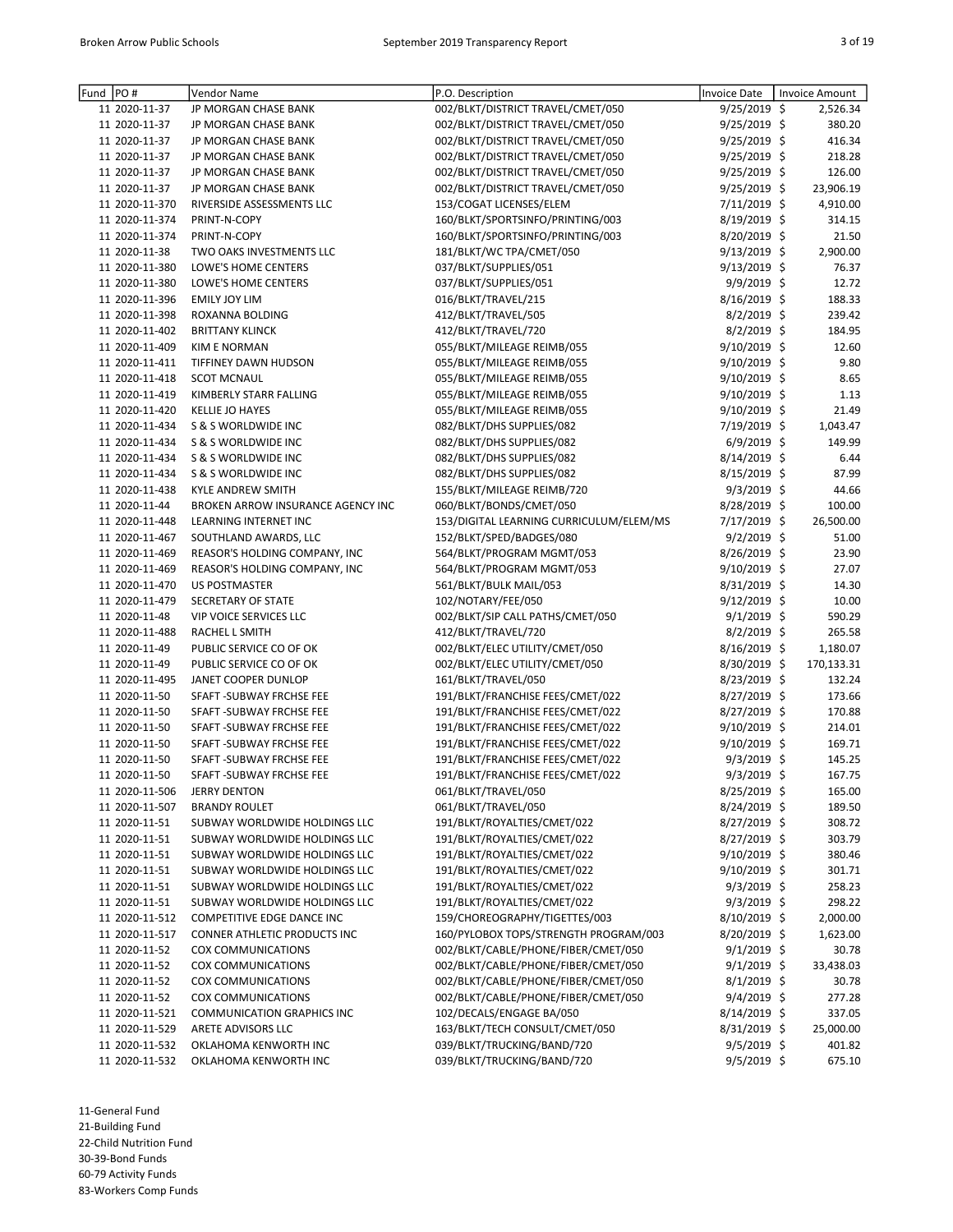| Fund | PO#            | Vendor Name                         | P.O. Description                        | <b>Invoice Date</b> | <b>Invoice Amount</b> |
|------|----------------|-------------------------------------|-----------------------------------------|---------------------|-----------------------|
|      | 11 2020-11-541 | <b>COMMUNICATIONS SUPPLY CORP</b>   | 163/BLKT/EQUIPMENT/SUPPLIES/050         | 8/20/2019 \$        | 376.80                |
|      | 11 2020-11-545 | <b>CARNEGIE LEARNING</b>            | 121/SPANISH LICENSES/SECONDARY          | 7/31/2019 \$        | 2,997.28              |
|      | 11 2020-11-547 | <b>WHEELER METALS</b>               | 412/BLKT/SUPPLIES/VOAG/720              | $9/5/2019$ \$       | 1,065.44              |
|      | 11 2020-11-549 | ABBOTT-IPCO INC                     | 412/BLKT/SUPPLIES/VOAG/720              | $9/5/2019$ \$       | 452.33                |
|      | 11 2020-11-55  | MAILROOM FINANCE INC                | 100/BLKT/POSTAGE/CMET/050               | $9/2/2019$ \$       | 3,977.39              |
|      | 11 2020-11-551 | TULSA TECHNOLOGY CENTER             | 011/ESCHOOL NETWORK/SEC/ELEM            | 7/30/2019 \$        | 85,815.00             |
|      | 11 2020-11-552 | AMERICAN PLANT PRODUCTS & SVCS INC  | 412/BLKT/SUPPLIES/VOAG/720              | 8/21/2019 \$        | 1,865.40              |
|      | 11 2020-11-561 | <b>CENGAGE LEARNING INC</b>         | 412/SUBSCRIPTION/720                    | 8/7/2019 \$         | 1,106.25              |
|      | 11 2020-11-566 | JP MORGAN CHASE/ADMIRAL EXPRESS     | 001/MATERIALS/SCIENCE CURRICULUM/505    | 7/31/2019 \$        | 148.25                |
|      | 11 2020-11-566 | JP MORGAN CHASE/ADMIRAL EXPRESS     | 001/MATERIALS/SCIENCE CURRICULUM/505    | 8/1/2019 \$         | 48.01                 |
|      | 11 2020-11-566 | JP MORGAN CHASE/ADMIRAL EXPRESS     | 001/MATERIALS/SCIENCE CURRICULUM/505    | $8/2/2019$ \$       | 196.26                |
|      | 11 2020-11-566 | JP MORGAN CHASE/ADMIRAL EXPRESS     | 001/MATERIALS/SCIENCE CURRICULUM/505    | 9/11/2019 \$        | 100.40                |
|      | 11 2020-11-566 | JP MORGAN CHASE/ADMIRAL EXPRESS     | 001/MATERIALS/SCIENCE CURRICULUM/505    | $8/2/2019$ \$       | (196.26)              |
|      | 11 2020-11-566 | JP MORGAN CHASE/ADMIRAL EXPRESS     | 001/MATERIALS/SCIENCE CURRICULUM/505    | 8/7/2019 \$         | (48.01)               |
|      | 11 2020-11-568 | THE PROPHET CORPORATION             | 001/EQUIPMENT/PE/505                    | $8/9/2019$ \$       | 740.43                |
|      | 11 2020-11-569 | TEACHER SYNERGY LLC                 | 001/SUPPLIES/505                        | 8/5/2019 \$         | 248.50                |
|      | 11 2020-11-571 |                                     |                                         |                     |                       |
|      |                | MICROSOFT CORPORATION               | 561/CLASS SUPPLIES/MS                   | 8/18/2019 \$        | 554.85                |
|      | 11 2020-11-577 | AMAX SIGN COMPANY INC               | 037/HANGING HARDWARE/051                | 8/21/2019 \$        | 157.00                |
|      | 11 2020-11-583 | PROJECT LEAD THE WAY INC            | 412/FEE/PLTW/505                        | 5/1/2019 \$         | 750.00                |
|      | 11 2020-11-59  | GREEN COUNTRY SHREDDING & RECYCLING | 191/BLKT/DOCUMENT SHREDDING/CMET/052    | 9/9/2019 \$         | 15.00                 |
|      | 11 2020-11-590 | TIM SPENCER ENTERPRISES INC DBA     | 001/PRINTING ENVELOPES/505              | 8/15/2019 \$        | 112.00                |
|      | 11 2020-11-592 | <b>BARNES &amp; NOBLE INC</b>       | 121/BOOKS/052                           | 8/8/2019 \$         | 78.28                 |
|      | 11 2020-11-592 | <b>BARNES &amp; NOBLE INC</b>       | 121/BOOKS/052                           | 8/27/2019 \$        | (25.14)               |
|      | 11 2020-11-598 | SAM'S CLUB DIRECT                   | 412/BLKT/SUPPLIES/720                   | $8/15/2019$ \$      | 117.03                |
|      | 11 2020-11-598 | <b>SAM'S CLUB DIRECT</b>            | 412/BLKT/SUPPLIES/720                   | $8/15/2019$ \$      | 213.51                |
|      | 11 2020-11-598 | <b>SAM'S CLUB DIRECT</b>            | 412/BLKT/SUPPLIES/720                   | 8/15/2019 \$        | 213.51                |
|      | 11 2020-11-598 | SAM'S CLUB DIRECT                   | 412/BLKT/SUPPLIES/720                   | 8/15/2019 \$        | 117.03                |
|      | 11 2020-11-601 | TECHMART COMPUTER PRODUCTS INC      | 121/CALCULATORS/720                     | 8/6/2019 \$         | 3,244.34              |
|      | 11 2020-11-608 | CEV MULTIMEDIA LTD                  | 412/SUBSCRIPTION/720                    | 8/5/2019 \$         | 750.00                |
|      | 11 2020-11-610 | REALLY GOOD STUFF LLC               | 001/CLASSROOM SUPPLIES/125              | 8/7/2019 \$         | 267.55                |
|      | 11 2020-11-615 | JP MORGAN CHASE/ADMIRAL EXPRESS     | 001/PAPER SUPPLIES/125                  | 8/6/2019 \$         | 736.67                |
|      | 11 2020-11-615 | JP MORGAN CHASE/ADMIRAL EXPRESS     | 001/PAPER SUPPLIES/125                  | 8/8/2019 \$         | 15.62                 |
|      | 11 2020-11-615 | JP MORGAN CHASE/ADMIRAL EXPRESS     | 001/PAPER SUPPLIES/125                  | 8/19/2019 \$        | 30.10                 |
|      | 11 2020-11-617 | JP MORGAN CHASE/ADMIRAL EXPRESS     | 001/SUPPLIES/125                        | 8/8/2019 \$         | 56.33                 |
|      | 11 2020-11-617 | JP MORGAN CHASE/ADMIRAL EXPRESS     | 001/SUPPLIES/125                        | 8/21/2019 \$        | 410.34                |
|      | 11 2020-11-618 | AMAZON.COM LLC                      | 001/DESK/530                            | 8/30/2019 \$        | 299.99                |
|      | 11 2020-11-620 | LIGHTSPEED TECHNOLOGIES             | 001/SUPPLIES/530                        | 8/7/2019 \$         | 98.00                 |
|      | 11 2020-11-621 | WILLIAM V MACGILL & CO              | 001/NURSE SUPPLIES/125                  | 8/13/2019 \$        | 70.62                 |
|      | 11 2020-11-625 | WILLIAM V MACGILL & CO              | 001/NURSE SUPPLIES/107                  | $8/9/2019$ \$       | 194.90                |
|      | 11 2020-11-627 | MORRIS PRINTING GROUP INC           | 001/STUDENT PLANNERS/150                | $8/2/2019$ \$       | 339.25                |
|      | 11 2020-11-63  | JP MORGAN CHASE BANK                | 191/BLKT/MISC BUSN EXP/CMET/050         | 9/10/2019 \$        | 51.21                 |
|      | 11 2020-11-636 | WILLIAM V MACGILL & CO              | 001/HEALTH OFC/SUPPLIES/103             | 8/16/2019 \$        | 185.38                |
|      | 11 2020-11-637 | JANICE M JENKINS                    | 001/BLKT/MILEAGE REIMB/205              | 9/6/2019 \$         | 53.94                 |
|      | 11 2020-11-639 | WILLIAM V MACGILL & CO              | 001/NURSE SUPPLIES/205                  | $8/19/2019$ \$      | 207.96                |
|      | 11 2020-11-64  | <b>BANK OF OKLAHOMA</b>             | 191/BLKT/BANK FEES/RELATED EXP/CMET/052 | $9/16/2019$ \$      | 800.24                |
|      | 11 2020-11-640 | WILLIAM V MACGILL & CO              | 001/HEALTH OFC/SUPPLIES/105             | $8/16/2019$ \$      | 133.64                |
|      | 11 2020-11-641 | SDI INNOVATIONS INC                 | 001/STUDENT PLANNERS/205                | $8/5/2019$ \$       | 543.40                |
|      | 11 2020-11-643 | WILLIAM V MACGILL & CO              | 001/HEALTH OFC/SUPPLIES/135             | 8/23/2019 \$        | 267.50                |
|      | 11 2020-11-644 | LAKESHORE EQUIPMENT CO              | 001/SUPPLIES/EQUIPMENT/100              | $8/12/2019$ \$      | 927.19                |
|      | 11 2020-11-646 | WILLIAM V MACGILL & CO              | 001/NURSE SUPPLIES/160                  | $8/15/2019$ \$      | 186.42                |
|      |                |                                     |                                         |                     |                       |
|      | 11 2020-11-649 | JP MORGAN CHASE BANK                | 511/BLKT/MCKINNEY-VENTO/SUPPLIES/050    | $9/3/2019$ \$       | 89.95                 |
|      | 11 2020-11-650 | <b>B &amp; L PRINTING</b>           | 125/BLKT/PRINTING/HEALTH FOLDERS/052    | $8/16/2019$ \$      | 434.00                |
|      | 11 2020-11-652 | DARYL CRAIG HALLMARK                | 159/FLAGS/CHEER/003                     | $8/13/2019$ \$      | 220.00                |
|      | 11 2020-11-653 | LAKESHORE EQUIPMENT CO              | 101/SUPPLIES ELEM INSTRUC SPEC/215      | 8/12/2019 \$        | 131.03                |
|      | 11 2020-11-657 | LOWE'S HOME CENTERS                 | 564/BLKT/PROGRAM MGMT/053               | $8/13/2019$ \$      | 68.45                 |
|      | 11 2020-11-658 | BEEN VISUAL COMMUNICATIONS LLC      | 160/SIGNS/NON-GLARE LENS/003            | $8/8/2019$ \$       | 580.00                |
|      | 11 2020-11-659 | BEEN VISUAL COMMUNICATIONS LLC      | 160/POLE BANNERS/003                    | $8/8/2019$ \$       | 7,110.00              |
|      | 11 2020-11-660 | ALPHA AWARDS & ENGRAVING LLC        | 001/NAME BADGES/520                     | 8/8/2019 \$         | 66.00                 |
|      | 11 2020-11-661 | LINEAR COMMUNICATIONS INC           | 001/MOVE TV/725                         | $9/4/2019$ \$       | 275.00                |
|      | 11 2020-11-662 | TRINITY 3 LLC                       | 001/CB/CHARGERS/510                     | $8/12/2019$ \$      | 348.00                |
|      | 11 2020-11-664 | R K BLACK INC                       | 001/PRINTER HEAD/700                    | $8/19/2019$ \$      | 103.10                |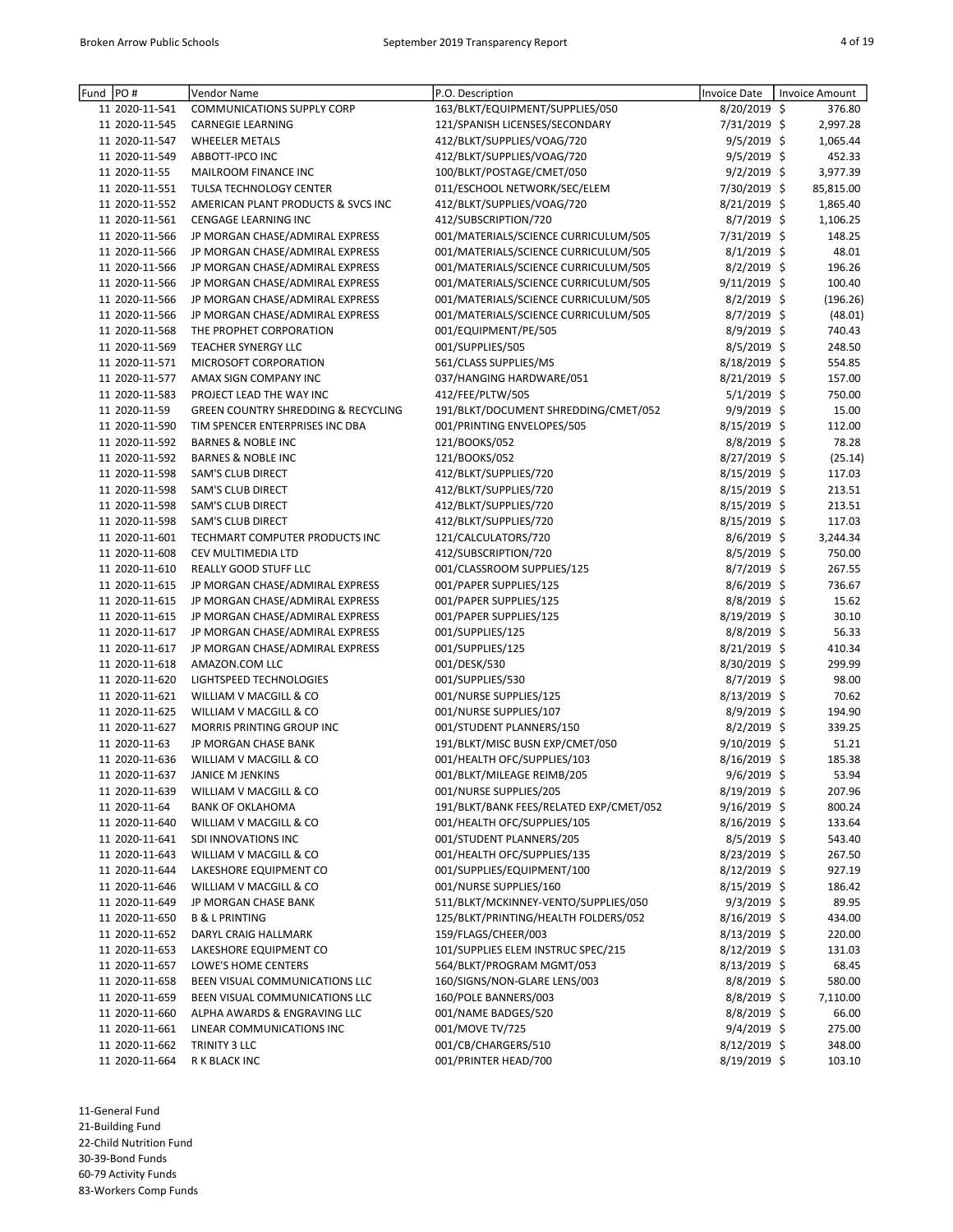| Fund | PO#            | <b>Vendor Name</b>                                | P.O. Description                       | <b>Invoice Date</b> | <b>Invoice Amount</b> |
|------|----------------|---------------------------------------------------|----------------------------------------|---------------------|-----------------------|
|      | 11 2020-11-665 | AMAZON.COM LLC                                    | 001/PE/SUPPLIES/505                    | 8/23/2019 \$        | 242.25                |
|      | 11 2020-11-666 | <b>AMY W MYERS</b>                                | 001/BLKT/MILEAGE REIMB/700             | 8/30/2019 \$        | 38.49                 |
|      | 11 2020-11-670 | LARRY L MULLINS                                   | 621/BLKT/SPED/SERVICES/080             | 8/30/2019 \$        | 1,325.12              |
|      | 11 2020-11-671 | <b>B&amp;H FOTO &amp; ELECTRONICS CORPORATION</b> | 201/EQUIPMENT/510                      | $8/8/2019$ \$       | 486.99                |
|      | 11 2020-11-674 | WILLIAM V MACGILL & CO                            | 001/SUPPLIES/525                       | 8/15/2019 \$        | 216.82                |
|      | 11 2020-11-675 | <b>BARNES &amp; NOBLE INC</b>                     | 001/BOOKS/510                          | 8/8/2019 \$         | 783.54                |
|      | 11 2020-11-676 | HOBBY LOBBY STORES INC                            | 040/SUPPLIES/RECRUITING/040            | 8/23/2019 \$        | 199.50                |
|      | 11 2020-11-677 | <b>BOOMERANG PRINTING LLC</b>                     | 191/BLKT/OCAS BOOKS/050                | 8/27/2019 \$        | 1,998.00              |
|      | 11 2020-11-679 | WILLIAM V MACGILL & CO                            | 001/SUPPLIES/100                       | 8/16/2019 \$        | 242.29                |
|      | 11 2020-11-680 | JP MORGAN CHASE/ADMIRAL EXPRESS                   | 001/SUPPLIES/215                       | 8/14/2019 \$        | 48.16                 |
|      | 11 2020-11-682 | JP MORGAN CHASE/ADMIRAL EXPRESS                   | 001/INSTRUCTIONALCLASSROOMSUPPLIES/165 | 8/14/2019 \$        | 319.63                |
|      |                |                                                   | 001/INSTRUCTIONALCLASSROOMSUPPLIES/165 |                     |                       |
|      | 11 2020-11-682 | JP MORGAN CHASE/ADMIRAL EXPRESS                   |                                        | 8/16/2019 \$        | 124.27                |
|      | 11 2020-11-683 | CNTR FOR THE COLLABORATIVE CLASS                  | 333/MAKING MEANING CURRICULUM/PETERSON | 8/14/2019 \$        | 4,590.00              |
|      | 11 2020-11-684 | JP MORGAN CHASE/ADMIRAL EXPRESS                   | 101/SUPPLIES/052                       | 8/14/2019 \$        | 13.88                 |
|      | 11 2020-11-685 | JP MORGAN CHASE/ADMIRAL EXPRESS                   | 001/EXTENSIVE USE CALENDAR/700         | 8/14/2019 \$        | 595.34                |
|      | 11 2020-11-686 | JP MORGAN CHASE/ADMIRAL EXPRESS                   | 001/SUPPLIES/205                       | 8/14/2019 \$        | 572.68                |
|      | 11 2020-11-686 | JP MORGAN CHASE/ADMIRAL EXPRESS                   | 001/SUPPLIES/205                       | 8/19/2019 \$        | 19.80                 |
|      | 11 2020-11-687 | AMAZON.COM LLC                                    | 001/SUPPLIES/100                       | $8/25/2019$ \$      | 170.28                |
|      | 11 2020-11-688 | FEDEX OFFICE PRINT SERVICES INC                   | 001/POSTERS/PRINTING/510               | $8/15/2019$ \$      | 593.23                |
|      | 11 2020-11-689 | AMAZON.COM LLC                                    | 001/CAMERA/510                         | 8/26/2019 \$        | 99.00                 |
|      | 11 2020-11-691 | WILLIAM V MACGILL & CO                            | 001/HEALTH OFC/SUPPLIES/700            | 8/21/2019 \$        | 699.37                |
|      | 11 2020-11-692 | JP MORGAN CHASE/ADMIRAL EXPRESS                   | 001/CLASSROOM SUPPLIES/180             | 8/14/2019 \$        | 402.42                |
|      | 11 2020-11-693 | JP MORGAN CHASE/ADMIRAL EXPRESS                   | 001/CLASSROOM SUPPLIES/180             | 8/14/2019 \$        | 280.34                |
|      | 11 2020-11-693 | JP MORGAN CHASE/ADMIRAL EXPRESS                   | 001/CLASSROOM SUPPLIES/180             | 8/15/2019 \$        | 18.34                 |
|      | 11 2020-11-693 | JP MORGAN CHASE/ADMIRAL EXPRESS                   | 001/CLASSROOM SUPPLIES/180             | $8/16/2019$ \$      | 121.80                |
|      | 11 2020-11-694 | BROKEN ARROW INSURANCE AGENCY INC                 | 102/NOTARY BOND/050                    | 9/12/2019 \$        | 30.00                 |
|      | 11 2020-11-695 | JP MORGAN CHASE/ADMIRAL EXPRESS                   | 001/SUPPLIES/135                       | 8/14/2019 \$        | 124.96                |
|      | 11 2020-11-696 | <b>APPLE INC</b>                                  | 164/SPED IPADS/050                     | 8/17/2019 \$        | 19,435.00             |
|      | 11 2020-11-698 | MUSEUM OF SCIENCE                                 | 201/CLASSROOM BOOKS/180                | 8/19/2019 \$        | 550.45                |
|      | 11 2020-11-699 | MUSEUM OF SCIENCE                                 | 201/CLASSROOM BOOKS/180                | 8/19/2019 \$        | 621.30                |
|      | 11 2020-11-703 | DRAMATIC PUBLISHING CO                            | 155/RIGHTS/ONEACT/720                  | 8/15/2019 \$        | 185.76                |
|      | 11 2020-11-707 | VARSITY BRANDS HOLDING CO INC                     | 159/WHITE POMS/CHEER/003               | 8/19/2019 \$        | 317.50                |
|      | 11 2020-11-71  | JP MORGAN CHASE/ADMIRAL EXPRESS                   | 191/BLKT/OFC SUPPLIES/CMET/052         |                     | 347.63                |
|      |                |                                                   |                                        | 8/19/2019 \$        |                       |
|      | 11 2020-11-71  | JP MORGAN CHASE/ADMIRAL EXPRESS                   | 191/BLKT/OFC SUPPLIES/CMET/052         | 9/12/2019 \$        | 219.00                |
|      | 11 2020-11-71  | JP MORGAN CHASE/ADMIRAL EXPRESS                   | 191/BLKT/OFC SUPPLIES/CMET/052         | $9/12/2019$ \$      | 549.46                |
|      | 11 2020-11-712 | <b>RHIANNON G GUINN</b>                           | 155/BLKT/MILEAGE REIMB/720             | 8/30/2019 \$        | 29.70                 |
|      | 11 2020-11-713 | <b>KRISTI D MOWERY</b>                            | 155/BLKT/MILEAGE REIMB/720G            | $9/4/2019$ \$       | 12.53                 |
|      | 11 2020-11-716 | PAUL J ROBERTS                                    | 155/BLKT/MILEAGE REIMB/720             | 9/10/2019 \$        | 19.40                 |
|      | 11 2020-11-717 | KIMBERLY S RICARD                                 | 155/BLKT/MILEAGE REIMB/720             | $9/10/2019$ \$      | 47.70                 |
|      | 11 2020-11-718 | <b>WESLEY J ATKINSON</b>                          | 155/BLKT/MILEAGE REIMB/720             | $9/4/2019$ \$       | 32.48                 |
|      | 11 2020-11-722 | <b>B&amp;H FOTO &amp; ELECTRONICS CORPORATION</b> | 160/LIGHT KIT BAG/SPORTS INFO/003      | 8/15/2019 \$        | 89.00                 |
|      | 11 2020-11-731 | N2Y LLC                                           | 333/SPED/CURRICULUM/530                | 8/16/2019 \$        | 8,003.98              |
|      | 11 2020-11-733 | <b>TERRY EUGENE SPREITER</b>                      | 193/BLKT/TRAVEL/030                    | 9/1/2019 \$         | 94.54                 |
|      | 11 2020-11-735 | <b>CHUCK ROBB PERRY</b>                           | 102/BLKT/TRAVEL/050                    | $9/1/2019$ \$       | 47.01                 |
|      | 11 2020-11-736 | DESINYA M GARZA                                   | 412/BLKT/TRAVEL/720                    | 7/17/2019 \$        | 129.63                |
|      | 11 2020-11-738 | OKLAHOMA STATE DEPARTMENT OF EDUC                 | 191/CLAIMS OVERAGE/052                 | $8/16/2019$ \$      | 444.95                |
|      | 11 2020-11-739 | JP MORGAN CHASE/ADMIRAL EXPRESS                   | 001/SUPPLIES/505                       | 8/20/2019 \$        | 120.10                |
|      | 11 2020-11-740 | <b>MAMA PIKE</b>                                  | 090/BLIND INSTALLATION/030             | $8/28/2019$ \$      | 1,000.00              |
|      | 11 2020-11-744 | BLUESTEM INTEGRATED LLC                           | 160/STADIUM BANNERS/003                | 8/20/2019 \$        | 2,250.00              |
|      | 11 2020-11-748 | CDW LLC                                           | 163/TECH SUPPLY/CELL PHONE CASE/030    | 8/21/2019 \$        | 27.67                 |
|      | 11 2020-11-753 | JP MORGAN CHASE/ADMIRAL EXPRESS                   | 007/SUPPLIES/JROTC/720                 | 8/20/2019 \$        | 230.07                |
|      | 11 2020-11-755 | COUGHLAN COMPANIES INC                            | 103/ASSESSMENT BOOKS/050               | 8/30/2019 \$        | 748.75                |
|      | 11 2020-11-757 | <b>WENGER CORPORATION</b>                         | 037/SUPPLIES/051                       | 8/22/2019 \$        | 400.00                |
|      |                | <b>FULL COMPASS SYSTEMS</b>                       | 037/EQUIPMENT/SUPPLIES/051             |                     | 1,909.55              |
|      | 11 2020-11-758 |                                                   |                                        | 8/19/2019 \$        |                       |
|      | 11 2020-11-760 | HOBBY LOBBY STORES INC                            | 040/KEY RINGS/040                      | $8/23/2019$ \$      | 16.39                 |
|      | 11 2020-11-761 | ENVIRONMENTAL SYS RESEARCH INST INC               | 040/SOFTWARE/040                       | $8/21/2019$ \$      | 2,500.00              |
|      | 11 2020-11-762 | ALPHA AWARDS & ENGRAVING LLC                      | 001/NAME TAGS/525                      | 8/20/2019 \$        | 55.00                 |
|      | 11 2020-11-764 | <b>JONATHAN R RICE</b>                            | 621/BLKT/MILEAGE REIMB/200             | $9/3/2019$ \$       | 13.46                 |
|      | 11 2020-11-765 | SUE N BAKER                                       | 621/BLKT/MILEAGE REIMB/160             | $9/3/2019$ \$       | 12.44                 |
|      | 11 2020-11-769 | HEATHER JEAN GUYNES                               | 621/BLKT/MILEAGE REIMB/720             | $9/5/2019$ \$       | 50.68                 |
|      | 11 2020-11-770 | TASHA A KLEIN                                     | 621/BLKT/MILEAGE REIMB/700             | $8/30/2019$ \$      | 46.28                 |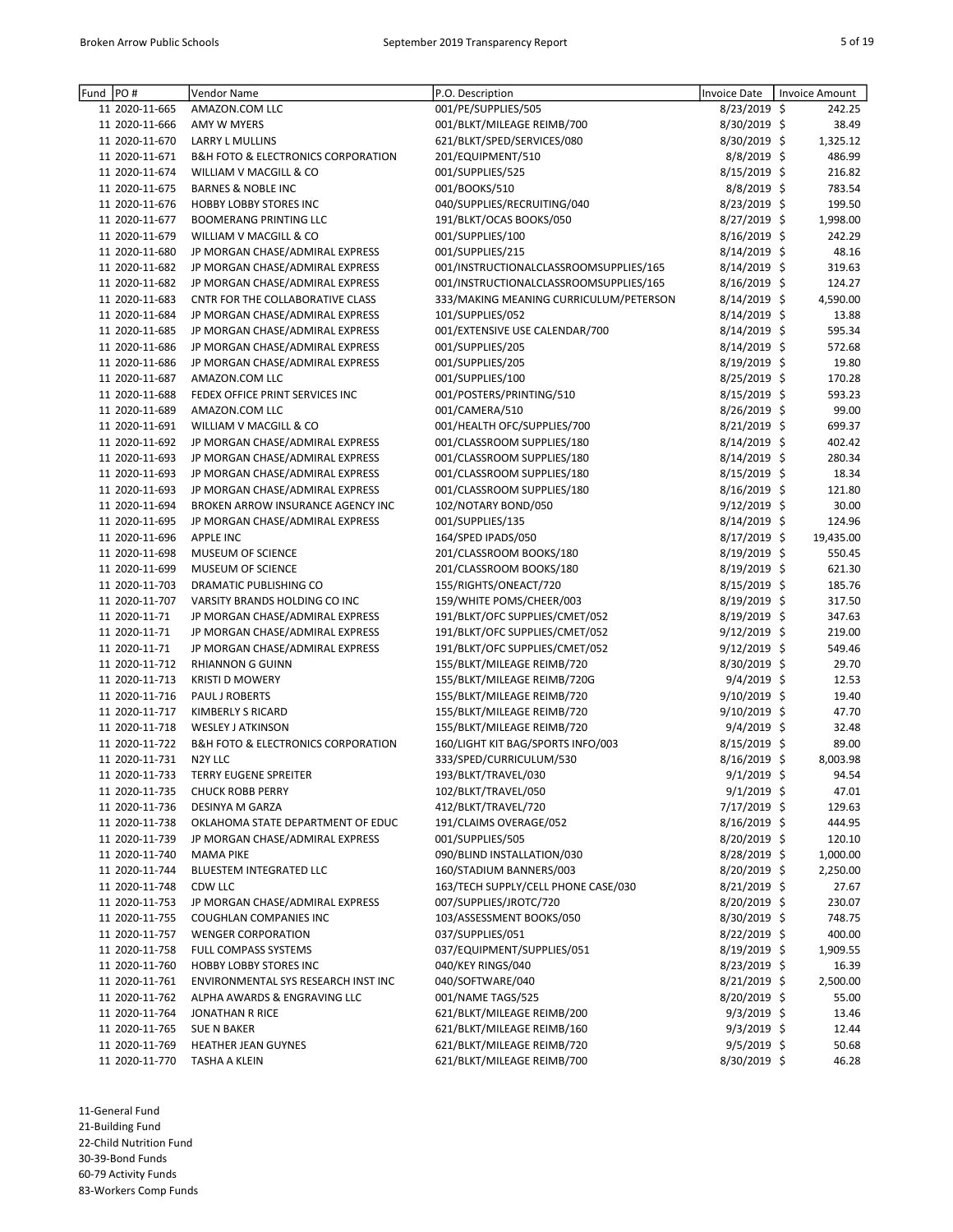| Fund | PO#            | Vendor Name                                       | P.O. Description                    | <b>Invoice Date</b> | <b>Invoice Amount</b> |
|------|----------------|---------------------------------------------------|-------------------------------------|---------------------|-----------------------|
|      | 11 2020-11-774 | ROSANNE M KLIMASARA                               | 621/BLKT/MILEAGE REIMB/160          | 8/30/2019 \$        | 31.26                 |
|      | 11 2020-11-784 | <b>HOBBY LOBBY STORES INC</b>                     | 412/BLKT/SUPPLIES/720               | 8/22/2019 \$        | 205.85                |
|      | 11 2020-11-786 | <b>APPLE INC</b>                                  | 102/IPADS/720                       | 8/20/2019 \$        | 878.00                |
|      | 11 2020-11-786 | <b>APPLE INC</b>                                  | 102/IPADS/720                       | 8/22/2019 \$        | 119.00                |
|      | 11 2020-11-786 | <b>APPLE INC</b>                                  | 102/IPADS/720                       |                     | 179.00                |
|      |                |                                                   |                                     | $8/26/2019$ \$      |                       |
|      | 11 2020-11-787 | SCHOLASTIC INC                                    | 001/MAGAZINES/2ND GRADE/150         | 8/20/2019 \$        | 790.63                |
|      | 11 2020-11-788 | TIM SPENCER ENTERPRISES INC DBA                   | 039/BUSINESS CARDS/720              | 9/10/2019 \$        | 18.67                 |
|      | 11 2020-11-789 | LAKESHORE EQUIPMENT CO                            | 001/SUPPLIES/170                    | 8/23/2019 \$        | 277.39                |
|      | 11 2020-11-79  | <b>HOLLY D RAINEY</b>                             | 191/BLKT/MILEAGE REIMB/052          | $9/4/2019$ \$       | 12.49                 |
|      | 11 2020-11-790 | JP MORGAN CHASE/ADMIRAL EXPRESS                   | 001/SUPPLIES/170                    | 8/21/2019 \$        | 552.07                |
|      | 11 2020-11-792 | CNTR FOR THE COLLABORATIVE CLASS                  | 333/SUPPLEMENTAL CUR READING/KG     | 8/21/2019 \$        | 26,400.00             |
|      | 11 2020-11-793 | ALPHA AWARDS & ENGRAVING LLC                      | 001/NAMETAG/125                     | 8/20/2019 \$        | 5.50                  |
|      | 11 2020-11-794 | WILLIAM V MACGILL & CO                            | 001/HEALTH OFC/SUPPLIES/125         | 8/26/2019 \$        | 115.95                |
|      | 11 2020-11-795 | WILLIAM V MACGILL & CO                            | 01/HEALTH OFC/SUPPLIES/200          | 8/26/2019 \$        | 111.60                |
|      | 11 2020-11-796 | <b>B &amp; L PRINTING</b>                         | 120/ASSESSMENT FOLDERS/050          | $8/23/2019$ \$      | 1,589.00              |
|      | 11 2020-11-797 | CDW LLC                                           | 001/SUPPLIES/220                    | 8/20/2019 \$        | 23.74                 |
|      | 11 2020-11-798 | JP MORGAN CHASE/ADMIRAL EXPRESS                   | 001/SUPPLIES/125                    | 8/21/2019 \$        | 93.81                 |
|      | 11 2020-11-799 | WILLIAM V MACGILL & CO                            | 001/HEALTH OFC/SUPPLIES/175         | 8/26/2019 \$        | 168.05                |
|      | 11 2020-11-800 | TEACHER SYNERGY LLC                               | 001/READING/WRITING PROG/125        | 8/20/2019 \$        | 49.49                 |
|      | 11 2020-11-801 | ALPHA AWARDS & ENGRAVING LLC                      | 001/NAME BADGES/135                 | 8/20/2019 \$        | 88.00                 |
|      | 11 2020-11-803 | ALPHA AWARDS & ENGRAVING LLC                      | 001/NEW TEACHER BADGES/205          | 8/20/2019 \$        | 66.00                 |
|      | 11 2020-11-804 | DEBORAH D AL-RAWI                                 | 541/IMMANUEL PD/053                 | 8/19/2019 \$        | 3,795.00              |
|      | 11 2020-11-805 | <b>TSA</b>                                        | 412/REGISTRATION FEE/525            | $9/4/2019$ \$       | 410.00                |
|      | 11 2020-11-806 | PROJECT LEAD THE WAY INC                          | 412/FEES/510                        | $5/1/2019$ \$       | 750.00                |
|      | 11 2020-11-807 | AYS LLC                                           | 160/PORTA POTTIES/XCMEET/003        | $9/6/2019$ \$       | 410.00                |
|      | 11 2020-11-809 | ORIGO EDUCATION INC                               | 333/MATH CURRICULUM/ELEM            | 8/28/2019 \$        | 253,600.27            |
|      | 11 2020-11-812 | SOUTHLAND AWARDS, LLC                             | 001/NAME BADGE/175                  | $9/2/2019$ \$       | 85.00                 |
|      | 11 2020-11-813 | JP MORGAN CHASE/ADMIRAL EXPRESS                   | 040/BLKT/SUPPLIES/040               | 8/22/2019 \$        | 91.20                 |
|      | 11 2020-11-813 | JP MORGAN CHASE/ADMIRAL EXPRESS                   | 040/BLKT/SUPPLIES/040               | 8/27/2019 \$        | 137.84                |
|      | 11 2020-11-813 | JP MORGAN CHASE/ADMIRAL EXPRESS                   | 040/BLKT/SUPPLIES/040               | 8/28/2019 \$        | 41.98                 |
|      | 11 2020-11-816 | ALPHA AWARDS & ENGRAVING LLC                      | 001/NAME BADGES/OFFICE/720          | 8/23/2019 \$        | 148.50                |
|      | 11 2020-11-817 | SCHOOL SPECIALTY INC                              | 001/SUPPLIES/525                    | 8/22/2019 \$        | 172.80                |
|      | 11 2020-11-818 | SCHOOL SPECIALTY INC                              | 564/STUDENT SUPPLIES/105            | 8/23/2019 \$        | 179.04                |
|      | 11 2020-11-819 | TECHMART COMPUTER PRODUCTS INC                    | 511/MCKINNEY VENTO/SUPPLIES/720     | 8/22/2019 \$        | 555.55                |
|      | 11 2020-11-822 | NEW JOURNEY PRESS INC                             | 001/CURRICULUM/075                  | $8/26/2019$ \$      | 552.30                |
|      | 11 2020-11-83  | MARSHA JANEY                                      | 191/BLKT/MILEAGE REIMB/052          | 9/17/2019 \$        | 22.16                 |
|      | 11 2020-11-834 | SCHOOL SPECIALTY INC                              | 001/CLASSROOM SUPPLIES/200          | 8/26/2019 \$        | 352.79                |
|      | 11 2020-11-836 | KUHLMANN ENTERPRISES INC                          | 001/TONER CARTRIDGES/200            | 8/29/2019 \$        | 90.12                 |
|      | 11 2020-11-837 | WIRELESS TECHNOLOGIES INC                         | 001/RADIO SUPPLIES/200              | $9/4/2019$ \$       | 236.00                |
|      | 11 2020-11-838 | JP MORGAN CHASE/ADMIRAL EXPRESS                   | 001/SUPPLIES/170                    | 8/26/2019 \$        | 59.81                 |
|      | 11 2020-11-838 | JP MORGAN CHASE/ADMIRAL EXPRESS                   | 001/SUPPLIES/170                    | 8/27/2019 \$        | 70.93                 |
|      | 11 2020-11-838 | JP MORGAN CHASE/ADMIRAL EXPRESS                   | 001/SUPPLIES/170                    | 8/28/2019 \$        | 34.70                 |
|      | 11 2020-11-840 | MOUNTAIN MATH/LANGUAGE                            | 001/MATH CURRICULUM/135             | 8/26/2019 \$        | 149.85                |
|      | 11 2020-11-841 | <b>B&amp;H FOTO &amp; ELECTRONICS CORPORATION</b> | 193/AV EQUIPMENT/030                | 8/26/2019 \$        | 2,265.21              |
|      | 11 2020-11-841 | <b>B&amp;H FOTO &amp; ELECTRONICS CORPORATION</b> | 193/AV EQUIPMENT/030                | 8/27/2019 \$        | 765.06                |
|      | 11 2020-11-842 | SAIED MUSIC COMPANY                               | 035/BLKT/MUSIC/720                  | 8/26/2019 \$        | 306.00                |
|      | 11 2020-11-849 | JP MORGAN CHASE/ADMIRAL EXPRESS                   | 001/CLASSROOM SUPPLIES/200          |                     | 657.13                |
|      |                |                                                   | 001/CLASSROOM SUPPLIES/200          | 8/28/2019 \$        |                       |
|      | 11 2020-11-849 | JP MORGAN CHASE/ADMIRAL EXPRESS                   |                                     | 8/29/2019 \$        | 79.77                 |
|      | 11 2020-11-851 | NASCO EDUCATION LLC                               | 001/SUPPLIES/530                    | $8/30/2019$ \$      | 77.04                 |
|      | 11 2020-11-852 | ALPHA AWARDS & ENGRAVING LLC                      | 001/NAME BADGE/725                  | 8/29/2019 \$        | 15.00                 |
|      | 11 2020-11-852 | ALPHA AWARDS & ENGRAVING LLC                      | 001/NAME BADGE/725                  | 8/29/2019 \$        | 5.50                  |
|      | 11 2020-11-857 | FUTURE FARMERS OF AMERICA                         | 412/ANNUAL FEE/VOAG/720             | $9/11/2019$ \$      | 1,298.00              |
|      | 11 2020-11-867 | NATHAN R AKEHURST                                 | 104/BLKT/TRAVEL/205                 | 8/29/2019 \$        | 267.01                |
|      | 11 2020-11-868 | <b>CORBIN C STEWART</b>                           | 163/BLKT/TRAVEL/030                 | $9/5/2019$ \$       | 89.83                 |
|      | 11 2020-11-871 | ALPHA AWARDS & ENGRAVING LLC                      | 001/NAME TAGS/215                   | 8/27/2019 \$        | 33.00                 |
|      | 11 2020-11-874 | JP MORGAN CHASE BANK                              | 193/BLKT/SUBSCRIPTIONS/030          | 8/30/2019 \$        | 58.00                 |
|      | 11 2020-11-874 | JP MORGAN CHASE BANK                              | 193/BLKT/SUBSCRIPTIONS/030          | $9/10/2019$ \$      | 23.00                 |
|      | 11 2020-11-874 | JP MORGAN CHASE BANK                              | 193/BLKT/SUBSCRIPTIONS/030          | 9/10/2019 \$        | 329.00                |
|      | 11 2020-11-875 | BEEN VISUAL COMMUNICATIONS LLC                    | 160/REPLACEMENT/STADIUM LETTERS/003 | 8/27/2019 \$        | 61.16                 |
|      | 11 2020-11-877 | ALPHA AWARDS & ENGRAVING LLC                      | 001/NAME BADGE/510                  | 8/29/2019 \$        | 11.00                 |
|      | 11 2020-11-878 | LAZEL INC                                         | 201/GRANT/LICENSES/180              | $8/30/2019$ \$      | 3,884.65              |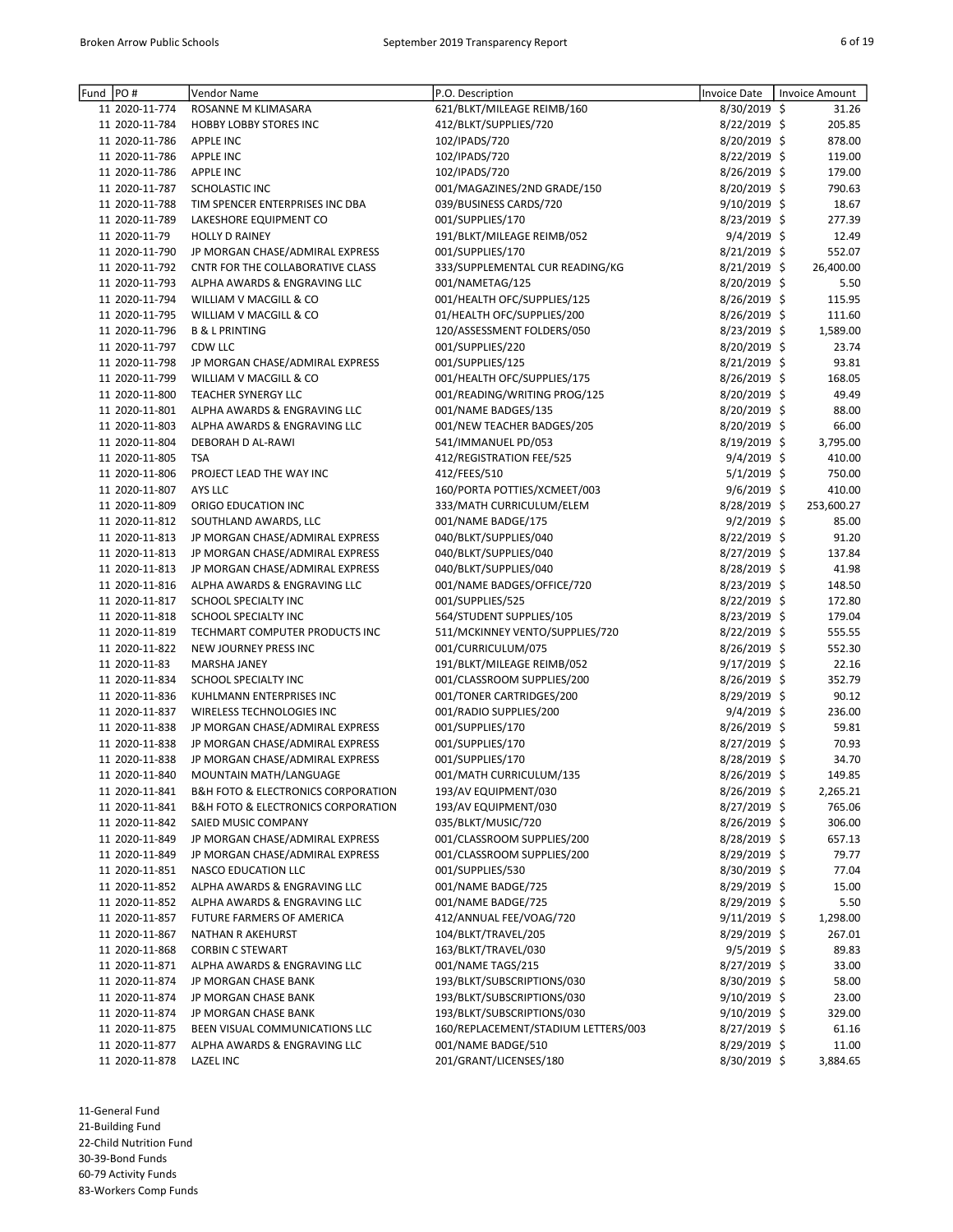| Fund | PO#                              | Vendor Name                                  | P.O. Description                                                                     | Invoice Date                  | Invoice Amount |
|------|----------------------------------|----------------------------------------------|--------------------------------------------------------------------------------------|-------------------------------|----------------|
|      | 11 2020-11-882                   | THE PROPHET CORPORATION                      | 001/PE EQUIPMENT/700                                                                 | 8/29/2019 \$                  | 2,058.78       |
|      | 11 2020-11-883                   | JP MORGAN CHASE/ADMIRAL EXPRESS              | 001/CLASSROOM SUPPLIES/180                                                           | 8/29/2019 \$                  | 492.42         |
|      | 11 2020-11-883                   | JP MORGAN CHASE/ADMIRAL EXPRESS              | 001/CLASSROOM SUPPLIES/180                                                           | 8/30/2019 \$                  | 6.78           |
|      | 11 2020-11-884                   | PROJECT LEAD THE WAY INC                     | 216/PLTW PARTICIPATION FEES/ELEM                                                     | $5/1/2019$ \$                 | 750.00         |
|      | 11 2020-11-884                   | PROJECT LEAD THE WAY INC                     | 216/PLTW PARTICIPATION FEES/ELEM                                                     | $5/1/2019$ \$                 | 750.00         |
|      | 11 2020-11-884                   | PROJECT LEAD THE WAY INC                     | 216/PLTW PARTICIPATION FEES/ELEM                                                     | $5/1/2019$ \$                 | 750.00         |
|      | 11 2020-11-885                   | SCHOOL SPECIALTY INC                         | 001/PAPER/160                                                                        | $9/2/2019$ \$                 | 214.15         |
|      | 11 2020-11-888                   | <b>BARNES &amp; NOBLE INC</b>                | 001/BOOKS/ENGLISH/720                                                                | 8/29/2019 \$                  | 251.60         |
|      | 11 2020-11-891                   | TIM SPENCER ENTERPRISES INC DBA              | 001/LETTER ENVELOPES/180                                                             | $9/12/2019$ \$                | 28.00          |
|      | 11 2020-11-892                   | ERIC ARMIN INC                               | 201/GRANT/MATH/215                                                                   | 9/4/2019 \$                   | 120.42         |
|      | 11 2020-11-896                   | JP MORGAN CHASE/ADMIRAL EXPRESS              | 412/PRINTER/MKTG/720                                                                 | 8/30/2019 \$                  | 286.61         |
|      | 11 2020-11-898                   | JP MORGAN CHASE/ADMIRAL EXPRESS              | 007/SUPPLIES/JROTC/720                                                               | 8/30/2019 \$                  | 16.03          |
|      | 11 2020-11-899                   | NATHALIE JEAN BRASSFIELD                     | 010/003/BLKT/MILEAGE REIMB/052                                                       | 8/30/2019 \$                  | 283.12         |
|      | 11 2020-11-902                   | SCHOOL SPECIALTY INC                         | 001/SUPPLIES/530                                                                     | 9/3/2019 \$                   | 619.18         |
|      | 11 2020-11-908                   | WILLIAM V MACGILL & CO                       | 001/SUPPLIES/HEALTH OFC/520                                                          | 8/30/2019 \$                  | 289.82         |
|      | 11 2020-11-912                   | <b>BRAINPOP LLC</b>                          | 621/SPED/LICENSES/505                                                                | 8/30/2019 \$                  | 2,730.00       |
|      | 11 2020-11-914                   | <b>BKL MANAGEMENT INC</b>                    | 564/PARENT INVOLVEMENT/053                                                           | 9/10/2019 \$                  | 559.80         |
|      | 11 2020-11-919                   | <b>MAMA PIKE</b>                             | 090/BRACKET REPAIR/BLIND INSTALL/030                                                 | $9/3/2019$ \$                 | 100.00         |
|      | 11 2020-11-922                   | DELL MARKETING LP                            | 040/MONITORS/040                                                                     | 9/6/2019 \$                   | 600.00         |
|      | 11 2020-11-924                   | CDW LLC                                      | 163/ETHERNET EXTENDER/030                                                            | 9/3/2019 \$                   | 1,490.00       |
|      | 11 2020-11-926                   | JP MORGAN CHASE/ADMIRAL EXPRESS              | 001/SUPPLIES/525                                                                     | $9/4/2019$ \$                 | 472.22         |
|      | 11 2020-11-928                   | THE PROPHET CORPORATION                      | 001/SUPPLIES/525                                                                     | 9/3/2019 \$                   | 543.97         |
|      | 11 2020-11-932                   | OK SECONDARY SCHOOL ACT ASSOC                | 155/FEES/MUSIC/720                                                                   | 8/31/2019 \$                  | 40.00          |
|      | 11 2020-11-942                   | TEACHER SYNERGY LLC                          | 001/DOWNLOADS/KDG/1ST/2ND/150                                                        | $9/4/2019$ \$                 | 401.71         |
|      | 11 2020-11-943                   | WILLIAM V MACGILL & CO                       | 001/NURSE/SUPPLIES/892                                                               | $9/10/2019$ \$                | 182.99         |
|      | 11 2020-11-945                   | JP MORGAN CHASE/ADMIRAL EXPRESS              | 001/SUPPLIES/205                                                                     | $9/5/2019$ \$                 | 412.22         |
|      | 11 2020-11-945                   | JP MORGAN CHASE/ADMIRAL EXPRESS              | 001/SUPPLIES/205                                                                     | 9/6/2019 \$                   | 24.65          |
|      | 11 2020-11-948                   | JP MORGAN CHASE/ADMIRAL EXPRESS              | 001/SUPPLIES/175                                                                     | $9/6/2019$ \$                 | 128.45         |
|      | 11 2020-11-950                   | JP MORGAN CHASE/ADMIRAL EXPRESS              | 001/SUPPLIES/530                                                                     | 9/5/2019 \$                   | 80.11          |
|      | 11 2020-11-952                   | JP MORGAN CHASE/ADMIRAL EXPRESS              | 001/SUPPLIES/530                                                                     | 9/5/2019 \$                   | 31.32          |
|      | 11 2020-11-953                   | JP MORGAN CHASE/ADMIRAL EXPRESS              | 001/SUPPLIES/530                                                                     | $9/5/2019$ \$                 | 123.12         |
|      | 11 2020-11-954                   | JP MORGAN CHASE/ADMIRAL EXPRESS              | 001/SUPPLIES/530                                                                     | 9/5/2019 \$                   | 108.39         |
|      | 11 2020-11-956                   | JP MORGAN CHASE/ADMIRAL EXPRESS              | 412/SUPPLIES/720                                                                     | $9/5/2019$ \$                 | 184.43         |
|      | 11 2020-11-957                   | SAM'S CLUB DIRECT                            | 412/BLKT/SUPPLIES/720                                                                | 9/7/2019 \$                   | 239.66         |
|      | 11 2020-11-964                   | <b>JB DISTRIBUTORS INC</b>                   | 001/SIT SPOTS/175                                                                    | $9/5/2019$ \$                 | 312.82         |
|      | 11 2020-11-965                   | ALPHA AWARDS & ENGRAVING LLC                 | 001/NAME BADGES/700                                                                  | 9/4/2019 \$                   | 93.50          |
|      | 11 2020-11-967                   | KYAL/KXOJ                                    | 160/BLKT/FOOTBALL RADIO BROADCAST/003                                                | 8/31/2019 \$                  | 800.00         |
|      | 11 2020-11-969                   | <b>DESINYA M GARZA</b>                       | 412/BLKT/TRAVEL/720                                                                  | 9/5/2019 \$                   | 92.57          |
|      | 11 2020-11-97                    | JOSHUA D SEYMOUR                             | 162/BLKT/MILEAGE REIMB/050                                                           | $9/4/2019$ \$                 | 44.98          |
|      | 11 2020-11-974                   | JP MORGAN CHASE/ADMIRAL EXPRESS              | 001/SUPPLIES/170                                                                     | 9/6/2019 \$                   | 258.42         |
|      | 11 2020-11-975                   | ALPHA AWARDS & ENGRAVING LLC                 | 001/NAME BADGE/170                                                                   | $9/5/2019$ \$                 | 5.50           |
|      | 11 2020-11-976                   | JP MORGAN CHASE/ADMIRAL EXPRESS              | 001/CLASSROOM SUPPLIES/180                                                           | $9/6/2019$ \$                 | 93.80          |
|      | 11 2020-11-978                   | AMAZON.COM LLC                               | 201/ART GRANT/160                                                                    | 9/8/2019 \$                   | 369.16         |
|      | 11 2020-11-978                   | AMAZON.COM LLC                               | 201/ART GRANT/160                                                                    | $9/11/2019$ \$                | 334.86         |
|      | 11 2020-11-979                   | <b>HOBBY LOBBY STORES INC</b>                | 201/ART GRANT/160                                                                    | $9/5/2019$ \$                 | 187.28         |
|      | 11 2020-11-982                   | JP MORGAN CHASE BANK                         | 001/CALMING ROOM SUPPLIES/105                                                        | 9/11/2019 \$                  | 229.00         |
|      | 11 2020-11-983                   | JP MORGAN CHASE/ADMIRAL EXPRESS              | 001/SUPPLIES/125                                                                     | 9/6/2019 \$                   | 281.52         |
|      | 11 2020-11-986                   | AMAZON.COM LLC                               | 001/SPED/CHAIR/200                                                                   | 9/10/2019 \$                  | 69.98          |
|      | 21 2020-21-109                   | SPECTRUM CORP                                | 194/SCOREBOARD/MAINT/720                                                             | $8/22/2019$ \$                | 8,200.00       |
|      | 21 2020-21-114                   | HOME DEPOT USA INC                           | 055/PAPER TOWELS/055                                                                 | 8/19/2019 \$                  | 10,270.00      |
|      | 21 2020-21-118                   | <b>BRIDGEPOINT ELECTRIC INC</b>              | 041/PARKING LOT LIGHTS/170                                                           | 8/20/2019 \$                  | 9,685.00       |
|      | 21 2020-21-119                   | ICE MAKER SALES & SERVICE INC DBA            | 041/ICE CUBE DISPENSER/200                                                           | 8/20/2019 \$                  | 5,110.00       |
|      | 21 2020-21-120                   | <b>JOSEPH ENTERPRISES</b>                    | 041/BLKT/CONTRACTOR SERVICES/041                                                     | 8/27/2019 \$                  | 990.00         |
|      | 21 2020-21-126                   | <b>APPLE INC</b>                             | 194/IPAD & ACCESSORIES/050                                                           | $8/28/2019$ \$                | 1,078.00       |
|      | 21 2020-21-126                   | <b>APPLE INC</b>                             | 194/IPAD & ACCESSORIES/050                                                           | $8/29/2019$ \$                | 318.00         |
|      | 21 2020-21-127                   | JP MORGAN CHASE BANK                         | 041/BLKT/SUPPL/PA/MAC/FURN/FIXT/CONT/041                                             | 8/27/2019 \$                  | 2,294.68       |
|      | 21 2020-21-127                   | JP MORGAN CHASE BANK                         | 041/BLKT/SUPPL/PA/MAC/FURN/FIXT/CONT/041                                             | 9/15/2019 \$                  | 477.34         |
|      | 21 2020-21-127<br>21 2020-21-127 | JP MORGAN CHASE BANK<br>JP MORGAN CHASE BANK | 041/BLKT/SUPPL/PA/MAC/FURN/FIXT/CONT/041<br>041/BLKT/SUPPL/PA/MAC/FURN/FIXT/CONT/041 | $9/1/2019$ \$                 | 7,595.00       |
|      | 21 2020-21-127                   | JP MORGAN CHASE BANK                         | 041/BLKT/SUPPL/PA/MAC/FURN/FIXT/CONT/041                                             | $9/22/2019$ \$<br>9/8/2019 \$ | 6.96<br>951.26 |
|      | 21 2020-21-127                   | JP MORGAN CHASE BANK                         | 041/BLKT/SUPPL/PA/MAC/FURN/FIXT/CONT/041                                             | 8/27/2019 \$                  |                |
|      |                                  |                                              |                                                                                      |                               | 1,303.31       |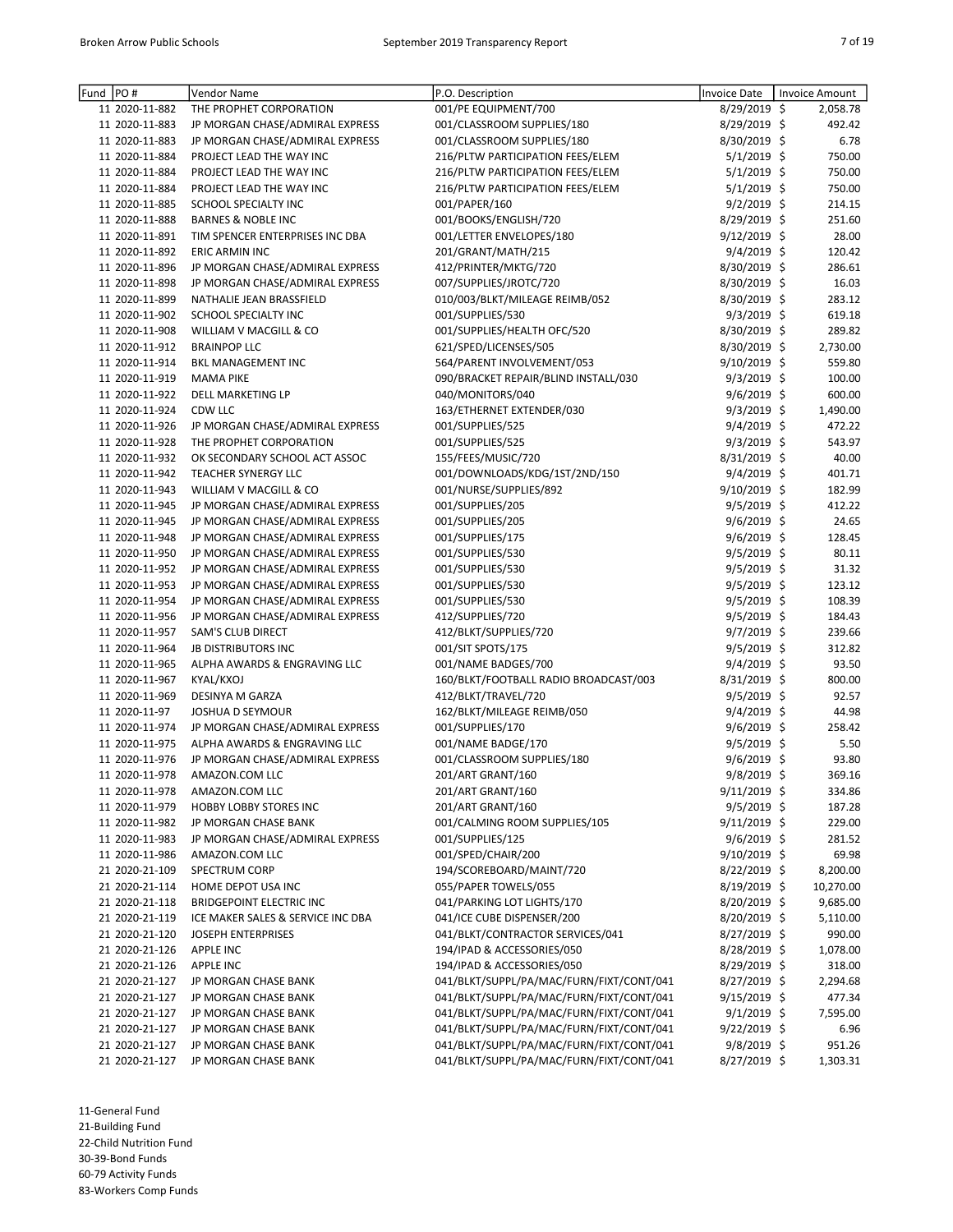| Fund | PO#            | Vendor Name                           | P.O. Description                         | <b>Invoice Date</b> | Invoice Amount |
|------|----------------|---------------------------------------|------------------------------------------|---------------------|----------------|
|      | 21 2020-21-127 | JP MORGAN CHASE BANK                  | 041/BLKT/SUPPL/PA/MAC/FURN/FIXT/CONT/041 | 9/1/2019 \$         | 2,347.83       |
|      | 21 2020-21-127 | JP MORGAN CHASE BANK                  | 041/BLKT/SUPPL/PA/MAC/FURN/FIXT/CONT/041 | 9/15/2019 \$        | 3,326.26       |
|      | 21 2020-21-127 | JP MORGAN CHASE BANK                  | 041/BLKT/SUPPL/PA/MAC/FURN/FIXT/CONT/041 | 9/22/2019 \$        | 4,505.65       |
|      | 21 2020-21-127 | JP MORGAN CHASE BANK                  | 041/BLKT/SUPPL/PA/MAC/FURN/FIXT/CONT/041 | 9/8/2019 \$         | 6,710.01       |
|      | 21 2020-21-128 | BROKEN ARROW ELECTRIC SUPPLY LLC      | 055/BLKT/LIGHT SWITCH KEYS/055           | 8/27/2019 \$        | 95.40          |
|      | 21 2020-21-132 | PIONEER FENCE CO., INC                | 041/FENCE REPAIR/100                     | 9/13/2019 \$        | 250.00         |
|      | 21 2020-21-135 | <b>C &amp; C TILE &amp; CARPET CO</b> | 041/STADIUM/ELEVATOR/CARPET/TILE/720     | $9/10/2019$ \$      | 2,808.00       |
|      | 21 2020-21-137 | <b>JOSEPH ENTERPRISES</b>             | 041/CONTRACTOR SERVICES/720/525/165      | 8/30/2019 \$        | 2,500.00       |
|      | 21 2020-21-138 | LOWE'S HOME CENTERS                   | 041/BLKT/PARTS/SUPPL/FURN/FIXT/MACH/041  | 9/11/2019 \$        | 37.77          |
|      | 21 2020-21-138 | LOWE'S HOME CENTERS                   | 041/BLKT/PARTS/SUPPL/FURN/FIXT/MACH/041  | 9/9/2019 \$         | 146.31         |
|      | 21 2020-21-138 | LOWE'S HOME CENTERS                   | 041/BLKT/PARTS/SUPPL/FURN/FIXT/MACH/041  | 8/27/2019 \$        | 148.77         |
|      | 21 2020-21-138 | LOWE'S HOME CENTERS                   | 041/BLKT/PARTS/SUPPL/FURN/FIXT/MACH/041  | $9/10/2019$ \$      | 79.06          |
|      |                |                                       | 041/BLKT/PARTS/SUPPL/FURN/FIXT/MACH/041  |                     |                |
|      | 21 2020-21-138 | LOWE'S HOME CENTERS                   |                                          | 8/28/2019 \$        | 25.59          |
|      | 21 2020-21-138 | LOWE'S HOME CENTERS                   | 041/BLKT/PARTS/SUPPL/FURN/FIXT/MACH/041  | $9/6/2019$ \$       | 32.95          |
|      | 21 2020-21-138 | LOWE'S HOME CENTERS                   | 041/BLKT/PARTS/SUPPL/FURN/FIXT/MACH/041  | 9/16/2019 \$        | 143.71         |
|      | 21 2020-21-138 | LOWE'S HOME CENTERS                   | 041/BLKT/PARTS/SUPPL/FURN/FIXT/MACH/041  | $9/11/2019$ \$      | 98.10          |
|      | 21 2020-21-138 | LOWE'S HOME CENTERS                   | 041/BLKT/PARTS/SUPPL/FURN/FIXT/MACH/041  | 9/12/2019 \$        | 93.29          |
|      | 21 2020-21-138 | LOWE'S HOME CENTERS                   | 041/BLKT/PARTS/SUPPL/FURN/FIXT/MACH/041  | 8/20/2019 \$        | 44.08          |
|      | 21 2020-21-138 | LOWE'S HOME CENTERS                   | 041/BLKT/PARTS/SUPPL/FURN/FIXT/MACH/041  | 8/20/2019 \$        | 22.75          |
|      | 21 2020-21-138 | LOWE'S HOME CENTERS                   | 041/BLKT/PARTS/SUPPL/FURN/FIXT/MACH/041  | 8/15/2019 \$        | 52.01          |
|      | 21 2020-21-138 | LOWE'S HOME CENTERS                   | 041/BLKT/PARTS/SUPPL/FURN/FIXT/MACH/041  | 8/28/2019 \$        | 25.58          |
|      | 21 2020-21-138 | LOWE'S HOME CENTERS                   | 041/BLKT/PARTS/SUPPL/FURN/FIXT/MACH/041  | $9/6/2019$ \$       | 87.46          |
|      | 21 2020-21-138 | LOWE'S HOME CENTERS                   | 041/BLKT/PARTS/SUPPL/FURN/FIXT/MACH/041  | $9/6/2019$ \$       | 87.46          |
|      | 21 2020-21-138 | LOWE'S HOME CENTERS                   | 041/BLKT/PARTS/SUPPL/FURN/FIXT/MACH/041  | $9/11/2019$ \$      | 148.93         |
|      | 21 2020-21-138 | LOWE'S HOME CENTERS                   | 041/BLKT/PARTS/SUPPL/FURN/FIXT/MACH/041  | 9/23/2019 \$        | 66.94          |
|      | 21 2020-21-138 | LOWE'S HOME CENTERS                   | 041/BLKT/PARTS/SUPPL/FURN/FIXT/MACH/041  | 8/14/2019 \$        | 116.84         |
|      | 21 2020-21-139 | HOME DEPOT USA INC                    | 055/SUPPLIES/055                         | 9/12/2019 \$        | 3,482.56       |
|      | 21 2020-21-140 | FOUR STATE MAINTENANCE SUPPLY         | 055/SUPPLIES/055                         | 9/10/2019 \$        | 11,291.00      |
|      | 21 2020-21-15  | PANCO INC                             | 041/BLKT/EMS SERVICES/ALL SITES/041      | 8/23/2019 \$        | 1,489.41       |
|      | 21 2020-21-16  | <b>ADI</b>                            | 041/BLKT/PARTS/SUPPLIES/041              | 8/19/2019 \$        | 583.98         |
|      | 21 2020-21-17  | MURRAY WOMBLE INC                     | 041/BLKT/CONTRACTOR SERVICES/041         | 8/31/2019 \$        | 1,950.00       |
|      | 21 2020-21-18  | <b>JOSEPH ENTERPRISES</b>             | 041/BLKT/CONTRACTOR SERVICES/041         | 8/27/2019 \$        | 2,000.00       |
|      | 21 2020-21-19  | H & R LIFTING & BUCKET SERVICE INC    | 041/BLKT/LIFT SERVICES/REPAIR/041        | 8/19/2019 \$        | 200.00         |
|      | 21 2020-21-2   | <b>BANK OF OKLAHOMA</b>               | 191/BLKT/BANK FEES/SUPPLIES/CMET/050     | $9/16/2019$ \$      | 118.16         |
|      | 21 2020-21-22  | BINSWANGER ENTERPRISES LLC            | 041/BLKT/GLASS REPAIR/SUPPLIES/041       | 8/14/2019 \$        | 227.82         |
|      | 21 2020-21-22  | <b>BINSWANGER ENTERPRISES LLC</b>     | 041/BLKT/GLASS REPAIR/SUPPLIES/041       | 8/23/2019 \$        | 150.00         |
|      | 21 2020-21-22  | <b>BINSWANGER ENTERPRISES LLC</b>     | 041/BLKT/GLASS REPAIR/SUPPLIES/041       | 8/30/2019 \$        | 184.88         |
|      |                | JP MORGAN CHASE BANK                  |                                          |                     |                |
|      | 21 2020-21-24  |                                       | 041/PARTS/SUPPL/SERVICES/FURN/FIXT/041   | 8/27/2019 \$        | 1,076.00       |
|      | 21 2020-21-24  | JP MORGAN CHASE BANK                  | 041/PARTS/SUPPL/SERVICES/FURN/FIXT/041   | 8/27/2019 \$        | 459.23         |
|      | 21 2020-21-24  | JP MORGAN CHASE BANK                  | 041/PARTS/SUPPL/SERVICES/FURN/FIXT/041   | 8/27/2019 \$        | 3,919.47       |
|      | 21 2020-21-25  | MULLIN PLUMBING INC                   | 041/BLKT/GREASE TRAPS/SERVICES/041       | 7/18/2019 \$        | 235.00         |
|      | 21 2020-21-25  | <b>MULLIN PLUMBING INC</b>            | 041/BLKT/GREASE TRAPS/SERVICES/041       | 7/18/2019 \$        | 235.00         |
|      | 21 2020-21-25  | MULLIN PLUMBING INC                   | 041/BLKT/GREASE TRAPS/SERVICES/041       | 7/18/2019 \$        | 335.00         |
|      | 21 2020-21-3   | WAGONER COUNTY RWD #4                 | 002/BLKT/WATER UTILITY/CMET/175/220      | $8/31/2019$ \$      | 42.37          |
|      | 21 2020-21-3   | WAGONER COUNTY RWD #4                 | 002/BLKT/WATER UTILITY/CMET/175/220      | 8/31/2019 \$        | 403.98         |
|      | 21 2020-21-3   | WAGONER COUNTY RWD #4                 | 002/BLKT/WATER UTILITY/CMET/175/220      | 8/31/2019 \$        | 73.34          |
|      | 21 2020-21-34  | <b>VERDE VISTA RESOURCES INC</b>      | 041/MOWING/GROUNDS MAINT/ALL SITES/041   | 9/4/2019 \$         | 8,650.00       |
|      | 21 2020-21-34  | <b>VERDE VISTA RESOURCES INC</b>      | 041/MOWING/GROUNDS MAINT/ALL SITES/041   | $9/10/2019$ \$      | 1,900.00       |
|      | 21 2020-21-34  | VERDE VISTA RESOURCES INC             | 041/MOWING/GROUNDS MAINT/ALL SITES/041   | $9/16/2019$ \$      | 2,000.00       |
|      | 21 2020-21-34  | <b>VERDE VISTA RESOURCES INC</b>      | 041/MOWING/GROUNDS MAINT/ALL SITES/041   | $9/16/2019$ \$      | 5,000.00       |
|      | 21 2020-21-34  | <b>VERDE VISTA RESOURCES INC</b>      | 041/MOWING/GROUNDS MAINT/ALL SITES/041   | 9/17/2019 \$        | 8,650.00       |
|      | 21 2020-21-34  | <b>VERDE VISTA RESOURCES INC</b>      | 041/MOWING/GROUNDS MAINT/ALL SITES/041   | 9/16/2019 \$        | 1,570.00       |
|      | 21 2020-21-37  | TURNER ROOFING & SHEET METAL          | 041/BLKT/ROOFING SERVICES/041            | 9/4/2019 \$         | 225.00         |
|      | 21 2020-21-37  | TURNER ROOFING & SHEET METAL          | 041/BLKT/ROOFING SERVICES/041            | 9/4/2019 \$         | 225.00         |
|      | 21 2020-21-38  | ALLWINE ROOFING & CONSTRUCTION INC    | 041/BLKT/ROOFING SERVICES/041            | 8/26/2019 \$        | 208.00         |
|      | 21 2020-21-38  | ALLWINE ROOFING & CONSTRUCTION INC    | 041/BLKT/ROOFING SERVICES/041            | 9/4/2019 \$         | 125.00         |
|      | 21 2020-21-38  | ALLWINE ROOFING & CONSTRUCTION INC    | 041/BLKT/ROOFING SERVICES/041            | 9/4/2019 \$         | 125.00         |
|      | 21 2020-21-38  | ALLWINE ROOFING & CONSTRUCTION INC    | 041/BLKT/ROOFING SERVICES/041            | $9/4/2019$ \$       | 288.00         |
|      | 21 2020-21-38  | ALLWINE ROOFING & CONSTRUCTION INC    | 041/BLKT/ROOFING SERVICES/041            | 9/4/2019 \$         | 257.00         |
|      | 21 2020-21-4   | JP MORGAN CHASE BANK                  | 002/BLKT/WATER/TRASH UTILITIES/CMET/050  | 9/23/2019 \$        | 38,631.69      |
|      | 21 2020-21-4   | JP MORGAN CHASE BANK                  | 002/BLKT/WATER/TRASH UTILITIES/CMET/050  | 9/5/2019 \$         | 13,336.23      |
|      |                |                                       |                                          |                     |                |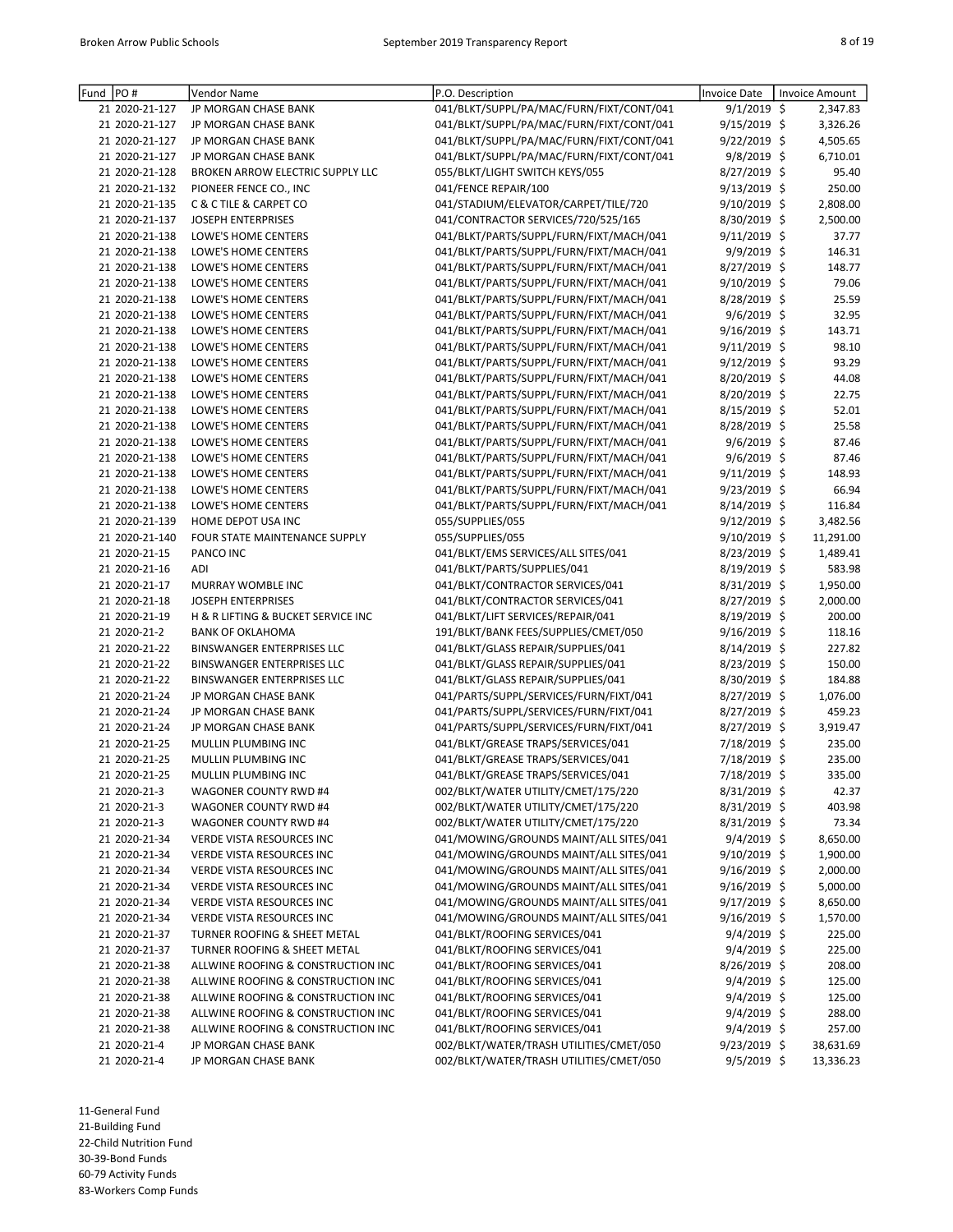| Fund | PO#                            | Vendor Name                                                                   | P.O. Description                                                                   | <b>Invoice Date</b>          | <b>Invoice Amount</b> |
|------|--------------------------------|-------------------------------------------------------------------------------|------------------------------------------------------------------------------------|------------------------------|-----------------------|
|      | 21 2020-21-43                  | MURRAY WOMBLE INC                                                             | 041/GYM EQUIPMENT/700                                                              | 8/5/2019 \$                  | 11,425.00             |
|      | 21 2020-21-46                  | THE MARRARA GROUP INC DBA                                                     | 194/BLKT/SIGNAGE/052                                                               | 9/2/2019 \$                  | 1,000.00              |
|      | 21 2020-21-48                  | THE MARRARA GROUP INC DBA                                                     | 194/BLKT/SIGNAGE/052                                                               | $9/2/2019$ \$                | 160.00                |
|      | 21 2020-21-49                  | WORKSPACE RESOURCE, INC.                                                      | 194/BLKT/FURNITURE/REPAIRS/052                                                     | 8/21/2019 \$                 | 450.12                |
|      | 21 2020-21-5                   | <b>EXELON CORPORATION</b>                                                     | 002/BLKT/NATURAL GAS UTILITY/CMET/050                                              | $9/18/2019$ \$               | 551.51                |
|      | 21 2020-21-54                  | DIGI SECURITY SYSTEMS LLC                                                     | 089/CAMERAS/DISTRICT/059                                                           | 7/25/2019 \$                 | 6,582.25              |
|      | 21 2020-21-54                  | DIGI SECURITY SYSTEMS LLC                                                     | 089/CAMERAS/DISTRICT/059                                                           | 8/9/2019 \$                  | 13,182.75             |
|      | 21 2020-21-6                   | ONE GAS INC.                                                                  | 002/BLKT/NATURAL GAS UTILITY/CMET/050                                              | $9/3/2019$ \$                | 829.11                |
|      | 21 2020-21-6                   | ONE GAS INC.                                                                  | 002/BLKT/NATURAL GAS UTILITY/CMET/050                                              | $9/13/2019$ \$               | 3,858.92              |
|      | 21 2020-21-63                  | MURRAY WOMBLE INC                                                             | 041/SPORTS SYSTEM/720                                                              | 8/26/2019 \$                 | 4,560.00              |
|      | 21 2020-21-72                  | <b>BRIDGEPOINT ELECTRIC INC</b>                                               | 041/BLKT/CONTRACTOR SERVICES/ALL SIT/041                                           | 8/23/2019 \$                 | 1,407.00              |
|      | 21 2020-21-72                  | <b>BRIDGEPOINT ELECTRIC INC</b>                                               | 041/BLKT/CONTRACTOR SERVICES/ALL SIT/041                                           | 8/30/2019 \$                 | 1,400.00              |
|      | 21 2020-21-73                  | <b>MEDNOW URGENT CARE CENTER LLC</b>                                          | 055/BLKT/PRE-EMPLOYMENT PHYSICALS/055                                              | 9/9/2019 \$                  | 140.00                |
|      | 21 2020-21-74                  | URBAN PEST AND WILDLIFE MANAGEMENT                                            | 055/BLKT/PEST CONTROL/055                                                          | 9/9/2019 \$                  | 45.00                 |
|      | 21 2020-21-74                  | URBAN PEST AND WILDLIFE MANAGEMENT                                            | 055/BLKT/PEST CONTROL/055                                                          | 9/9/2019 \$                  | 45.00                 |
|      | 21 2020-21-74                  | URBAN PEST AND WILDLIFE MANAGEMENT                                            | 055/BLKT/PEST CONTROL/055                                                          | $9/9/2019$ \$                | 45.00                 |
|      | 21 2020-21-74                  | URBAN PEST AND WILDLIFE MANAGEMENT                                            | 055/BLKT/PEST CONTROL/055                                                          | 9/9/2019 \$                  | 45.00                 |
|      | 21 2020-21-74                  | URBAN PEST AND WILDLIFE MANAGEMENT                                            | 055/BLKT/PEST CONTROL/055                                                          | 9/9/2019 \$                  | 65.00                 |
|      | 21 2020-21-74                  | URBAN PEST AND WILDLIFE MANAGEMENT                                            | 055/BLKT/PEST CONTROL/055                                                          | 9/9/2019 \$                  | 45.00                 |
|      | 21 2020-21-74                  | URBAN PEST AND WILDLIFE MANAGEMENT                                            | 055/BLKT/PEST CONTROL/055                                                          | 9/8/2019 \$                  | 250.00                |
|      | 21 2020-21-75                  | <b>LIBERTY LAUNDRY</b>                                                        | 055/BLKT/LAUNDRY/055                                                               | $9/1/2019$ \$                | 136.68                |
|      | 21 2020-21-76                  | AUTOMATIC PROTECTION SYSTEMS CORP                                             | 055/BLKT/FIRE EX/REPAIR/INSPECTIONS/055                                            | 8/31/2019 \$                 | 2,388.50              |
|      | 21 2020-21-76                  | AUTOMATIC PROTECTION SYSTEMS CORP                                             | 055/BLKT/FIRE EX/REPAIR/INSPECTIONS/055                                            | 8/31/2019 \$                 | 32.00                 |
|      | 21 2020-21-76                  | AUTOMATIC PROTECTION SYSTEMS CORP                                             | 055/BLKT/FIRE EX/REPAIR/INSPECTIONS/055                                            | 8/31/2019 \$                 | 301.30                |
|      | 21 2020-21-76                  | AUTOMATIC PROTECTION SYSTEMS CORP                                             | 055/BLKT/FIRE EX/REPAIR/INSPECTIONS/055                                            | 8/31/2019 \$                 | 172.00                |
|      | 21 2020-21-76                  | AUTOMATIC PROTECTION SYSTEMS CORP                                             | 055/BLKT/FIRE EX/REPAIR/INSPECTIONS/055                                            | 8/31/2019 \$                 | 396.00                |
|      | 21 2020-21-76                  | AUTOMATIC PROTECTION SYSTEMS CORP                                             | 055/BLKT/FIRE EX/REPAIR/INSPECTIONS/055                                            | 8/31/2019 \$                 | 244.50                |
|      | 21 2020-21-76                  | AUTOMATIC PROTECTION SYSTEMS CORP                                             | 055/BLKT/FIRE EX/REPAIR/INSPECTIONS/055                                            | 8/31/2019 \$                 | 76.00                 |
|      | 21 2020-21-76                  | AUTOMATIC PROTECTION SYSTEMS CORP                                             | 055/BLKT/FIRE EX/REPAIR/INSPECTIONS/055                                            | 8/31/2019 \$                 | 52.00                 |
|      | 21 2020-21-76                  | AUTOMATIC PROTECTION SYSTEMS CORP                                             | 055/BLKT/FIRE EX/REPAIR/INSPECTIONS/055                                            | 7/31/2019 \$                 | 572.10                |
|      | 21 2020-21-76                  | AUTOMATIC PROTECTION SYSTEMS CORP                                             | 055/BLKT/FIRE EX/REPAIR/INSPECTIONS/055                                            | 7/31/2019 \$                 | 543.00                |
|      | 21 2020-21-76                  | AUTOMATIC PROTECTION SYSTEMS CORP                                             | 055/BLKT/FIRE EX/REPAIR/INSPECTIONS/055                                            | 8/31/2019 \$                 | 100.00                |
|      | 21 2020-21-76                  | AUTOMATIC PROTECTION SYSTEMS CORP                                             | 055/BLKT/FIRE EX/REPAIR/INSPECTIONS/055                                            | 8/31/2019 \$                 | 218.00                |
|      | 21 2020-21-76                  | AUTOMATIC PROTECTION SYSTEMS CORP                                             | 055/BLKT/FIRE EX/REPAIR/INSPECTIONS/055                                            | 8/31/2019 \$                 | 862.80                |
|      | 21 2020-21-76                  | AUTOMATIC PROTECTION SYSTEMS CORP                                             |                                                                                    |                              | 74.75                 |
|      | 21 2020-21-76                  |                                                                               | 055/BLKT/FIRE EX/REPAIR/INSPECTIONS/055                                            | 8/31/2019 \$                 |                       |
|      | 21 2020-21-76                  | AUTOMATIC PROTECTION SYSTEMS CORP<br>AUTOMATIC PROTECTION SYSTEMS CORP        | 055/BLKT/FIRE EX/REPAIR/INSPECTIONS/055<br>055/BLKT/FIRE EX/REPAIR/INSPECTIONS/055 | 8/31/2019 \$<br>8/31/2019 \$ | 199.05<br>243.05      |
|      | 21 2020-21-76                  |                                                                               |                                                                                    |                              |                       |
|      |                                | AUTOMATIC PROTECTION SYSTEMS CORP<br>AUTOMATIC PROTECTION SYSTEMS CORP        | 055/BLKT/FIRE EX/REPAIR/INSPECTIONS/055                                            | 8/31/2019 \$                 | 211.05                |
|      | 21 2020-21-76                  |                                                                               | 055/BLKT/FIRE EX/REPAIR/INSPECTIONS/055                                            | 8/31/2019 \$                 | 1,384.50              |
|      | 21 2020-21-76                  | AUTOMATIC PROTECTION SYSTEMS CORP<br><b>AUTOMATIC PROTECTION SYSTEMS CORP</b> | 055/BLKT/FIRE EX/REPAIR/INSPECTIONS/055                                            | 8/31/2019 \$                 | 567.00                |
|      | 21 2020-21-76<br>21 2020-21-76 |                                                                               | 055/BLKT/FIRE EX/REPAIR/INSPECTIONS/055                                            | 8/31/2019 \$                 | 64.00                 |
|      |                                | AUTOMATIC PROTECTION SYSTEMS CORP                                             | 055/BLKT/FIRE EX/REPAIR/INSPECTIONS/055                                            | 8/31/2019 \$                 | 564.10                |
|      | 21 2020-21-76                  | AUTOMATIC PROTECTION SYSTEMS CORP                                             | 055/BLKT/FIRE EX/REPAIR/INSPECTIONS/055                                            | 8/31/2019 \$                 | 509.70                |
|      | 21 2020-21-76                  | AUTOMATIC PROTECTION SYSTEMS CORP                                             | 055/BLKT/FIRE EX/REPAIR/INSPECTIONS/055                                            | 8/31/2019 \$                 | 151.00                |
|      | 21 2020-21-76                  | AUTOMATIC PROTECTION SYSTEMS CORP                                             | 055/BLKT/FIRE EX/REPAIR/INSPECTIONS/055                                            | 8/31/2019 \$                 | 95.25                 |
|      | 21 2020-21-76                  | AUTOMATIC PROTECTION SYSTEMS CORP                                             | 055/BLKT/FIRE EX/REPAIR/INSPECTIONS/055                                            | 8/31/2019 \$                 | 312.55                |
|      | 21 2020-21-76                  | AUTOMATIC PROTECTION SYSTEMS CORP                                             | 055/BLKT/FIRE EX/REPAIR/INSPECTIONS/055                                            | 8/31/2019 \$                 | (312.55)              |
|      | 21 2020-21-78                  | HOME DEPOT USA INC                                                            | 055/BLKT/SUPPLIES/055                                                              | $8/14/2019$ \$               | 4,867.73              |
|      | 21 2020-21-78                  | HOME DEPOT USA INC                                                            | 055/BLKT/SUPPLIES/055                                                              | 7/30/2019 \$                 | 828.75                |
|      | 21 2020-21-78                  | HOME DEPOT USA INC                                                            | 055/BLKT/SUPPLIES/055                                                              | $8/12/2019$ \$               | (828.75)              |
|      | 21 2020-21-78                  | HOME DEPOT USA INC                                                            | 055/BLKT/SUPPLIES/055                                                              | 8/13/2019 \$                 | (63.75)               |
|      | 21 2020-21-78                  | HOME DEPOT USA INC                                                            | 055/BLKT/SUPPLIES/055                                                              | 8/15/2019 \$                 | (255.00)              |
|      | 21 2020-21-78                  | HOME DEPOT USA INC                                                            | 055/BLKT/SUPPLIES/055                                                              | 8/21/2019 \$                 | (127.50)              |
|      | 21 2020-21-78                  | HOME DEPOT USA INC                                                            | 055/BLKT/SUPPLIES/055                                                              | 8/21/2019 \$                 | (63.75)               |
|      | 21 2020-21-79                  | CONSOLIDATED ELECTRICAL DISTRIB                                               | 055/BLKT/LAMPS/BULBS/055                                                           | 8/20/2019 \$                 | 133.30                |
|      | 21 2020-21-80                  | W W GRAINGER INC                                                              | 055/BLKT/SUPPLIES/055                                                              | $8/9/2019$ \$                | 381.72                |
|      | 21 2020-21-80                  | W W GRAINGER INC                                                              | 055/BLKT/SUPPLIES/055                                                              | 8/20/2019 \$                 | 167.70                |
|      | 21 2020-21-80                  | W W GRAINGER INC                                                              | 055/BLKT/SUPPLIES/055                                                              | $8/23/2019$ \$               | 1,519.25              |
|      | 21 2020-21-81                  | WESTLAKE ACE HARDWARE INC                                                     | 055/BLKT/SUPPLIES/055                                                              | $9/12/2019$ \$               | 63.98                 |
|      | 21 2020-21-81                  | WESTLAKE ACE HARDWARE INC                                                     | 055/BLKT/SUPPLIES/055                                                              | $8/30/2019$ \$               | 19.98                 |
|      | 21 2020-21-81                  | WESTLAKE ACE HARDWARE INC                                                     | 055/BLKT/SUPPLIES/055                                                              | 8/30/2019 \$                 | 22.45                 |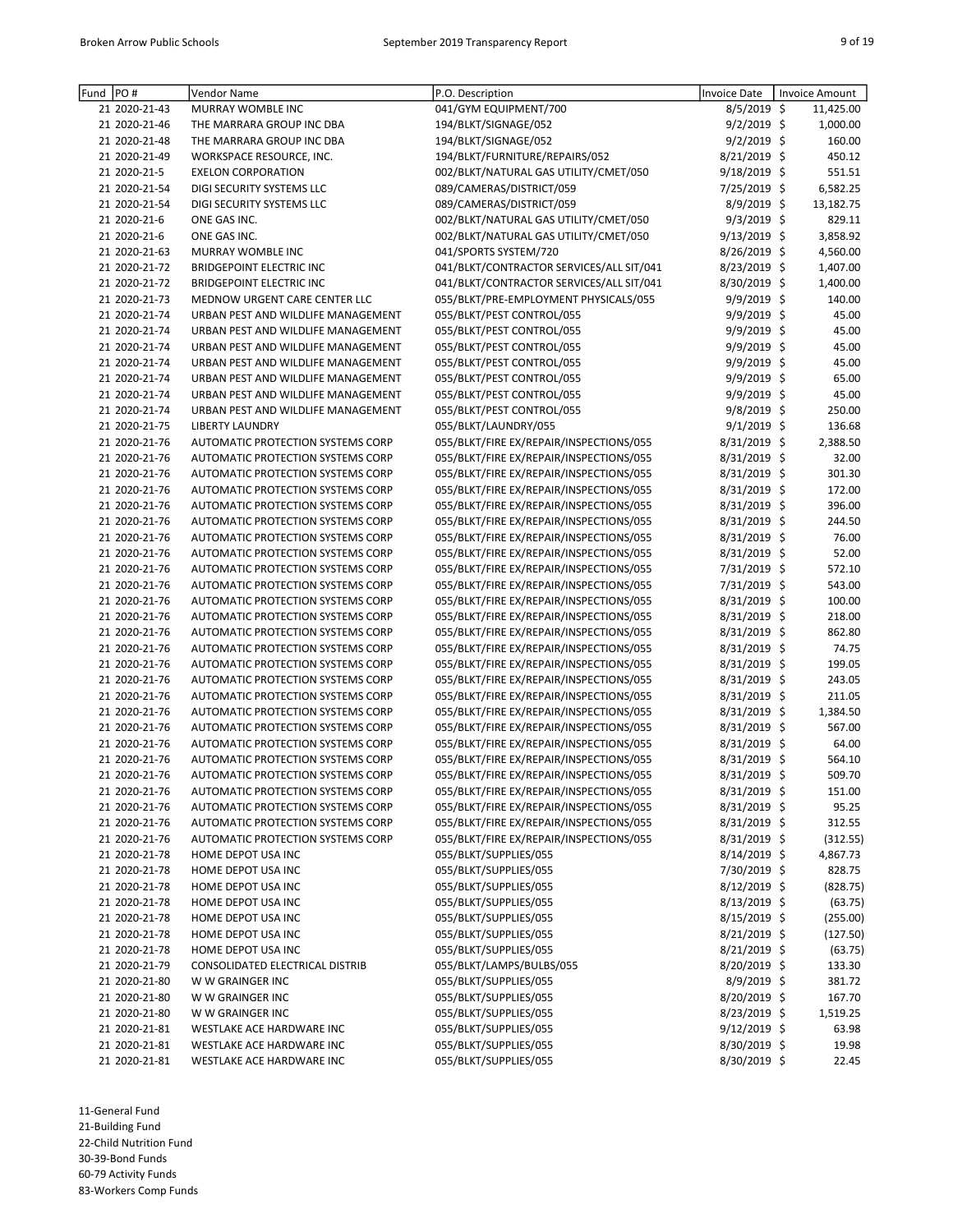| Fund | PO#            | Vendor Name                              | P.O. Description                                            | <b>Invoice Date</b> | Invoice Amount |          |
|------|----------------|------------------------------------------|-------------------------------------------------------------|---------------------|----------------|----------|
|      | 21 2020-21-81  | WESTLAKE ACE HARDWARE INC                | 055/BLKT/SUPPLIES/055                                       | $9/3/2019$ \$       |                | 19.98    |
|      | 21 2020-21-84  | <b>LOWE'S HOME CENTERS</b>               | 055/BLKT/SUPPLIES/055                                       | 9/10/2019 \$        |                | 108.88   |
|      | 21 2020-21-85  | C & C SUPPLY AND SERVICE CO INC          | 055/BLKT/SUPPLIES/055                                       | 8/14/2019 \$        |                | 1,471.00 |
|      | 21 2020-21-85  | C & C SUPPLY AND SERVICE CO INC          | 055/BLKT/SUPPLIES/055                                       | 8/14/2019 \$        |                | 647.40   |
|      | 21 2020-21-87  | <b>EMPIRE PAPER COMPANY</b>              | 055/BLKT/SUPPLIES/055                                       | $8/1/2019$ \$       |                | 170.91   |
|      | 21 2020-21-87  | <b>EMPIRE PAPER COMPANY</b>              | 055/BLKT/SUPPLIES/055                                       | 8/20/2019 \$        |                | 403.67   |
|      | 21 2020-21-87  | <b>EMPIRE PAPER COMPANY</b>              | 055/BLKT/SUPPLIES/055                                       | 8/15/2019 \$        |                | (164.16) |
|      | 21 2020-21-87  | <b>EMPIRE PAPER COMPANY</b>              | 055/BLKT/SUPPLIES/055                                       | 8/16/2019 \$        |                | (6.75)   |
|      | 21 2020-21-89  | <b>TACONY CORP/POWR-FLITE</b>            | 055/BLKT/SUPPLIES/055                                       | 8/22/2019 \$        |                | 344.70   |
|      | 21 2020-21-89  | <b>TACONY CORP/POWR-FLITE</b>            | 055/BLKT/SUPPLIES/055                                       | 8/22/2019 \$        |                | 423.29   |
|      | 21 2020-21-90  | MURPHY SANITARY SUPPLY LLC               | 055/BLKT/SUPPLIES/055                                       | $9/6/2019$ \$       |                | 712.80   |
|      | 21 2020-21-90  |                                          |                                                             |                     |                |          |
|      |                | MURPHY SANITARY SUPPLY LLC               | 055/BLKT/SUPPLIES/055<br>041/BLKT/CONTRACTOR SERV/MAINT/041 | $9/6/2019$ \$       |                | (64.80)  |
|      | 21 2020-21-93  | <b>BRIDGEPOINT ELECTRIC INC</b>          |                                                             | 8/23/2019 \$        |                | 5,070.00 |
|      | 21 2020-21-98  | <b>CUSTOM HEATING &amp; AIR COND INC</b> | 041/HVAC/SOFTBALL/BASEBAL CONCESSION/720                    | 7/31/2019 \$        |                | 5,531.00 |
|      | 21 2020-21-99  | <b>BARRIER ENTERPRISES INC</b>           | 041/X-RAY/MAINT FIXT/BBALLSB/FIELD P/720                    | $8/25/2019$ \$      |                | 8,020.00 |
|      | 22 2020-22-103 | <b>COSTLEY ENTERPRISES INC</b>           | 000/BLKT/PIZZA/022                                          | 8/26/2019 \$        |                | 7,701.25 |
|      | 22 2020-22-103 | <b>COSTLEY ENTERPRISES INC</b>           | 000/BLKT/PIZZA/022                                          | $9/3/2019$ \$       | 10,963.55      |          |
|      | 22 2020-22-103 | <b>COSTLEY ENTERPRISES INC</b>           | 000/BLKT/PIZZA/022                                          | 9/9/2019 \$         |                | 8,620.35 |
|      | 22 2020-22-109 | NUTRI-LINK TECHNOLOGIES INC              | 000/ANNUAL MAIN FEES/022                                    | $7/1/2019$ \$       |                | 3,435.00 |
|      | 22 2020-22-110 | <b>FRONTIER PRODUCE INC</b>              | 000/BLKT/PRODUCE/022                                        | $9/3/2019$ \$       | 14,613.74      |          |
|      | 22 2020-22-113 | <b>JESSIE MARIE HEIDORN</b>              | 000/BLKT/MILEAGE REIMB/720                                  | $9/3/2019$ \$       |                | 51.08    |
|      | 22 2020-22-115 | <b>JASON D SANCHEZ</b>                   | 000/BLKT/MILEAGE REIMB/022                                  | 9/10/2019 \$        |                | 6.55     |
|      | 22 2020-22-116 | DUTY STATION UNIFORMS & GEAR             | 000/BLKT/UNIFORM SHIRTS/JACKETS/022                         | $9/6/2019$ \$       | 14,870.74      |          |
|      | 22 2020-22-125 | <b>BRENDA HOFFMAN</b>                    | 000/BLKT/MILEAGE REIMB/022                                  | $9/3/2019$ \$       |                | 51.01    |
|      | 22 2020-22-128 | OZARK EMPIRE DISTRIBUTORS INC            | 000/BLKT/BAKERY ITEMS/022                                   | $9/3/2019$ \$       |                | 5,711.59 |
|      | 22 2020-22-129 | URBAN PEST AND WILDLIFE MANAGEMENT       | 000/BLKT/PEST CONTROL/022                                   | 8/21/2019 \$        |                | 700.00   |
|      | 22 2020-22-131 | <b>CUMMINS SOUTHERN PLAINS LLC</b>       | 000/WHSE GENERATOR REPAIRS/022                              | 8/29/2019 \$        |                | 491.92   |
|      | 22 2020-22-135 | TYSON PREPARED FOODS INC                 | 000/BLKT/FOOD PROCESSING/022                                | 8/31/2019 \$        |                | 6,747.06 |
|      | 22 2020-22-137 | CHINESE FOOD SOLUTIONS, INC              | 000/BLKT/BEEF/CHICKEN PROCESSING/022                        | $9/4/2019$ \$       | 11,007.15      |          |
|      | 22 2020-22-138 | PILGRIM'S PRIDE CORPORATION              | 000/BLKT/COMMODITY CHICKEN PROCESS/022                      | 9/3/2019 \$         |                | 7,162.50 |
|      | 22 2020-22-139 | PETERSON FARMS FRESH INC                 | 000/BLKT/APPLE PROCESSING/022                               | $8/16/2019$ \$      |                | 3,985.92 |
|      | 22 2020-22-14  | <b>LESLIE E PTOMEY</b>                   | 000/BLKT/MILEAGE REIMB/022                                  | $9/3/2019$ \$       |                | 27.09    |
|      | 22 2020-22-141 | RICH HOLDINGS INC.                       | 000/BLKT/CHEESE PROCESSING/022                              | 8/20/2019 \$        |                | 9,742.44 |
|      | 22 2020-22-147 | PLATINUM VENTURES INC                    | 000/DISPLAY COVERS/022                                      | 8/21/2019 \$        |                | 256.60   |
|      | 22 2020-22-149 | REFRIGIWEAR, INC.                        | 000/FREEZER GEAR/022                                        |                     |                | 153.82   |
|      |                |                                          |                                                             | $8/14/2019$ \$      |                |          |
|      | 22 2020-22-157 | CHERISH GAYNOR / PETTY CASH              | 000/STARTING REGISTER CHANGE/105                            | 8/14/2019 \$        |                | 25.00    |
|      | 22 2020-22-159 | <b>TERESA EVERDING / REFUND</b>          | 000/REFUND/700                                              | $8/2/2019$ \$       |                | 26.10    |
|      | 22 2020-22-16  | <b>CULLIGAN OF TULSA</b>                 | 000/BLKT/BRINE SALT/022                                     | 8/29/2019 \$        |                | 543.90   |
|      | 22 2020-22-160 | <b>TANKERSLEY FOODSERVICE</b>            | 000/RATIONAL OVEN CLEANER/022                               | $8/26/2019$ \$      |                | 3,567.96 |
|      | 22 2020-22-161 | BETH ANDREA YARBROUGH/PETTY CASH         | 000/STARTING REGISTER CHANGE/725                            | 8/14/2019 \$        |                | 50.00    |
|      | 22 2020-22-164 | MCINTOSH CORPORATION, INC                | 000/COMPRESSOR/525                                          | $9/3/2019$ \$       |                | 6,895.00 |
|      | 22 2020-22-166 | YUNGMING LAI / REFUND                    | 000/REFUND/720/150                                          | 8/12/2019 \$        |                | 50.00    |
|      | 22 2020-22-166 | YUNGMING LAI / REFUND                    | 000/REFUND/720/150                                          | 8/12/2019 \$        |                | 16.35    |
|      | 22 2020-22-166 | YUNGMING LAI / REFUND                    | 000/REFUND/720/150                                          | 8/12/2019 \$        |                | 14.00    |
|      | 22 2020-22-167 | DANIEL BOONE BARKER / REFUND             | 000/REFUND/720/525                                          | 8/12/2019 \$        |                | 35.95    |
|      | 22 2020-22-167 | DANIEL BOONE BARKER / REFUND             | 000/REFUND/720/525                                          | 8/12/2019 \$        |                | 21.05    |
|      | 22 2020-22-168 | SUSHIFORK TULSA ONE LLC                  | 000/BLKT/FOOD/022                                           | $9/6/2019$ \$       |                | 504.40   |
|      | 22 2020-22-17  | <b>CUMMINS SOUTHERN PLAINS LLC</b>       | 000/BLKT/MAINTENANCE/022                                    | 8/29/2019 \$        |                | 328.00   |
|      | 22 2020-22-17  | <b>CUMMINS SOUTHERN PLAINS LLC</b>       | 000/BLKT/MAINTENANCE/022                                    | $9/10/2019$ \$      |                | 328.00   |
|      | 22 2020-22-2   | <b>BANK OF OKLAHOMA</b>                  | 000/BLKT/BANK FEES/SUPPLIES/CMET/022                        | $9/16/2019$ \$      |                | 383.57   |
|      | 22 2020-22-20  | HAGAR RESTAURANT EQUIP SERV INC          | 000/BLKT/REPAIRS/PARTS/SUPPLIES/MISC/022                    | 8/21/2019 \$        |                | 134.36   |
|      | 22 2020-22-20  | HAGAR RESTAURANT EQUIP SERV INC          | 000/BLKT/BRINE SALT/022                                     | $8/23/2019$ \$      |                | 83.16    |
|      | 22 2020-22-20  | HAGAR RESTAURANT EQUIP SERV INC          | 000/BLKT/REPAIRS/PARTS/SUPPLIES/MISC/022                    | 8/28/2019 \$        |                | 248.49   |
|      | 22 2020-22-20  | HAGAR RESTAURANT EQUIP SERV INC          | 000/BLKT/REPAIRS/PARTS/SUPPLIES/MISC/022                    | 8/28/2019 \$        |                | 1,125.75 |
|      | 22 2020-22-20  | HAGAR RESTAURANT EQUIP SERV INC          | 000/BLKT/REPAIRS/PARTS/SUPPLIES/MISC/022                    | $9/6/2019$ \$       |                | 264.71   |
|      | 22 2020-22-20  | HAGAR RESTAURANT EQUIP SERV INC          | 000/BLKT/REPAIRS/PARTS/SUPPLIES/MISC/022                    | 8/28/2019 \$        |                | 45.86    |
|      | 22 2020-22-20  | HAGAR RESTAURANT EQUIP SERV INC          | 000/BLKT/REPAIRS/PARTS/SUPPLIES/MISC/022                    | 8/29/2019 \$        |                | 1,061.12 |
|      | 22 2020-22-20  | HAGAR RESTAURANT EQUIP SERV INC          | 000/BLKT/REPAIRS/PARTS/SUPPLIES/MISC/022                    | 8/29/2019 \$        |                | (866.27) |
|      | 22 2020-22-20  | HAGAR RESTAURANT EQUIP SERV INC          | 000/BLKT/REPAIRS/PARTS/SUPPLIES/MISC/022                    | 9/3/2019 \$         |                | 198.46   |
|      |                |                                          |                                                             |                     |                |          |
|      | 22 2020-22-20  | HAGAR RESTAURANT EQUIP SERV INC          | 000/BLKT/REPAIRS/PARTS/SUPPLIES/MISC/022                    | 8/28/2019 \$        |                | 515.45   |
|      | 22 2020-22-22  | LINDA KAY HENDERSON                      | 000/BLKT/MILEAGE REIMB/022                                  | $9/3/2019$ \$       |                | 17.11    |

21-Building Fund

22-Child Nutrition Fund

30-39-Bond Funds

60-79 Activity Funds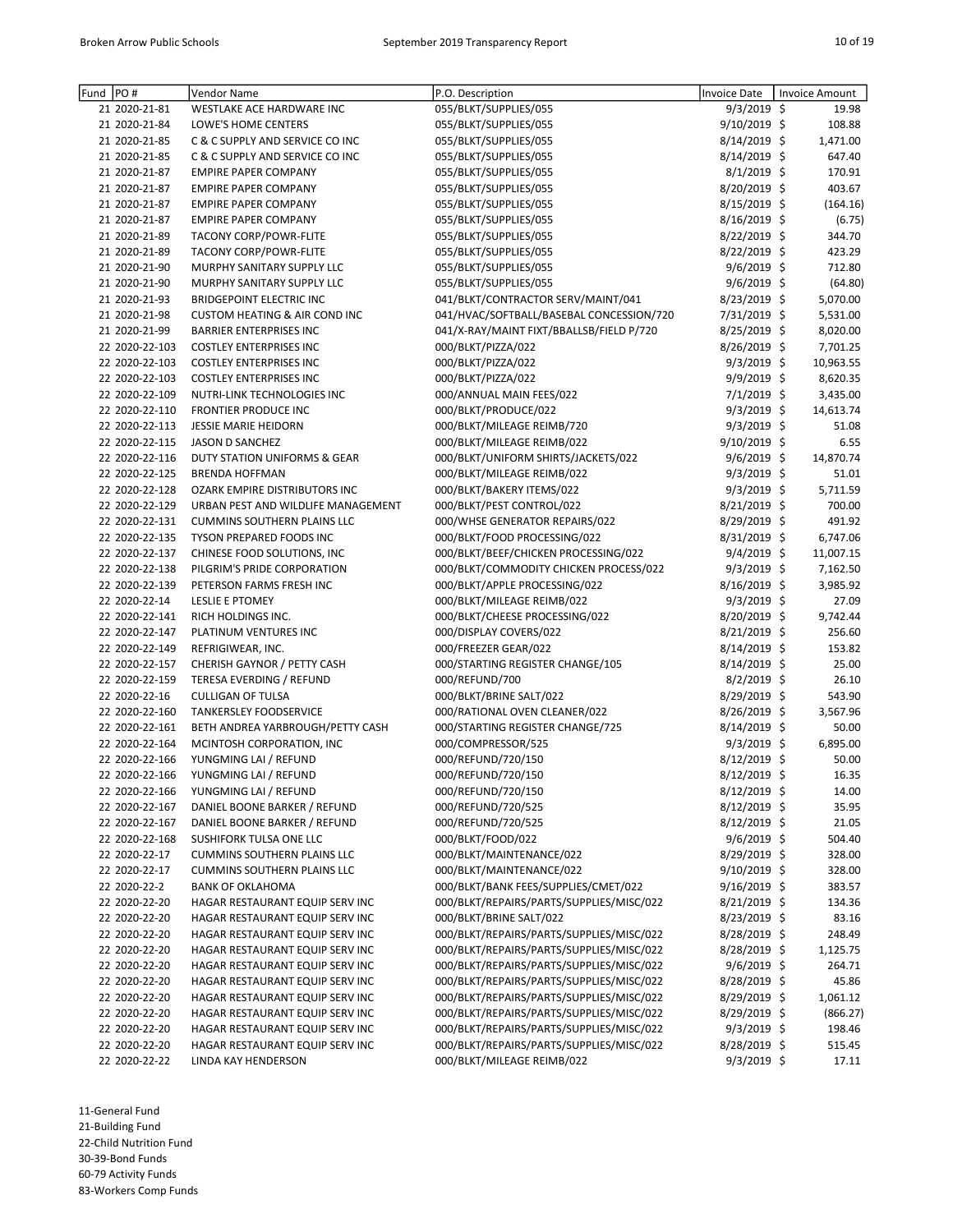| Fund | PO#           | Vendor Name                      | P.O. Description                         | Invoice Date   | <b>Invoice Amount</b> |
|------|---------------|----------------------------------|------------------------------------------|----------------|-----------------------|
|      | 22 2020-22-26 | <b>LOCKE SUPPLY</b>              | 000/BLKT/REPAIRS/PARTS/SUPPLIES/MISC/022 | 8/9/2019 \$    | 8.70                  |
|      | 22 2020-22-26 | <b>LOCKE SUPPLY</b>              | 000/BLKT/REPAIRS/PARTS/SUPPLIES/MISC/022 | 8/19/2019 \$   | 8.15                  |
|      | 22 2020-22-26 | <b>LOCKE SUPPLY</b>              | 000/BLKT/REPAIRS/PARTS/SUPPLIES/MISC/022 | 8/20/2019 \$   | 46.77                 |
|      | 22 2020-22-26 | <b>LOCKE SUPPLY</b>              | 000/BLKT/REPAIRS/PARTS/SUPPLIES/MISC/022 | 8/29/2019 \$   | 10.73                 |
|      | 22 2020-22-27 | LOVE BOTTLING CO LLC             | 000/BLKT/VENDING SUPPLIES/022            | 8/27/2019 \$   | 231.90                |
|      | 22 2020-22-27 | LOVE BOTTLING CO LLC             | 000/BLKT/VENDING SUPPLIES/022            | $9/3/2019$ \$  | 231.90                |
|      | 22 2020-22-3  | JP MORGAN CHASE/ADMIRAL EXPRESS  | 000/BLKT/OFFICE SUPPLIES/022             | 8/22/2019 \$   | 351.71                |
|      | 22 2020-22-3  | JP MORGAN CHASE/ADMIRAL EXPRESS  | 000/BLKT/OFFICE SUPPLIES/022             | 8/29/2019 \$   | 268.68                |
|      | 22 2020-22-3  | JP MORGAN CHASE/ADMIRAL EXPRESS  | 000/SUPPLIES/022                         | 9/5/2019 \$    | 232.24                |
|      | 22 2020-22-3  | JP MORGAN CHASE/ADMIRAL EXPRESS  | 000/BLKT/OFFICE SUPPLIES/022             | $9/5/2019$ \$  | 232.24                |
|      | 22 2020-22-3  | JP MORGAN CHASE/ADMIRAL EXPRESS  | 000/BLKT/OFFICE SUPPLIES/022             | $9/12/2019$ \$ | 292.65                |
|      | 22 2020-22-35 | OKLAHOMA LIGHTING DIST INC       | 000/BLKT/LIGHT BULBS/SUPPLIES/022        | 8/27/2019 \$   | 692.69                |
|      | 22 2020-22-36 | NELLA KAY OSBORNE                | 000/BLKT/MILEAGE REIMB/022               | 9/3/2019 \$    | 19.05                 |
|      | 22 2020-22-37 | REASOR'S HOLDING COMPANY, INC    | 000/BLKT/GROCERIES/022                   | 8/15/2019 \$   | 8.02                  |
|      | 22 2020-22-38 | TANKERSLEY FOODSERVICE           | 000/BLKT/FOOD/022                        | 9/17/2019 \$   | 211,013.31            |
|      | 22 2020-22-39 | <b>TANKERSLEY FOODSERVICE</b>    | 000/BLKT/PAPER GOODS/022                 | $9/3/2019$ \$  | 22,055.79             |
|      | 22 2020-22-41 | UNITED REFRIGERATION INC         | 000/BLKT/PARTS/SUPPLIES/REPAIRS/MISC/022 | $8/16/2019$ \$ | 706.50                |
|      | 22 2020-22-41 | UNITED REFRIGERATION INC         | 000/BLKT/PARTS/SUPPLIES/REPAIRS/MISC/022 | 8/21/2019 \$   | 52.64                 |
|      | 22 2020-22-41 | UNITED REFRIGERATION INC         | 000/BLKT/PARTS/SUPPLIES/REPAIRS/MISC/022 | 8/26/2019 \$   | 189.52                |
|      | 22 2020-22-42 | WESTLAKE ACE HARDWARE INC        | 000/BLKT/REPAIRS/PARTS/SUPPLIES/MISC/022 | 7/25/2019 \$   | 4.99                  |
|      | 22 2020-22-42 | WESTLAKE ACE HARDWARE INC        | 000/BLKT/REPAIRS/PARTS/SUPPLIES/MISC/022 | 7/25/2019 \$   | 5.78                  |
|      | 22 2020-22-42 | WESTLAKE ACE HARDWARE INC        | 000/BLKT/REPAIRS/PARTS/SUPPLIES/MISC/022 | $8/2/2019$ \$  | 10.69                 |
|      | 22 2020-22-42 | <b>WESTLAKE ACE HARDWARE INC</b> | 000/BLKT/REPAIRS/PARTS/SUPPLIES/MISC/022 | 8/9/2019 \$    | 42.98                 |
|      | 22 2020-22-43 | W W GRAINGER INC                 | 000/BLKT/PARTS/022                       | 8/7/2019 \$    | 44.34                 |
|      | 22 2020-22-43 | W W GRAINGER INC                 | 000/BLKT/PARTS/022                       | 8/22/2019 \$   | 11.28                 |
|      | 22 2020-22-43 | W W GRAINGER INC                 | 000/BLKT/PARTS/022                       | 8/28/2019 \$   | 138.25                |
|      | 22 2020-22-43 | W W GRAINGER INC                 | 000/BLKT/PARTS/022                       | 8/30/2019 \$   | 125.55                |
|      | 22 2020-22-43 | W W GRAINGER INC                 | 000/BLKT/PARTS/022                       | 9/5/2019 \$    | 31.00                 |
|      | 22 2020-22-46 | OKLAHOMA STATE DEPT OF HEALTH    | 000/BLKT/CLASS E FOOD LICENSE/022        | 8/27/2019 \$   | 125.00                |
|      | 22 2020-22-46 | OKLAHOMA STATE DEPT OF HEALTH    | 000/BLKT/CLASS E FOOD LICENSE/022        | $9/10/2019$ \$ | 125.00                |
|      | 22 2020-22-47 | <b>SYSCO CORPORATION</b>         | 000/BLKT/FOOD/SUBWAY/022                 | 9/3/2019 \$    | 5,750.16              |
|      | 22 2020-22-48 | HILAND DAIRY FOODS COMPANY LLC   | 000/BLKT MILK & DAIRY PRODUCTS/022       | 8/26/2019 \$   | 16,604.30             |
|      | 22 2020-22-48 | HILAND DAIRY FOODS COMPANY LLC   | 000/BLKT MILK & DAIRY PRODUCTS/022       | $9/3/2019$ \$  | 17,220.78             |
|      | 22 2020-22-48 | HILAND DAIRY FOODS COMPANY LLC   | 000/BLKT MILK & DAIRY PRODUCTS/022       | 9/9/2019 \$    | 14,918.69             |
|      | 22 2020-22-49 | JOHNSTONE SUPPLY OF TULSA        | 000/BLKT/PARTS/REPAIRS/SUPPLIES/MISC/022 | 8/16/2019 \$   | 73.63                 |
|      | 22 2020-22-49 | JOHNSTONE SUPPLY OF TULSA        | 000/BLKT/PARTS/REPAIRS/SUPPLIES/MISC/022 | 8/19/2019 \$   | 18.65                 |
|      | 22 2020-22-49 | JOHNSTONE SUPPLY OF TULSA        | 000/BLKT/PARTS/REPAIRS/SUPPLIES/MISC/022 | 8/20/2019 \$   | 463.13                |
|      | 22 2020-22-49 | JOHNSTONE SUPPLY OF TULSA        | 000/BLKT/PARTS/REPAIRS/SUPPLIES/MISC/022 | 8/27/2019 \$   | 16.63                 |
|      | 22 2020-22-49 | JOHNSTONE SUPPLY OF TULSA        | 000/BLKT/PARTS/REPAIRS/SUPPLIES/MISC/022 | 8/27/2019 \$   | 14.73                 |
|      | 22 2020-22-49 | JOHNSTONE SUPPLY OF TULSA        | 000/BLKT/PARTS/REPAIRS/SUPPLIES/MISC/022 | 9/3/2019 \$    | 142.51                |
|      | 22 2020-22-49 | JOHNSTONE SUPPLY OF TULSA        | 000/BLKT/PARTS/REPAIRS/SUPPLIES/MISC/022 | $9/5/2019$ \$  | 102.13                |
|      | 22 2020-22-49 | JOHNSTONE SUPPLY OF TULSA        | 000/BLKT/PARTS/REPAIRS/SUPPLIES/MISC/022 | $9/9/2019$ \$  | 16.22                 |
|      | 22 2020-22-49 | JOHNSTONE SUPPLY OF TULSA        | 000/BLKT/PARTS/REPAIRS/SUPPLIES/MISC/022 | 9/10/2019 \$   | 17.10                 |
|      | 22 2020-22-56 | <b>MARCY ANN WAYMIRE</b>         | 000/BLKT/MILEAGE REIMB/125               | 9/3/2019 \$    | 22.27                 |
|      | 22 2020-22-58 | DELTA LOUISE CHAVEZ              | 000/BLKT/MILEAGE REIMB/200               | $9/3/2019$ \$  | 41.01                 |
|      | 22 2020-22-59 | BARBARA ANN JACOBSON             | 000/BLKT/MILEAGE REIMB/135               | $9/3/2019$ \$  | 58.78                 |
|      | 22 2020-22-60 | CHRISTIN JULIA ALBERTSON         | 000/BLKT/MILEAGE REIMB/140               | $9/3/2019$ \$  | 22.97                 |
|      | 22 2020-22-62 | SARAH MCKINNIS GARDNER           | 000/BLKT/MILEAGE REIMB/510               | $9/3/2019$ \$  | 50.01                 |
|      | 22 2020-22-63 | <b>CONNIE JO HAYHURST</b>        | 000/BLKT/MILEAGE REIMB/160               | $9/3/2019$ \$  | 80.85                 |
|      | 22 2020-22-65 | KRISTIE RENEE ARMSTRONG          | 000/BLKT/MILEAGE REIMB/220               | $9/3/2019$ \$  | 34.39                 |
|      | 22 2020-22-66 | LISA MICHELLE HOLLAND            | 000/BLKT/MILEAGE REIMB/175               | $9/10/2019$ \$ | 21.11                 |
|      | 22 2020-22-67 | DAYLE J KING                     | 000/BLKT/MILEAGE REIMB/180               | $9/3/2019$ \$  | 17.92                 |
|      | 22 2020-22-69 | KELLI SUE HUNSPERGER             | 000/BLKT/MILEAGE REIMB/505               | $9/3/2019$ \$  | 56.50                 |
|      | 22 2020-22-71 | <b>JULIE ANN BARNES</b>          | 000/BLKT/MILEAGE REIMB/520               | $9/3/2019$ \$  | 45.65                 |
|      | 22 2020-22-72 | ROBIN G BROWN                    | 000/BLKT/MILEAGE REIMB/525               | $9/3/2019$ \$  | 49.12                 |
|      | 22 2020-22-74 | <b>STACIE LYN BURRIS</b>         | 000/BLKT/MILEAGE REIMB/165               | $9/10/2019$ \$ | 21.17                 |
|      | 22 2020-22-75 | BETH ANDREA YARBROUGH            | 000/BLKT/MILEAGE REIMB/725               | $9/3/2019$ \$  | 27.84                 |
|      | 22 2020-22-76 | <b>NANCY RINEHART</b>            | 000/BLKT/MILEAGE REIMB/700               | $9/3/2019$ \$  | 25.23                 |
|      | 22 2020-22-78 | ANGELA LYNN BURROWS              | 000/BLKT/MILEAGE REIMB/720               | $9/3/2019$ \$  | 23.20                 |
|      | 22 2020-22-8  | <b>BEN E KEITH FOODS</b>         | 147/BLKT/PAPER GOODS/CATERING/022        | 8/14/2019 \$   | 76.75                 |
|      | 22 2020-22-8  | <b>BEN E KEITH FOODS</b>         | 147/BLKT/PAPER GOODS/CATERING/022        | 9/5/2019 \$    | (48.48)               |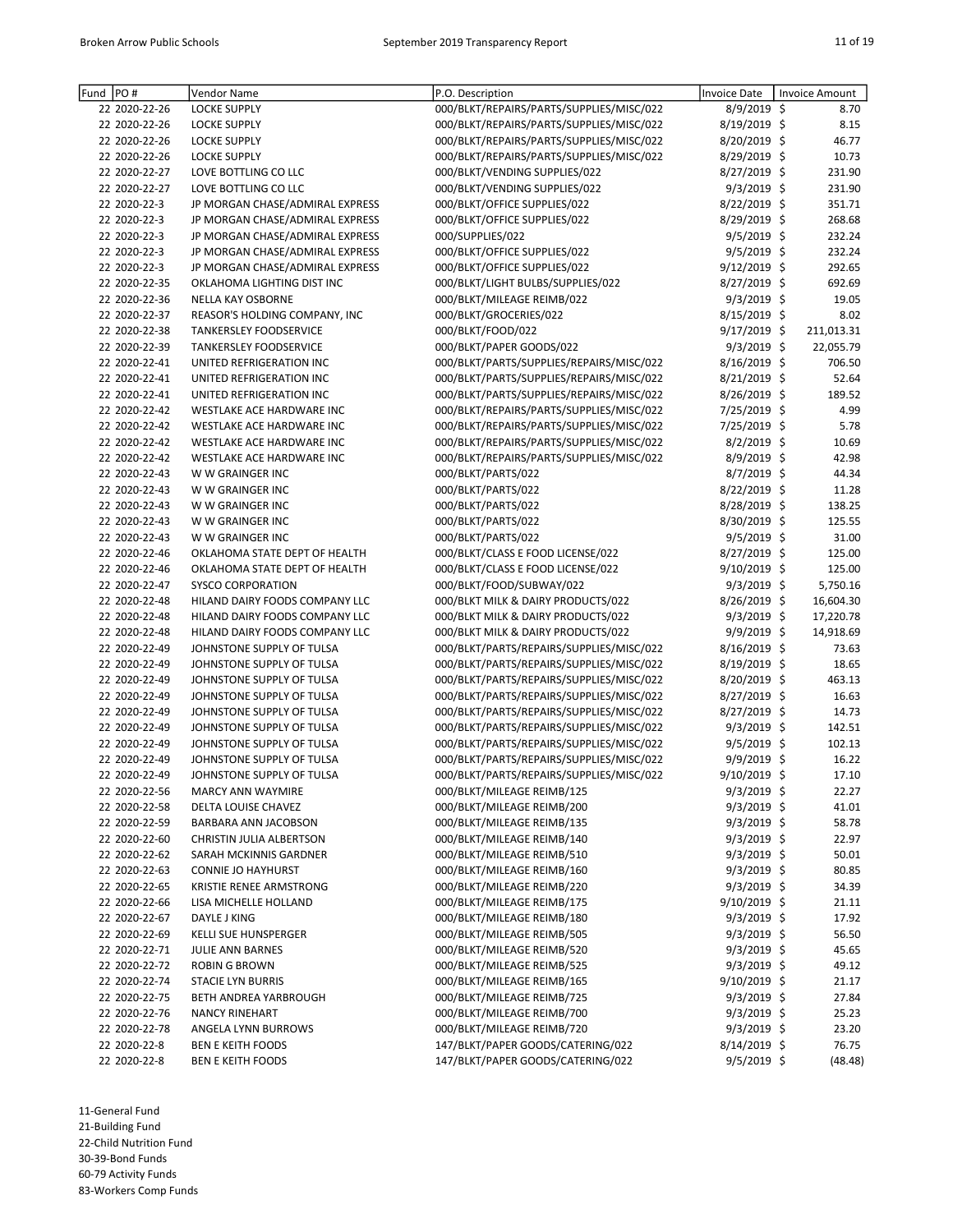| Fund | PO#                            | Vendor Name                                                    | P.O. Description                                                          | <b>Invoice Date</b>             | Invoice Amount    |
|------|--------------------------------|----------------------------------------------------------------|---------------------------------------------------------------------------|---------------------------------|-------------------|
|      | 22 2020-22-9                   | <b>BEN E KEITH FOODS</b>                                       | 147/BLKT/FOOD/CATERING/022                                                | 8/14/2019 \$                    | 372.80            |
|      | 22 2020-22-9                   | <b>BEN E KEITH FOODS</b>                                       | 147/BLKT/FOOD/CATERING/022                                                | 8/23/2019 \$                    | (28.27)           |
|      | 22 2020-22-9                   | <b>BEN E KEITH FOODS</b>                                       | 147/BLKT/FOOD/CATERING/022                                                | 8/22/2019 \$                    | 467.65            |
|      | 22 2020-22-9                   | <b>BEN E KEITH FOODS</b>                                       | 147/BLKT/FOOD/CATERING/022                                                | 8/23/2019 \$                    | 61.90             |
|      | 33 2020-33-10                  | JOSEPH ENTERPRISES                                             | 090/CANOPY/FUEL TANKS/040                                                 | $8/9/2019$ \$                   | 93,237.40         |
|      | 33 2020-33-11                  | RESILITE SPORTS PRODUCT                                        | 160/WRESTLING MAT/GIRLS WRESTLING/003                                     | 7/29/2019 \$                    | 11,846.60         |
|      | 33 2020-33-13                  | SEVERIN INTERMEDIATE HOLDINGS LLC                              | 163/LICENSE/FEES/DISTRICT                                                 | $8/2/2019$ \$                   | 64,680.92         |
|      | 33 2020-33-15                  | <b>GILMAN GEAR INC</b>                                         | 160/FB GOAL POST PADS/003                                                 | 8/16/2019 \$                    | 1,024.47          |
|      | 33 2020-33-17                  | SAIED MUSIC COMPANY                                            | 039/INSTRUMENTS/ORCHESTRA/720                                             | 9/11/2019 \$                    | 5,413.55          |
|      | 33 2020-33-9                   | MIDWEST RACQUETBALL & SPORTING INC                             | 160/WRESTLING UNIFORMS/003                                                | 7/26/2019 \$                    | 5,987.27          |
|      | 34 2020-34-5                   | <b>JOSEPH ENTERPRISES</b>                                      | 040/CANOPY/FUEL TANKS/040                                                 | 8/9/2019 \$                     | 20,159.56         |
|      | 39 2020-39-25                  | <b>C &amp; C TILE &amp; CARPET CO</b>                          | 041/TILE/PLOPS/055                                                        | 7/26/2019 \$                    | 13,178.00         |
|      | 39 2020-39-37                  | VARSITY BRANDS HOLDING CO INC                                  | PAY APP 2019-11-2911 MOVED TO BOND FUNDS                                  | 7/29/2019 \$                    | 9,578.20          |
|      | 39 2020-39-39                  | MUSIC STORE INC                                                | 039/INSTRUMENTS/BAND                                                      | 8/27/2019 \$                    | 33,309.00         |
|      | 39 2020-39-39                  | MUSIC STORE INC                                                | 039/INSTRUMENTS/BAND                                                      | $9/6/2019$ \$                   | 8,470.00          |
|      | 39 2020-39-52                  | <b>NAVIANCE INC</b>                                            | 102/COLLEGE/CAREER READINESS/SECONDARY                                    | 7/1/2019 \$                     | 18,455.22         |
|      | 39 2020-39-6                   | <b>JOSEPH ENTERPRISES</b>                                      | 040/CANOPY/FUEL TANKS/040                                                 | 8/9/2019 \$                     | 29,040.04         |
|      | 39 2020-39-65                  | MSC TECHNOLOGIES INC                                           | 163/UPS BATTERIES/050                                                     | 8/27/2019 \$                    | 13,590.00         |
|      | 39 2020-39-66                  | LEARNING INTERNET INC                                          | 102/DIGITAL LEARNING CURR/ELEM/MS                                         | 7/17/2019 \$                    | 36,500.00         |
|      | 39 2020-39-69                  | MIDWEST RACQUETBALL & SPORTING INC                             | 160/FB PRACTICE JERSEYS/003                                               | 8/8/2019 \$                     | 1,138.21          |
|      | 39 2020-39-71                  | <b>GRABER MANUFACTURING INC</b>                                | 041/CARNIVAL/BENCH SEATS/030/051/135                                      | 8/30/2019 \$                    | 10,503.85         |
|      | 39 2020-39-74                  | <b>TYLER TECHNOLOGIES INC</b>                                  | 040/SOFTWARE HOSTING/040                                                  | $8/31/2019$ \$                  | 20,225.67         |
|      | 39 2020-39-77                  | SAIED MUSIC COMPANY                                            | 039/INSTRUMENTS/ORCHESTRA/720                                             | 9/11/2019 \$                    | 8,126.95          |
|      | 39 2020-39-79                  | COACHCOMM LLC                                                  | 160/FB HEADSET PACKAGE/003                                                | 8/13/2019 \$                    | 2,941.00          |
|      | 39 2020-39-80                  | L3HARRIS TECHNOLOGIES INC                                      | 040/HANDHELD RADIOS/040                                                   | $8/23/2019$ \$                  | 7,564.53          |
|      | 39 2020-39-81                  | <b>TEAMVIEWER GMBH</b>                                         | 163/SOFTWARE SUBSCRIPTION/LICENSE/050                                     | 8/15/2019 \$                    | 2,200.00          |
|      | 39 2020-39-82                  | LINEAR COMMUNICATIONS INC                                      | 163/PROJECTORS/INSTALLATION/050                                           | 7/3/2019 \$                     | 4,608.96          |
|      | 39 2020-39-86                  | NOODLETOOLS INC                                                | 102/ONLINE LICENSES/MID SCHOOLS/SEC                                       | 8/21/2019 \$                    | 2,088.00          |
|      | 39 2020-39-92                  | SCHOOL OUTFITTERS LLC                                          | 108/TABLET CART/135                                                       | $9/6/2019$ \$                   | 724.64            |
|      | 60 2020-60-10                  | ROTARY CLUB OF BROKEN ARROW                                    | 987/BLKT/CORPORATE DUES/ROTARY/ENEFF/015                                  | $8/13/2019$ \$                  | 660.00            |
|      | 60 2020-60-10                  | ROTARY CLUB OF BROKEN ARROW                                    | 987/BLKT/CORPORATE DUES/ROTARY/ENEFF/015                                  | 8/13/2019 \$                    | 790.00            |
|      | 60 2020-60-12                  | <b>BANK OF OKLAHOMA</b>                                        | 987/BLKT/BANK FEES AND SUPPLIES/DOLLAHON                                  | $9/16/2019$ \$                  | 15.95             |
|      | 60 2020-60-18                  | <b>CNP CATERING</b>                                            | 987/BLKT/CATERING/SUPT/015                                                | 9/19/2019 \$                    | 461.44            |
|      | 60 2020-60-20                  | <b>TAMARA L BAKER</b>                                          | 987/BLKT/EVENTS/SUPT/015                                                  | 9/14/2019 \$                    | 210.00            |
|      | 60 2020-60-22                  | REASOR'S HOLDING COMPANY, INC                                  | 987/BLKT/SUPPLIES/SUPT/015                                                | $9/3/2019$ \$                   | 58.32             |
|      | 60 2020-60-25                  | SAM'S CLUB DIRECT                                              | 987/BLKT/SUPPLIES/SUPT/015                                                | 9/17/2019 \$                    | 34.48             |
|      | 60 2020-60-3                   | <b>SAM'S CLUB DIRECT</b>                                       | 987/BLKT/INSTRUCTION/SUPPLIES/015                                         | 8/8/2019 \$                     | 27.44             |
|      | 60 2020-60-30                  | CHICK-FIL-A BROKEN ARROW                                       | 987/BLKT/INSTRUCTION/MEETINGS                                             | $9/5/2019$ \$                   | 84.02             |
|      | 60 2020-60-30                  | CHICK-FIL-A BROKEN ARROW                                       | 987/BLKT/INSTRUCTION/MEETINGS                                             | 8/8/2019 \$                     | 90.40             |
|      | 60 2020-60-32                  | REASOR'S HOLDING COMPANY, INC                                  | 987/BLKT/INSTRUCTION/MEETING SUPPLIE/015                                  | 7/30/2019 \$                    | 20.94             |
|      | 60 2020-60-36                  | MAZZIO'S LLC                                                   | 987/BLKT/STUDENT ADVISORY/SUPT/015                                        | $9/16/2019$ \$                  | 133.45            |
|      | 60 2020-60-4                   | <b>IMPERIAL LLC</b>                                            | 987/BLKT/ESC/MJANEY                                                       | 8/14/2019 \$                    | 92.85             |
|      | 60 2020-60-4                   | <b>IMPERIAL LLC</b>                                            | 987/BLKT/ESC/MJANEY                                                       | 9/11/2019 \$                    | 92.85             |
|      | 60 2020-60-40                  | <b>IMPERIAL LLC</b>                                            | 987/BLKT/TRANSPORTATION COFFEE/BERGWALL                                   | 9/24/2019 \$                    | 117.00            |
|      | 60 2020-60-41                  | MARSHA JANEY                                                   | 987/BLKT/SUPPLIES/JANEY/015                                               | $9/3/2019$ \$                   | 29.87             |
|      | 60 2020-60-46                  | CHICK-FIL-A BROKEN ARROW                                       | 987/BLKT/SUPPLIES/PERRY/015                                               | $9/2/2019$ \$                   | 90.40             |
|      | 60 2020-60-47                  | BA PUBLIC SCHOOLS-GENERAL FUND                                 | 901/BLKT/REIMBURSEMENT/015                                                | 8/31/2019 \$                    | 12,391.97         |
|      | 60 2020-60-5                   | <b>IMPERIAL LLC</b>                                            | 987/BLKT/COFFEE/REESE/COM/015<br>987/BLKT/SPED/REFRESH MTNG SUPP/ROYA/015 | 9/11/2019 \$<br>$9/3/2019$ \$   | 61.90             |
|      | 60 2020-60-56<br>60 2020-60-56 | REASOR'S HOLDING COMPANY, INC<br>REASOR'S HOLDING COMPANY, INC |                                                                           |                                 | 128.40            |
|      |                                |                                                                | 987/BLKT/SPED/REFRESH MTNG SUPP/ROYA/015<br>987/ADMIN RETREAT/PERRY/015   | $9/3/2019$ \$                   | 51.91             |
|      | 60 2020-60-57<br>60 2020-60-6  | REASOR'S HOLDING COMPANY, INC<br><b>IMPERIAL LLC</b>           | 987/BLKT/COFFEE/VARSITYCLUB/CHILDRES/015                                  | $9/3/2019$ \$<br>9/10/2019 \$   | 64.99             |
|      | 60 2020-60-60                  | <b>TIGER THREADS</b>                                           | 987/BTS STAFF SHIRTS/PERRY/015                                            |                                 | 39.46<br>9,208.80 |
|      | 60 2020-60-61                  | CHILD NUTRITION PROGRAMS DEPT                                  | 987/BTS KICKOFF/015                                                       | $8/13/2019$ \$<br>$9/6/2019$ \$ | 342.55            |
|      | 60 2020-60-65                  | REASOR'S HOLDING COMPANY, INC                                  | 987/BLKT/SUBCOMMITTEE/BERGWALL/015                                        | $9/3/2019$ \$                   | 40.76             |
|      | 60 2020-60-67                  | <b>TIGER THREADS</b>                                           | 987/ADMIN RETREAT POLOS/050                                               | $8/6/2019$ \$                   | 3,745.00          |
|      | 60 2020-60-71                  | TGI ENTERPRISES INC                                            | BLKT/903/PATRIOT BOWL/HANNEMA/050                                         | 9/9/2019 \$                     | 1,436.95          |
|      | 60 2020-60-71                  | TGI ENTERPRISES INC                                            | BLKT/903/PATRIOT BOWL/HANNEMA/050                                         | 9/10/2019 \$                    | 847.50            |
|      | 60 2020-60-73                  | JP MORGAN CHASE BANK                                           | 987/BLKT/REFRESHMENTS/BERGWALL/050                                        | $8/27/2019$ \$                  | 8.38              |
|      | 60 2020-60-73                  | JP MORGAN CHASE BANK                                           | 987/BLKT/REFRESHMENTS/BERGWALL/050                                        | 8/27/2019 \$                    | 69.36             |
|      | 60 2020-60-73                  | JP MORGAN CHASE BANK                                           | 987/BLKT/REFRESHMENTS/BERGWALL/050                                        | 8/27/2019 \$                    | (75.20)           |
|      |                                |                                                                |                                                                           |                                 |                   |

11-General Fund 21-Building Fund 22-Child Nutrition Fund 30-39-Bond Funds

60-79 Activity Funds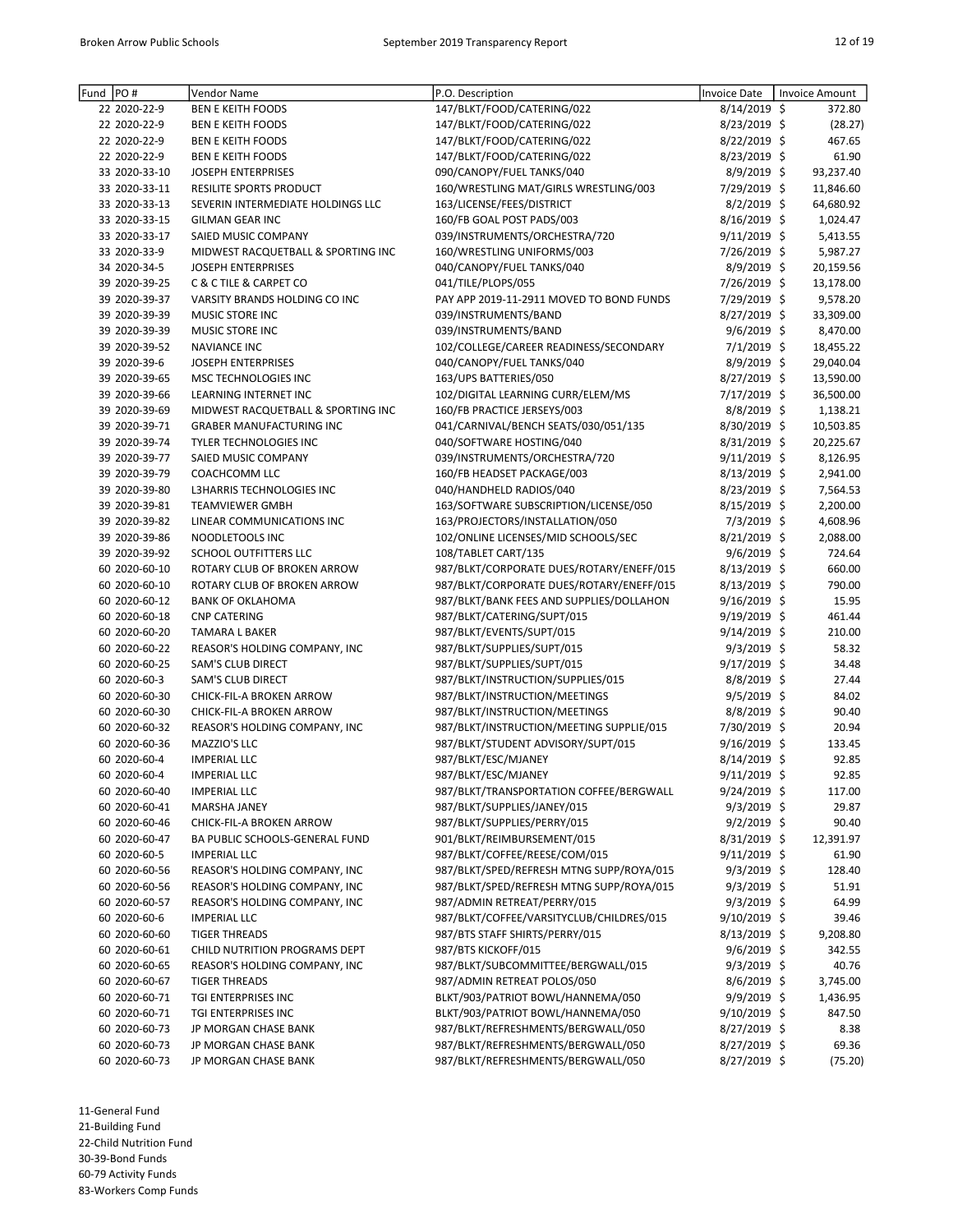| Fund | PO#            | Vendor Name                           | P.O. Description                         | Invoice Date   | Invoice Amount |
|------|----------------|---------------------------------------|------------------------------------------|----------------|----------------|
|      | 60 2020-60-73  | JP MORGAN CHASE BANK                  | 987/BLKT/REFRESHMENTS/BERGWALL/050       | 8/27/2019 \$   | (9.08)         |
|      | 60 2020-60-73  | JP MORGAN CHASE BANK                  | 987/BLKT/REFRESHMENTS/BERGWALL/050       | 8/26/2019 \$   | 112.50         |
|      | 60 2020-60-74  | HOBBY LOBBY STORES INC                | 989/BLNKT/PAC USHER MEETING/015          | 8/30/2019 \$   | 66.88          |
|      | 60 2020-60-75  | <b>VILLAGE TOURS LLC</b>              | 987/FOOTBALL/MANSFIELD TX/CHRONISTER/015 | 8/31/2019 \$   | 2,676.00       |
|      | 60 2020-60-77  | COCA-COLA SOUTHWEST BEVERAGES LLC     | 987/ESC 1ST FLOOR HR/BEVERA/JACKSON/015  | 8/30/2019 \$   | 89.64          |
|      | 60 2020-60-78  | <b>TIGER THREADS</b>                  | BLKT/903/ONE CLUB/HANNEMA/050            | 9/17/2019 \$   | 56.95          |
|      | 60 2020-60-79  | <b>BROKEN ARROW PUBLIC SCHOOLS</b>    | 987/BLKT/EVENTS/TRANSPORTATION/050       | 8/29/2019 \$   | 295.75         |
|      | 60 2020-60-80  | SHEILA HULSMAN                        | 987/REFRESHMENTS/SUPT/015                | $9/3/2019$ \$  | 72.00          |
|      | 60 2020-60-83  | <b>BKL MANAGEMENT INC</b>             | 989/BLANKET/USHER MEETING/PAC            | 9/14/2019 \$   | 405.90         |
|      | 61 2020-61-109 | <b>BA PUBLIC SCHOOLS-GENERAL FUND</b> | 803/VOLLEYBALL OFFICIAL/003              | 9/23/2019 \$   | 100.11         |
|      | 61 2020-61-169 | RICHARD DIXON                         | 803/VARSITY FOOTBALL OFFICIAL/003        | $9/3/2019$ \$  | 80.00          |
|      | 61 2020-61-170 | <b>SCOTT JOHNSON</b>                  | 803/VARSITY FOOTBALL OFFICIAL/003        | $9/3/2019$ \$  | 80.00          |
|      | 61 2020-61-171 | STUART A GALLAGHER                    | 803/VARSITY FOOTBALL OFFICIAL/003        | $9/3/2019$ \$  | 80.00          |
|      | 61 2020-61-28  | <b>GREAT PLAINS RESOURCE LLP</b>      | 803/BLKT/BEVERAGES/003                   | 9/9/2019 \$    | 575.60         |
|      | 61 2020-61-288 | PERFORMANCE HEALTH SUPPLY INC         | 803/BLKT/SUPPLIES FOR SPORTS MED/003     | 9/2/2019 \$    | 17.20          |
|      |                |                                       |                                          |                |                |
|      | 61 2020-61-296 | MOORE PUBLIC SCHOOLS/ISD2             | 803/FPSB ENTRY FEE/8.23-24/003           | 8/24/2019 \$   | 180.00         |
|      | 61 2020-61-297 | JENKS PUBLIC SCHOOLS DISTRICT 5       | 803/VB ENTRY FEE/8.24/003                | 8/24/2019 \$   | 150.00         |
|      | 61 2020-61-298 | FRONTIER VALLEY CONFERENCE            | 803/REIMBURSE GATE FOR HOSTING FB/003    | 8/26/2019 \$   | 1,895.00       |
|      | 61 2020-61-300 | <b>GORFAM MARKETING INC</b>           | 970/BLKT/UNIFORMS & ACCESSORIES/003      | 8/23/2019 \$   | 1,101.00       |
|      | 61 2020-61-300 | <b>GORFAM MARKETING INC</b>           | 970/BLKT/UNIFORMS & ACCESSORIES/003      | 8/23/2019 \$   | 1,394.35       |
|      | 61 2020-61-300 | <b>GORFAM MARKETING INC</b>           | 970/BLKT/UNIFORMS & ACCESSORIES/003      | 8/27/2019 \$   | 441.00         |
|      | 61 2020-61-300 | <b>GORFAM MARKETING INC</b>           | 970/BLKT/UNIFORMS & ACCESSORIES/003      | 9/10/2019 \$   | 686.00         |
|      | 61 2020-61-300 | <b>GORFAM MARKETING INC</b>           | 970/BLKT/UNIFORMS & ACCESSORIES/003      | $9/10/2019$ \$ | 684.80         |
|      | 61 2020-61-301 | <b>SAM'S CLUB DIRECT</b>              | 970/BLKT/SNACKS AND SUPPLIES/003         | 9/6/2019 \$    | 343.17         |
|      | 61 2020-61-309 | IND SCHL DIST #29 OF CLEVELAND COUN   | 803/VOLLEYBALL ENTRY FEE/8.16-17/003     | 8/17/2019 \$   | 250.00         |
|      | 61 2020-61-317 | <b>GORFAM MARKETING INC</b>           | 974/TSHIRTS FOR FUNDRAISER/003           | 9/10/2019 \$   | 466.75         |
|      | 61 2020-61-319 | <b>SAM'S CLUB DIRECT</b>              | 974/BLKT/OFFICE SUPPLIES/003             | 8/25/2019 \$   | 439.72         |
|      | 61 2020-61-322 | ALERT SERVICES INC                    | 970/SPORTS MED SUPPLIES/003              | $9/5/2019$ \$  | 564.55         |
|      | 61 2020-61-327 | TULSA AREA TENNIS ASSOCIATION         | 803/TENNIS BALLS/003                     | 9/9/2019 \$    | 400.00         |
|      | 61 2020-61-328 | MELENDA KNIGHT/PETTY CASH             | 803/BLKT/FOOTBALL GATE START UP/003      | 9/30/2019 \$   | 5,600.00       |
|      | 61 2020-61-328 | MELENDA KNIGHT/PETTY CASH             | 803/BLKT/FOOTBALL GATE START UP/003      | 9/30/2019 \$   | 5,600.00       |
|      | 61 2020-61-328 | MELENDA KNIGHT/PETTY CASH             | 803/BLKT/FOOTBALL GATE START UP/003      | 9/9/2019 \$    | 8,000.00       |
|      |                |                                       |                                          |                |                |
|      | 61 2020-61-330 | MIDWEST RACQUETBALL & SPORTING INC    | 803/FB KNEE PADS/003                     | $9/13/2019$ \$ | 412.00         |
|      | 61 2020-61-332 | OKLAHOMA UNION PUBLIC SCHOOL          | 803/FP SB ENTRY FEE/9.13-14/003          | 9/17/2019 \$   | 200.00         |
|      | 61 2020-61-333 | ALPHA AWARDS & ENGRAVING LLC          | 803/BLKT/NAME TAGS/003                   | 9/12/2019 \$   | 22.00          |
|      | 61 2020-61-334 | <b>GLENN THOMAS JONES</b>             | 803/TIMING SYSTEM FOR XC MEET/003        | $9/11/2019$ \$ | 1,280.00       |
|      | 61 2020-61-340 | <b>GREAT PLAINS RESOURCE LLP</b>      | 803/BLKT/BEVERAGES/003                   | 9/9/2019 \$    | 384.40         |
|      | 61 2020-61-343 | INDEP SCHOOL DIST #2 TULSA COUNTY     | 803/MS XC ENTRY FEE/9.14/003             | 9/14/2019 \$   | 80.00          |
|      | 61 2020-61-36  | JENKS PUBLIC SCHOOLS DISTRICT 5       | 803/VOLLEYBALL/ENTRY FEE/8.17/003        | 8/18/2019 \$   | 500.00         |
|      | 61 2020-61-37  | MISSOURI SOUTHERN STATE UNIVERSITY    | 803/XC ENTRY FEE/9.21/003                | 9/21/2019 \$   | 300.00         |
|      | 61 2020-61-76  | RONALD LEE MAYFIELD                   | 803/FP SOFTBALL OFFICIAL/003             | $9/3/2019$ \$  | 80.00          |
|      | 61 2020-61-77  | <b>DIXIE HORN</b>                     | 803/FP SOFTBALL OFFICIAL/003             | $9/3/2019$ \$  | 80.00          |
|      | 61 2020-61-78  | <b>SCOTT BRIANS</b>                   | 803/FP SOFTBALL OFFICIAL/003             | 9/5/2019 \$    | 90.00          |
|      | 61 2020-61-79  | PAT LYON                              | 803/FP SOFTBALL OFFICIAL/003             | 9/5/2019 \$    | 90.00          |
|      | 62 2020-62-103 | KIMBERLY L GARRETT                    | 804/SUBSCRIPTION/AP/720                  | 8/25/2019 \$   | 130.00         |
|      | 62 2020-62-12  | OZARK PIZZA COMPANY LLC               | 854/PIZZA/BREWSTER/720                   | 8/30/2019 \$   | 88.72          |
|      | 62 2020-62-121 | MV CORP INC                           | 925/BLKT/TIGERTHREADS/720                | $9/6/2019$ \$  | 920.09         |
|      | 62 2020-62-131 | JEFFREY W GUNTHER                     | 926/DONUTS/HECKLER/720                   | $9/10/2019$ \$ | 244.20         |
|      | 62 2020-62-136 | <b>JENKINS ENTERPRISES</b>            | 925/BLKTMERCH/TIGERTHREADS/720           | $9/5/2019$ \$  | 201.60         |
|      | 62 2020-62-137 |                                       | 925/BLKTMERCH/TIGERTHREADS/720           | 8/30/2019 \$   | 250.50         |
|      |                | MONDO BLOC INC                        |                                          |                |                |
|      | 62 2020-62-137 | MONDO BLOC INC                        | 925/BLKTMERCH/TIGERTHREADS/720           | 8/30/2019 \$   | 260.00         |
|      | 62 2020-62-137 | MONDO BLOC INC                        | 925/BLKTMERCH/TIGERTHREADS/720           | 9/11/2019 \$   | 233.00         |
|      | 62 2020-62-137 | MONDO BLOC INC                        | 925/BLKTMERCH/TIGERTHREADS/720           | $9/9/2019$ \$  | 246.00         |
|      | 62 2020-62-137 | MONDO BLOC INC                        | 925/BLKTMERCH/TIGERTHREADS/720           | $9/13/2019$ \$ | 170.00         |
|      | 62 2020-62-148 | <b>BARNES &amp; NOBLE INC</b>         | 804/SAT BOOKS/GARRETT/720                | 8/15/2019 \$   | 1,985.10       |
|      | 62 2020-62-156 | ASHLEY DAWN SPENCER                   | 807/REIMBURSEMENT/SPENCER/720            | $8/20/2019$ \$ | 14.08          |
|      | 62 2020-62-160 | BA PUBLIC SCHOOLS-GENERAL FUND        | 807/SUBSTITUTES/SPENCER/720              | $9/19/2019$ \$ | 60.87          |
|      | 62 2020-62-161 | JOSTENS, INC                          | 807/REGISTRATION/SPENCER/720             | $9/11/2019$ \$ | 555.00         |
|      | 62 2020-62-162 | ASHLEY DAWN SPENCER                   | 807/REIMBURSEMENT/SPENCER/720            | $9/20/2019$ \$ | 119.88         |
|      | 62 2020-62-163 | ASHLEY DAWN SPENCER                   | 807/REIMBURSEMENT/SPENCER/720            | $9/23/2019$ \$ | 65.00          |
|      | 62 2020-62-167 | <b>EXTREME INFLATABLES INC</b>        | 934/INFLATABLES/ALOHA BASH/720           | 8/30/2019 \$   | 5,565.00       |
|      |                |                                       |                                          |                |                |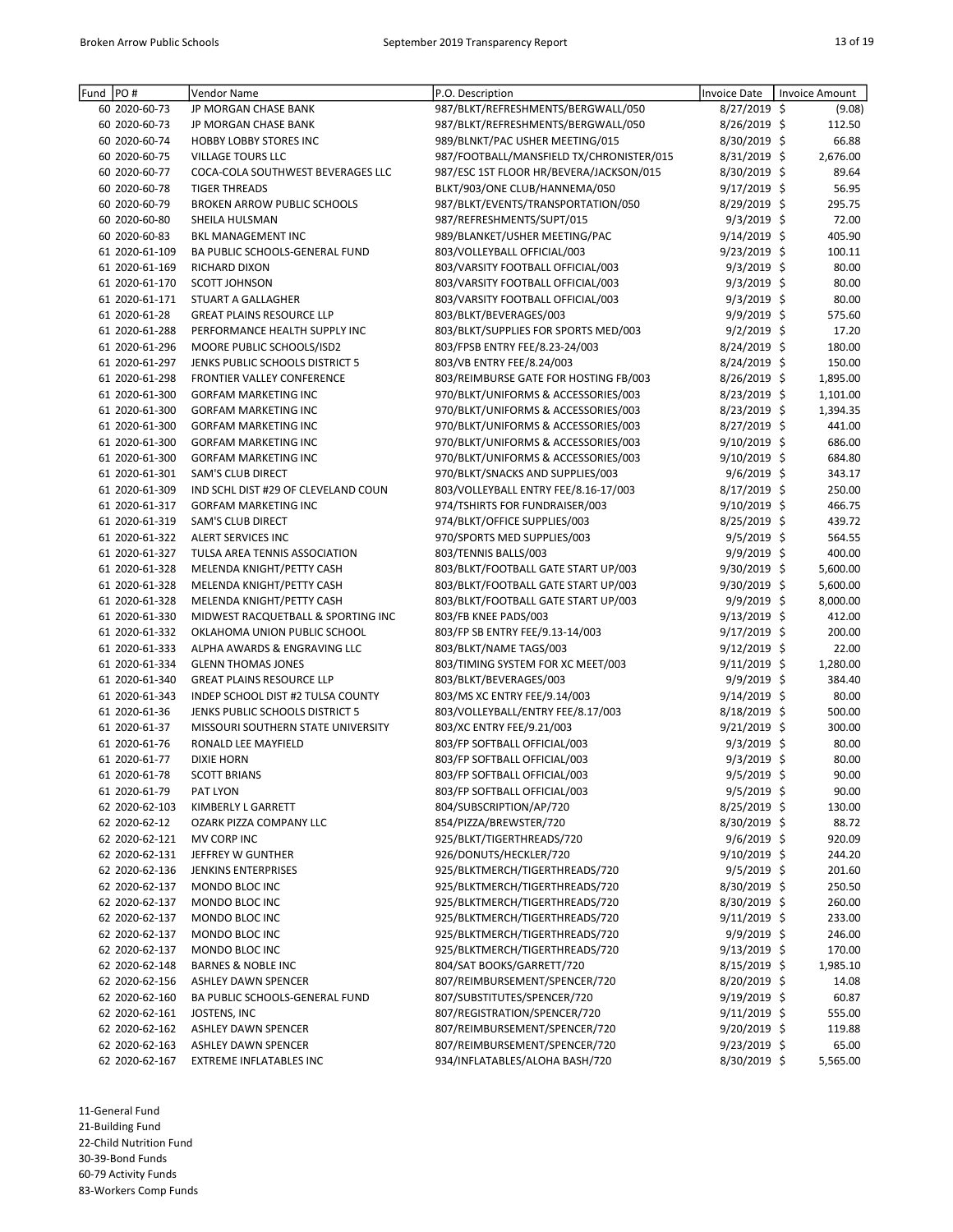| Fund PO# |                                  | Vendor Name                      | P.O. Description                         | Invoice Date      | Invoice Amount |
|----------|----------------------------------|----------------------------------|------------------------------------------|-------------------|----------------|
|          | 62 2020-62-168                   | SAM'S CLUB DIRECT                | 934/BLANKET/SUPPLIES/720                 | 8/26/2019 \$      | 295.20         |
|          | 62 2020-62-171                   | MAZZIO'S LLC                     | 934/BLANKET MEALS/FALL EVENTS/720        | 8/28/2019 \$      | 325.67         |
|          | 62 2020-62-171                   | MAZZIO'S LLC                     | 934/BLANKET MEALS/FALL EVENTS/720        | 8/28/2019 \$      | 325.39         |
|          | 62 2020-62-173                   | SAIED MUSIC COMPANY              | 818/FOLDERS/BAND                         | $8/31/2019$ \$    | 1,168.70       |
|          | 62 2020-62-175                   | JP MORGAN CHASE BANK             | 807/LUNCH/SPENCER/720                    | $9/11/2019$ \$    | 362.17         |
|          | 62 2020-62-176                   | JP MORGAN CHASE BANK             | 934/STUDENT MEALS MANSFIELD GAME/720     | 8/31/2019 \$      | 214.50         |
|          | 62 2020-62-177                   | STORE SUPPLY WAREHOUSE LLC       | 925/BLKT STORE SPLYS/TIGER THREADS/720   | 8/22/2019 \$      | 539.53         |
|          | 62 2020-62-180                   | MONDO BLOC INC                   | 925.BLKTMERCH/TIGERTHREADS/DELSO         | 9/9/2019 \$       | 361.25         |
|          | 62 2020-62-180                   | MONDO BLOC INC                   | 925.BLKTMERCH/TIGERTHREADS/DELSO         | $9/11/2019$ \$    | 587.00         |
|          | 62 2020-62-180                   | MONDO BLOC INC                   | 925.BLKTMERCH/TIGERTHREADS/DELSO         | 9/10/2019 \$      | 506.25         |
|          | 62 2020-62-180                   | MONDO BLOC INC                   | 925.BLKTMERCH/TIGERTHREADS/DELSO         | $9/11/2019 \;$ \$ | 361.25         |
|          | 62 2020-62-181                   | STANLEY M DAVID & ASSOC INC      | 925/BLKTMERCH/TIGERTHREADS/720           | 8/31/2019 \$      | 592.72         |
|          | 62 2020-62-181                   | STANLEY M DAVID & ASSOC INC      | 925/BLKTMERCH/TIGERTHREADS/720           | $8/31/2019$ \$    | 260.37         |
|          | 62 2020-62-181                   | STANLEY M DAVID & ASSOC INC      | 925/BLKTMERCH/TIGERTHREADS/720           | $9/6/2019$ \$     | 631.72         |
|          | 62 2020-62-181                   | STANLEY M DAVID & ASSOC INC      | 925/BLKTMERCH/TIGERTHREADS/720           | $9/6/2019$ \$     | 516.58         |
|          | 62 2020-62-182                   | PROMOZ SCREEN PRINTING INC       | 854/TSHIRTS/BREWSTER/720                 | $9/23/2019$ \$    | 1,661.55       |
|          | 62 2020-62-184                   | OTC BRANDS INC                   | 934/BLANKET SUPPLIES/720                 | $9/9/2019$ \$     | 282.07         |
|          | 62 2020-62-185                   | <b>CHEAPER T'S</b>               | 934/T-SHIRTS/RETREAT/AMY STECKER/720     | $9/12/2019$ \$    | 2,061.00       |
|          | 62 2020-62-187                   | <b>BARNES &amp; NOBLE INC</b>    | 804/BOOKS/GARRETT/720                    |                   |                |
|          |                                  |                                  |                                          | $9/11/2019$ \$    | 3,738.00       |
|          | 62 2020-62-187                   | <b>BARNES &amp; NOBLE INC</b>    | 804/BOOKS/GARRETT/720                    | 9/11/2019 \$      | 3,738.00       |
|          | 62 2020-62-188                   | BLICK ART MATERIALS LLC          | 811/ART/SUPPLIES/720                     | 8/27/2019 \$      | 1,640.90       |
|          | 62 2020-62-189                   | <b>CHRISTIAN DIXON WELBORN</b>   | 934/PERSONAL REIMBURSEME/AMY STECKER/720 | 9/10/2019 \$      | 10.57          |
|          | 62 2020-62-189                   | <b>CHRISTIAN DIXON WELBORN</b>   | 934/PERSONAL REIMBURSEMENT/720           | $8/23/2019$ \$    | 15.18          |
|          | 62 2020-62-189                   | CHRISTIAN DIXON WELBORN          | 934/PERSONAL REIMBURSEME/AMY STECKER/720 | 9/9/2019 \$       | 617.90         |
|          | 62 2020-62-190                   | JP MORGAN CHASE/ADMIRAL EXPRESS  | 934/BLANKET/ SUPPLIES/AMY STECKER/720    | 8/26/2019 \$      | 503.14         |
|          | 62 2020-62-196                   | BA PUBLIC SCHOOLS-GENERAL FUND   | 940/SUBSTITUTES/NULF/720                 | $9/19/2019$ \$    | 60.87          |
|          | 62 2020-62-198                   | JP MORGAN CHASE BANK             | 860/TRIP/WALTERS/720                     | $9/8/2019$ \$     | 852.44         |
|          | 62 2020-62-202                   | JP MORGAN CHASE BANK             | 853/PIZZA/ARTHUR/720                     | 8/27/2019 \$      | 299.70         |
|          | 62 2020-62-203                   | REASOR'S HOLDING COMPANY, INC    | 853/SUPPLIES/ARTHUR/720                  | 9/3/2019 \$       | 71.93          |
|          | 62 2020-62-205                   | MAZZIO'S LLC                     | 934/MEALS/STECKER/720                    | 8/29/2019 \$      | 57.00          |
|          | 62 2020-62-206                   | BA PUBLIC SCHOOLS-GENERAL FUND   | 801/SUBSTITUTES/ROWE/720                 | 9/19/2019 \$      | 121.74         |
|          | 62 2020-62-207                   | <b>CHEAPER T'S</b>               | 934/USA T-SHIRTS/STECKER/720             | 9/17/2019 \$      | 164.00         |
|          | 62 2020-62-209                   | REASOR'S HOLDING COMPANY, INC    | 893/948/BLANKET/DOCTO/720                | 9/3/2019 \$       | 70.36          |
|          | 62 2020-62-210                   | JANA ELAINE ELLIS                | 844/REIMBURSEMENTS/MUSICAL/720           | $4/11/2019$ \$    | 101.65         |
|          | 62 2020-62-210                   | JANA ELAINE ELLIS                | 844/REIMBURSEMENTS/MUSICAL/720           | 4/12/2019 \$      | 228.28         |
|          | 62 2020-62-216                   | SHARLA POINTER/REFUND            | 910/REFUND/720                           | $9/4/2019$ \$     | 40.00          |
|          | 62 2020-62-217                   | <b>GORFAM MARKETING INC</b>      | 925/BLKTMERCH/TIGERTHREADS/720           | 9/4/2019 \$       | 3,027.40       |
|          | 62 2020-62-217                   | <b>GORFAM MARKETING INC</b>      | 925/BLKTMERCH/TIGERTHREADS/720           | 9/4/2019 \$       | 455.40         |
|          | 62 2020-62-217                   | <b>GORFAM MARKETING INC</b>      | 925/BLKTMERCH/TIGERTHREADS/720           | $9/4/2019$ \$     | 1,429.00       |
|          | 62 2020-62-217                   | <b>GORFAM MARKETING INC</b>      | 925/BLKTMERCH/TIGERTHREADS/720           | 9/4/2019 \$       | 4.00           |
|          |                                  |                                  | 925/BLKTMERCH/TIGERTHREADS/720           | 9/4/2019 \$       | 76.00          |
|          | 62 2020-62-217                   | <b>GORFAM MARKETING INC</b>      |                                          |                   |                |
|          | 62 2020-62-217<br>62 2020-62-217 | <b>GORFAM MARKETING INC</b>      | 925/BLKTMERCH/TIGERTHREADS/720           | $9/4/2019$ \$     | 77.00          |
|          |                                  | <b>GORFAM MARKETING INC</b>      | 925/BLKTMERCH/TIGERTHREADS/720           | 9/4/2019 \$       | 44.00          |
|          | 62 2020-62-217                   | <b>GORFAM MARKETING INC</b>      | 925/BLKTMERCH/TIGERTHREADS/720           | $9/4/2019$ \$     | 180.00         |
|          | 62 2020-62-217                   | <b>GORFAM MARKETING INC</b>      | 925/BLKTMERCH/TIGERTHREADS/720           | $9/4/2019$ \$     | 190.00         |
|          | 62 2020-62-217                   | <b>GORFAM MARKETING INC</b>      | 925/BLKTMERCH/TIGERTHREADS/720           | $9/5/2019$ \$     | 38.50          |
|          | 62 2020-62-217                   | <b>GORFAM MARKETING INC</b>      | 925/BLKTMERCH/TIGERTHREADS/720           | $9/4/2019$ \$     | 244.50         |
|          | 62 2020-62-217                   | <b>GORFAM MARKETING INC</b>      | 925/BLKTMERCH/TIGERTHREADS/720           | $9/5/2019$ \$     | 80.00          |
|          | 62 2020-62-217                   | <b>GORFAM MARKETING INC</b>      | 925/BLKTMERCH/TIGERTHREADS/720           | $9/5/2019$ \$     | 630.00         |
|          | 62 2020-62-217                   | <b>GORFAM MARKETING INC</b>      | 925/BLKTMERCH/TIGERTHREADS/720           | $9/10/2019$ \$    | 459.30         |
|          | 62 2020-62-217                   | <b>GORFAM MARKETING INC</b>      | 925/BLKTMERCH/TIGERTHREADS/720           | $9/11/2019$ \$    | 207.00         |
|          | 62 2020-62-217                   | <b>GORFAM MARKETING INC</b>      | 925/BLKTMERCH/TIGERTHREADS/720           | $9/11/2019$ \$    | 459.00         |
|          | 62 2020-62-217                   | <b>GORFAM MARKETING INC</b>      | 925/BLKTMERCH/TIGERTHREADS/720           | $9/12/2019$ \$    | 320.50         |
|          | 62 2020-62-217                   | <b>GORFAM MARKETING INC</b>      | 925/BLKTMERCH/TIGERTHREADS/720           | $9/12/2019$ \$    | 139.35         |
|          | 62 2020-62-217                   | <b>GORFAM MARKETING INC</b>      | 925/BLKTMERCH/TIGERTHREADS/720           | $9/12/2019$ \$    | 60.00          |
|          | 62 2020-62-217                   | <b>GORFAM MARKETING INC</b>      | 925/BLKTMERCH/TIGERTHREADS/720           | $9/12/2019$ \$    | 277.05         |
|          | 62 2020-62-219                   | <b>GRAPEVINE-COLLEYVILLE ISD</b> | 860/REGISTRATION/WALTERS/720             | $9/7/2019$ \$     | 195.00         |
|          | 62 2020-62-224                   | CHRISTIAN DIXON WELBORN          | 934/PERSONAL REIMBURSEMENT/STECKER/720   | $8/30/2019$ \$    | 257.30         |
|          | 62 2020-62-224                   | CHRISTIAN DIXON WELBORN          | 934/PERSONAL REIMBURSEMENT/STECKER/720   | 8/30/2019 \$      | 155.15         |
|          | 62 2020-62-224                   | CHRISTIAN DIXON WELBORN          | 934/PERSONAL REIMBURSEMENT/STECKER/720   | $9/9/2019$ \$     | 617.90         |
|          | 62 2020-62-232                   | JOHNNY VANG/REFUND               | REFUND FOR ALL ACCESS PASS               | $9/6/2019$ \$     | 75.00          |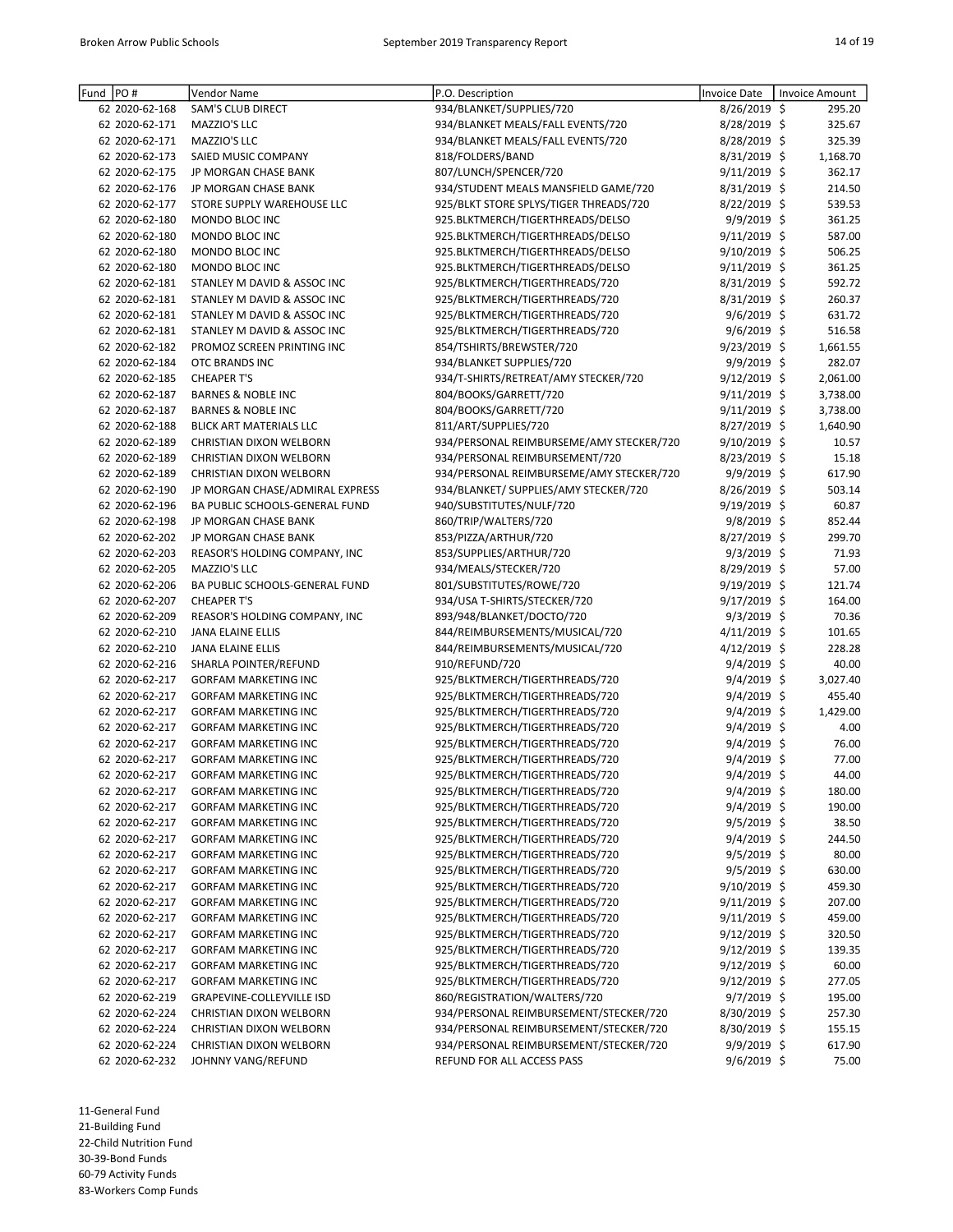| Fund | PO#                            | Vendor Name                                 | P.O. Description                         | <b>Invoice Date</b>           | <b>Invoice Amount</b> |
|------|--------------------------------|---------------------------------------------|------------------------------------------|-------------------------------|-----------------------|
|      | 62 2020-62-233                 | JP MORGAN CHASE/ADMIRAL EXPRESS             | 934/BLANKET/SUPPLIES/STECKER/720         | 9/9/2019 \$                   | 727.98                |
|      | 62 2020-62-233                 | JP MORGAN CHASE/ADMIRAL EXPRESS             | 934/BLANKET/SUPPLIES/STECKER/720         | 9/12/2019 \$                  | 40.24                 |
|      | 62 2020-62-234                 | OFFICE DEPOT INC                            | 804/MAP/GARRETT/720                      | 9/14/2019 \$                  | 19.99                 |
|      | 62 2020-62-238                 | <b>VARITRONICS LLC</b>                      | 854/SUPPLIES/KLINCK/720                  | $9/10/2019$ \$                | 1,988.98              |
|      | 62 2020-62-245                 | CONCORD THEATRICALS CORP.                   | 844/DEPOSIT/RIGHTS/720                   | 9/16/2019 \$                  | 400.00                |
|      | 62 2020-62-247                 | <b>JROTC EXCHANGE</b>                       | 902/NAMETAGS/DAVIS/720                   | $9/16/2019$ \$                | 266.70                |
|      | 62 2020-62-249                 | EASTERN OKLA ACADEMIC CONFERENCE            | 801/REGISTRATION/ROWE/720                | 9/15/2019 \$                  | 225.00                |
|      | 62 2020-62-251                 | STEVE WEISS MUSIC                           | 818/MUSIC/720                            | 9/11/2019 \$                  | 52.95                 |
|      | 62 2020-62-252                 | PLASCO ID HOLDINGS LLC                      | 869/SUPPLIES/RICE/720                    | $9/11/2019$ \$                | 654.50                |
|      |                                |                                             |                                          |                               | 88.62                 |
|      | 62 2020-62-253                 | CHICK-FIL-A BROKEN ARROW                    | 934/MEALS/ACT STUDENTS/STECKER/720       | 9/14/2019 \$                  |                       |
|      | 62 2020-62-263                 | SAM'S CLUB DIRECT                           | 893/950/SNACKS/LEPP/720                  | 9/17/2019 \$                  | 146.76                |
|      | 62 2020-62-269                 | OKLAHOMA MUSIC EDUCATORS ASSOC              | 818/BLKT/REGISTRATIONS/720               | 9/20/2019 \$                  | 225.00                |
|      | 62 2020-62-269                 | OKLAHOMA MUSIC EDUCATORS ASSOC              | 818/BLKT/REGISTRATIONS/720               | $9/20/2019$ \$                | 2,145.00              |
|      | 62 2020-62-270                 | NBDA: NATALIE AUNKO, TREASURER              | 818/BLKT/REGISTRATIONS/720               | $9/20/2019$ \$                | 1,810.00              |
|      | 62 2020-62-275                 | ROBOTICS EDUCATION & COMPETITION            | 877/REGISTRATION/LIM/720                 | 9/19/2019 \$                  | 150.00                |
|      | 62 2020-62-279                 | <b>SAM'S CLUB DIRECT</b>                    | 892/SUPPLIES/720                         | $9/25/2019$ \$                | 185.74                |
|      | 62 2020-62-281                 | BA PUBLIC SCHOOLS-GENERAL FUND              | 844/REIIMB/MUSICAL/720                   | 8/14/2019 \$                  | 600.00                |
|      | 62 2020-62-31                  | MIDWEST RACQUETBALL & SPORTING INC          | 925/BLKTMERCH/TIGERTHREADS/720           | 8/29/2019 \$                  | 4,774.84              |
|      | 62 2020-62-31                  | MIDWEST RACQUETBALL & SPORTING INC          | 925/BLKTMERCH/TIGERTHREADS/720           | 8/29/2019 \$                  | 405.82                |
|      | 62 2020-62-31                  | MIDWEST RACQUETBALL & SPORTING INC          | 925/BLKTMERCH/TIGERTHREADS/720           | 8/29/2019 \$                  | 3,835.39              |
|      | 62 2020-62-31                  | MIDWEST RACQUETBALL & SPORTING INC          | 925/BLKTMERCH/TIGERTHREADS/720           | 9/13/2019 \$                  | 441.87                |
|      | 62 2020-62-33                  | CI SPORT INC                                | 925/BLKTMERCH/TIGERTHREADS/720           | 9/3/2019 \$                   | 902.92                |
|      | 62 2020-62-33                  | CI SPORT INC                                | 925/BLKTMERCH/TIGERTHREADS/720           | $9/3/2019$ \$                 | 1,009.84              |
|      | 62 2020-62-34                  | JP MORGAN CHASE BANK                        | 925/BLKTMERCH/TIGER THREADS/720          | 9/5/2019 \$                   | 161.00                |
|      | 62 2020-62-34                  | JP MORGAN CHASE BANK                        | 925/BLKTMERCH/TIGER THREADS/720          | 9/19/2019 \$                  | 91.57                 |
|      | 62 2020-62-34                  | JP MORGAN CHASE BANK                        | 925/BLKTMERCH/TIGER THREADS/720          | $9/17/2019$ \$                | 36.75                 |
|      | 62 2020-62-34                  | JP MORGAN CHASE BANK                        | 925/BLKTMERCH/TIGER THREADS/720          | 8/22/2019 \$                  | 110.75                |
|      | 62 2020-62-34                  | JP MORGAN CHASE BANK                        | 925/BLKTMERCH/TIGER THREADS/720          | 9/19/2019 \$                  | 258.08                |
|      | 62 2020-62-34                  | JP MORGAN CHASE BANK                        | 925/BLKTMERCH/TIGER THREADS/720          | $9/20/2019$ \$                | 120.34                |
|      | 62 2020-62-34                  | JP MORGAN CHASE BANK                        |                                          | 9/20/2019 \$                  | 54.19                 |
|      |                                |                                             | 925/BLKTMERCH/TIGER THREADS/720          |                               |                       |
|      | 62 2020-62-34                  | JP MORGAN CHASE BANK                        | 925/BLKTMERCH/TIGER THREADS/720          | $9/23/2019$ \$                | 70.44                 |
|      | 62 2020-62-34                  | JP MORGAN CHASE BANK                        | 925/BLKTMERCH/TIGER THREADS/720          | $9/20/2019$ \$                | 109.25                |
|      | 62 2020-62-34                  | JP MORGAN CHASE BANK                        | 925/BLKTMERCH/TIGER THREADS/720          | $9/17/2019$ \$                | 69.99                 |
|      | 62 2020-62-34                  | JP MORGAN CHASE BANK                        | 925/BLKTMERCH/TIGER THREADS/720          | $8/29/2019$ \$                | 27.66                 |
|      | 62 2020-62-34                  | JP MORGAN CHASE BANK                        | 925/BLKTMERCH/TIGER THREADS/720          | 9/24/2019 \$                  | 883.81                |
|      | 62 2020-62-34                  | JP MORGAN CHASE BANK                        | 925/BLKTMERCH/TIGER THREADS/720          | $9/23/2019$ \$                | 194.10                |
|      | 62 2020-62-36                  | TOP OF THE WORLD                            | 925/BLKTMERCH/TIGER THREADS/720          | 8/29/2019 \$                  | 252.35                |
|      | 62 2020-62-36                  | TOP OF THE WORLD                            | 925/BLKTMERCH/TIGER THREADS/720          | $9/4/2019$ \$                 | 276.35                |
|      | 62 2020-62-36                  | TOP OF THE WORLD                            | 925/BLKTMERCH/TIGER THREADS/720          | 9/9/2019 \$                   | 356.68                |
|      | 62 2020-62-37                  | HEARTLAND PAYMENT SYSTEMS INC               | 925/BLKT FEES & SERVICE/TIGER THREAD/720 | 8/31/2019 \$                  | 889.59                |
|      | 62 2020-62-37                  | HEARTLAND PAYMENT SYSTEMS INC               | 925/BLKT FEES & SERVICE/TIGER THREAD/720 | 8/31/2019 \$                  | 128.50                |
|      | 62 2020-62-38                  | <b>BANKCARD CENTER</b>                      | 925/BLKBANKFEES/TIGER THREADS/720        | 8/22/2019 \$                  | 59.95                 |
|      | 62 2020-62-43                  | STANLEY M DAVID & ASSOC INC                 | 925/BLKTMERCH/TIGERTHREADS/720           | 9/6/2019 \$                   | 1,180.95              |
|      | 62 2020-62-44                  | JP MORGAN CHASE/ADMIRAL EXPRESS             | 925/BLKTSUPPLIES/TIGERTHREADS/720        | $8/13/2019$ \$                | 301.94                |
|      | 62 2020-62-44                  | JP MORGAN CHASE/ADMIRAL EXPRESS             | 925/BLKTSUPPLIES/TIGERTHREADS/720        | 8/14/2019 \$                  | 16.61                 |
|      | 62 2020-62-44                  | JP MORGAN CHASE/ADMIRAL EXPRESS             | 925/BLKTSUPPLIES/TIGERTHREADS/720        | $9/13/2019$ \$                | 157.51                |
|      | 62 2020-62-44                  | JP MORGAN CHASE/ADMIRAL EXPRESS             | 925/BLKTSUPPLIES/TIGERTHREADS/720        | $8/15/2019$ \$                | (12.25)               |
|      | 62 2020-62-45                  | JP MORGAN CHASE/ADMIRAL EXPRESS             | 934/SUPPLIES/720                         | $8/13/2019$ \$                | 281.48                |
|      | 62 2020-62-45                  | JP MORGAN CHASE/ADMIRAL EXPRESS             | 934/SUPPLIES/720                         | $8/13/2019$ \$                | 24.96                 |
|      | 62 2020-62-51                  | CHILD NUTRITION PROGRAMS DEPT               | 934/BLKT FOOD AND BEV FOR ACTIVITIES/720 | $9/6/2019$ \$                 | 678.91                |
|      | 62 2020-62-55                  | VILLAGE TOURS LLC                           | 934/SPIRIT BUS RENTAL/720                | $8/31/2019$ \$                | 2,766.00              |
|      |                                |                                             | 934/DJ SERVICES/720                      |                               |                       |
|      | 62 2020-62-56<br>62 2020-62-58 | ERNEST RANDALL LUNDY<br>LOWE'S HOME CENTERS | 934/BLKT SUPPLIES/720                    | $9/13/2019$ \$<br>9/4/2019 \$ | 650.00<br>205.57      |
|      |                                |                                             |                                          |                               |                       |
|      | 62 2020-62-59                  | <b>HOBBY LOBBY STORES INC</b>               | 934/BLKT SUPPLIES/720                    | $8/29/2019$ \$                | 58.42                 |
|      | 62 2020-62-65                  | <b>SAM'S CLUB DIRECT</b>                    | 934/SUPPLIES FOR STUDENT ACTIVITIES/720  | $9/11/2019$ \$                | 191.09                |
|      | 62 2020-62-7                   | <b>BANK OF OKLAHOMA</b>                     | 892/BANK FEES AND SUPPLIES/720           | $9/16/2019$ \$                | 318.59                |
|      | 62 2020-62-70                  | JW PEPPER & SON INC                         | 818/BLKT/MUSIC/BAND                      | $9/11/2019$ \$                | 264.99                |
|      | 62 2020-62-70                  | JW PEPPER & SON INC                         | 818/BLKT/MUSIC/BAND                      | $9/10/2019$ \$                | 62.99                 |
|      | 62 2020-62-70                  | JW PEPPER & SON INC                         | 818/BLKT/MUSIC/BAND                      | $9/10/2019$ \$                | 55.00                 |
|      | 62 2020-62-75                  | JP MORGAN CHASE BANK                        | 809/MEALS/JUNGLE SQUAD/YEARLY EVENTS/720 | $9/6/2019$ \$                 | 175.05                |
|      | 62 2020-62-75                  | JP MORGAN CHASE BANK                        | 809/MEALS/JUNGLE SQUAD/YEARLY EVENTS/720 | $9/13/2019$ \$                | 118.87                |

21-Building Fund

22-Child Nutrition Fund

30-39-Bond Funds

60-79 Activity Funds 83-Workers Comp Funds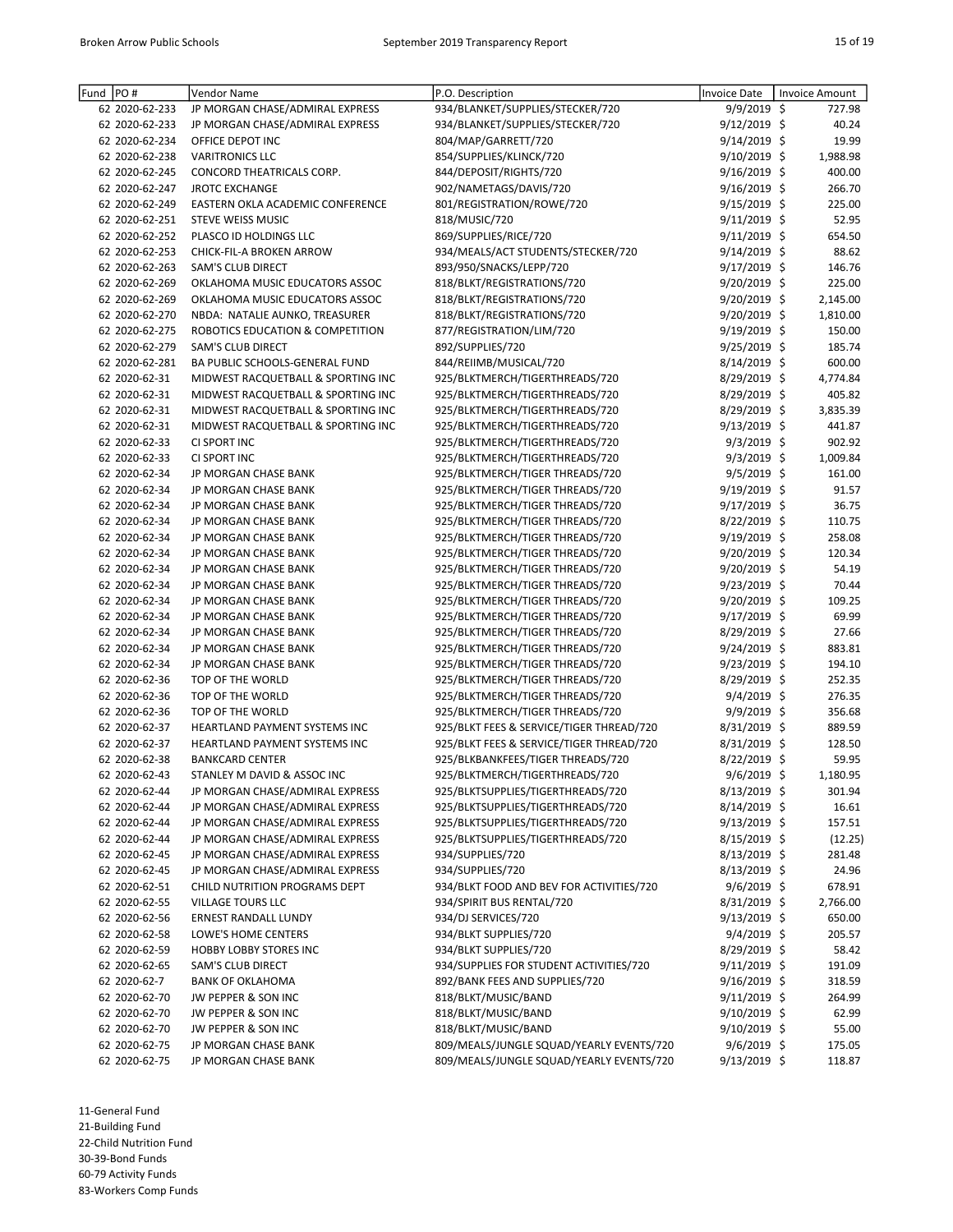| Fund PO# |               | Vendor Name                        | P.O. Description                     | <b>Invoice Date</b> | Invoice Amount |
|----------|---------------|------------------------------------|--------------------------------------|---------------------|----------------|
|          | 62 2020-62-78 | ARROW FLOWER & GIFTS INC           | 938/STAFF FLOWERS/KENNEDY/720        | 8/31/2019 \$        | 50.95          |
|          | 62 2020-62-78 | ARROW FLOWER & GIFTS INC           | 938/STAFF FLOWERS/KENNEDY/720        | 8/31/2019 \$        | 50.95          |
|          | 62 2020-62-85 | FCCLA OF AMERICA                   | 854/FEE/BREWSTER/720                 | 9/24/2019 \$        | 778.00         |
|          | 62 2020-62-91 | <b>NASHVILLE WRAPS</b>             | 925/SUPPLIES/TIGER THREADS/720       | 8/28/2019 \$        | 472.98         |
|          | 62 2020-62-95 | <b>BROKEN ARROW PUBLIC SCHOOLS</b> | 892/RECEIPT BOOKS/LONG/720           | 8/29/2019 \$        | 216.00         |
|          | 62 2020-62-97 | <b>BANK OF OKLAHOMA</b>            | 925/BANK FEES/TIGER THREADS/720      | $9/16/2019$ \$      | 8.51           |
|          | 65 2020-65-12 | PALEN MUSIC CENTER                 | 818/MUSIC SUPPLIES/INSTR. REPAIR/505 | 9/12/2019 \$        | 63.00          |
|          | 65 2020-65-18 | JP MORGAN CHASE/ADMIRAL EXPRESS    | 818/TONER/505                        | 8/28/2019 \$        | 88.28          |
|          | 65 2020-65-20 | <b>DONNA SHRIER</b>                | 897/SUPPLIES/505                     | $9/3/2019$ \$       | 290.70         |
|          | 65 2020-65-22 | JW PEPPER & SON INC                | 833/MUSIC/SUPPLIES/505               | $9/3/2019$ \$       | 48.19          |
|          | 65 2020-65-22 | JW PEPPER & SON INC                | 833/MUSIC/SUPPLIES/505               | $9/3/2019$ \$       | 191.55         |
|          | 65 2020-65-22 | JW PEPPER & SON INC                | 833/MUSIC/SUPPLIES/505               | $9/9/2019$ \$       | 106.73         |
|          | 65 2020-65-22 | JW PEPPER & SON INC                | 833/MUSIC/SUPPLIES/505               | 9/9/2019 \$         | 105.74         |
|          | 65 2020-65-24 | DEMCO INC                          | 889/MEDIA SUPPLIES/505               | 9/4/2019 \$         | 46.41          |
|          | 65 2020-65-25 | <b>AVB BANK</b>                    | 892/DEPOSIT SLIPS/505                | 9/18/2019 \$        | 79.63          |
|          | 65 2020-65-3  | CHILD NUTRITION PROGRAMS DEPT      | 892/CRACKERS/NURSE/505               | $9/6/2019$ \$       | 15.89          |
|          | 65 2020-65-31 | TULSA COFFEE SERVICE INC           | 938/Watercooler/505                  | $4/4/2019$ \$       | 93.00          |
|          | 65 2020-65-38 | NATIONAL GEOGRAPHY BEE             | 892/REGISTRATION/505                 | 9/20/2019 \$        | 90.00          |
|          | 65 2020-65-4  | TULSA COFFEE SERVICE INC           | 938/WATER COOLER RENTAL/505          | 7/4/2019 \$         | 93.00          |
|          | 65 2020-65-46 | BETROLD ENTERPRISES INC            | 818/SUPPLIES/505                     | 9/19/2019 \$        | 54.42          |
|          | 65 2020-65-5  | <b>AVB BANK</b>                    | 892/BANK FEES/505                    | 8/31/2019 \$        | 19.36          |
|          | 66 2020-66-13 | JW PEPPER & SON INC                | 833/BLKT SUPPLIES/520                | 8/13/2019 \$        | 207.43         |
|          | 66 2020-66-13 | JW PEPPER & SON INC                | 833/BLKT SUPPLIES/520                | $8/13/2019$ \$      | 772.01         |
|          | 66 2020-66-13 | JW PEPPER & SON INC                | 833/BLKT SUPPLIES/520                | 8/13/2019 \$        | 27.95          |
|          | 66 2020-66-13 | JW PEPPER & SON INC                | 833/BLKT SUPPLIES/520                | 8/20/2019 \$        | 119.49         |
|          | 66 2020-66-13 | JW PEPPER & SON INC                | 833/BLKT SUPPLIES/520                | $8/13/2019$ \$      | 140.00         |
|          | 66 2020-66-2  | <b>AVB BANK</b>                    | 892/BANK FEES/520                    | 8/31/2019 \$        | 14.78          |
|          | 66 2020-66-28 | AVB BANK                           | 892/SUPPLIES/520                     | $9/5/2019$ \$       | 79.63          |
|          | 66 2020-66-3  | <b>BROKEN ARROW PUBLIC SCHOOLS</b> | 889/SUPPLIES/520                     | 8/29/2019 \$        | 139.20         |
|          | 66 2020-66-31 | <b>MEGAN R CYRUS</b>               | 938/EVENT/520                        | $9/3/2019$ \$       | 33.61          |
|          | 66 2020-66-35 | HEARTLAND MUSIC FESTIVAL INC       | 905/FEES/520                         | $9/4/2019$ \$       | 50.00          |
|          | 66 2020-66-39 | ALPHA AWARDS & ENGRAVING LLC       | 938/SUPPLIES/520                     | 9/9/2019 \$         | 22.00          |
|          | 66 2020-66-4  | REASOR'S HOLDING COMPANY, INC      | 892/SUPPLIES/520                     | $9/3/2019$ \$       | 65.92          |
|          | 66 2020-66-7  | <b>SUBWAY</b>                      | 892/EVENT/520                        | $8/13/2019$ \$      | 79.98          |
|          | 67 2020-67-10 | REASOR'S HOLDING COMPANY, INC      | 892/GENERAL/530                      | $9/3/2019$ \$       | 79.20          |
|          | 67 2020-67-10 | REASOR'S HOLDING COMPANY, INC      | 892/GENERAL/530                      | $9/3/2019$ \$       | 56.21          |
|          | 67 2020-67-15 | REASOR'S HOLDING COMPANY, INC      | 892/GENERAL/530                      | $9/3/2019$ \$       | 89.20          |
|          | 67 2020-67-17 | OFFICE DEPOT INC                   | 889/MEDIA/530                        | $8/26/2019$ \$      | 129.99         |
|          | 67 2020-67-17 | OFFICE DEPOT INC                   | 889/MEDIA/530                        | $8/23/2019$ \$      | 22.49          |
|          | 67 2020-67-17 | OFFICE DEPOT INC                   | 889/MEDIA/530                        | 8/23/2019 \$        | 36.49          |
|          | 67 2020-67-18 | PLAYSCRIPTS INC                    | 844/DRAMA/530                        | 8/27/2019 \$        | 189.32         |
|          | 67 2020-67-18 | PLAYSCRIPTS INC                    | 844/DRAMA/530                        | 8/27/2019 \$        | 189.32         |
|          | 67 2020-67-19 | CHILD NUTRITION PROGRAMS DEPT      | 892/GENERAL/530                      | 9/6/2019 \$         | 15.89          |
|          | 67 2020-67-20 | NATIONAL GEOGRAPHY BEE             | 892/GENERAL/530                      | 8/20/2019 \$        | 90.00          |
|          | 67 2020-67-21 | LOWE'S HOME CENTERS                | 844/DRAMA/530                        | $9/14/2019$ \$      | 401.35         |
|          | 67 2020-67-24 | OFFICE DEPOT INC                   | 844/DRAMA/530                        | $9/4/2019$ \$       | 127.49         |
|          | 67 2020-67-37 | <b>CELEBRITY ATTRACTIONS INC</b>   | 844/DRAMA/530                        | $9/5/2019$ \$       | 714.00         |
|          | 67 2020-67-42 | SAIED MUSIC COMPANY                |                                      |                     |                |
|          |               |                                    | 905/SUPPLIES/530                     | $9/17/2019$ \$      | 234.45         |
|          | 67 2020-67-8  | JW PEPPER & SON INC                | 833/CHOIR/530                        | $8/16/2019$ \$      | 905.82         |
|          | 67 2020-67-8  | JW PEPPER & SON INC                | 833/CHOIR/530                        | 8/16/2019 \$        | 86.40          |
|          | 67 2020-67-8  | JW PEPPER & SON INC                | 833/CHOIR/530                        | 8/29/2019 \$        | 261.94         |
|          | 67 2020-67-8  | JW PEPPER & SON INC                | 833/CHOIR/530                        | $8/16/2019$ \$      | 128.19         |
|          | 68 2020-68-1  | AVB BANK                           | 892/BANK FEES/525                    | $8/31/2019$ \$      | 10.48          |
|          | 68 2020-68-13 | LOGO-WEAR INC                      | 818/T-SHIRTS/525                     | $9/16/2019$ \$      | 1,297.20       |
|          | 68 2020-68-13 | LOGO-WEAR INC                      | 818/T-SHIRTS/525                     | $9/25/2019$ \$      | 1,380.00       |
|          | 68 2020-68-22 | IMPERIAL LLC                       | 938/COFFEE/525                       | $9/5/2019$ \$       | 47.90          |
|          | 68 2020-68-30 | IMPERIAL LLC                       | 938/RENTAL/525                       | $9/11/2019$ \$      | 75.00          |
|          | 68 2020-68-48 | ALPHA AWARDS & ENGRAVING LLC       | 892/SUPPLIES/525                     | $9/16/2019$ \$      | 5.50           |
|          | 68 2020-68-55 | PALEN MUSIC CENTER                 | 818/SUPPLIES/525                     | $9/20/2019$ \$      | 216.10         |
|          | 68 2020-68-56 | SAIED MUSIC COMPANY                | 818/SUPPLIES/525                     | $9/23/2019$ \$      | 120.99         |
|          | 68 2020-68-9  | SIGNATURE FUNDRAISING INC          | 833/FUNDRAISER/525                   | 9/9/2019 \$         | 2,490.00       |

21-Building Fund

22-Child Nutrition Fund

30-39-Bond Funds

60-79 Activity Funds 83-Workers Comp Funds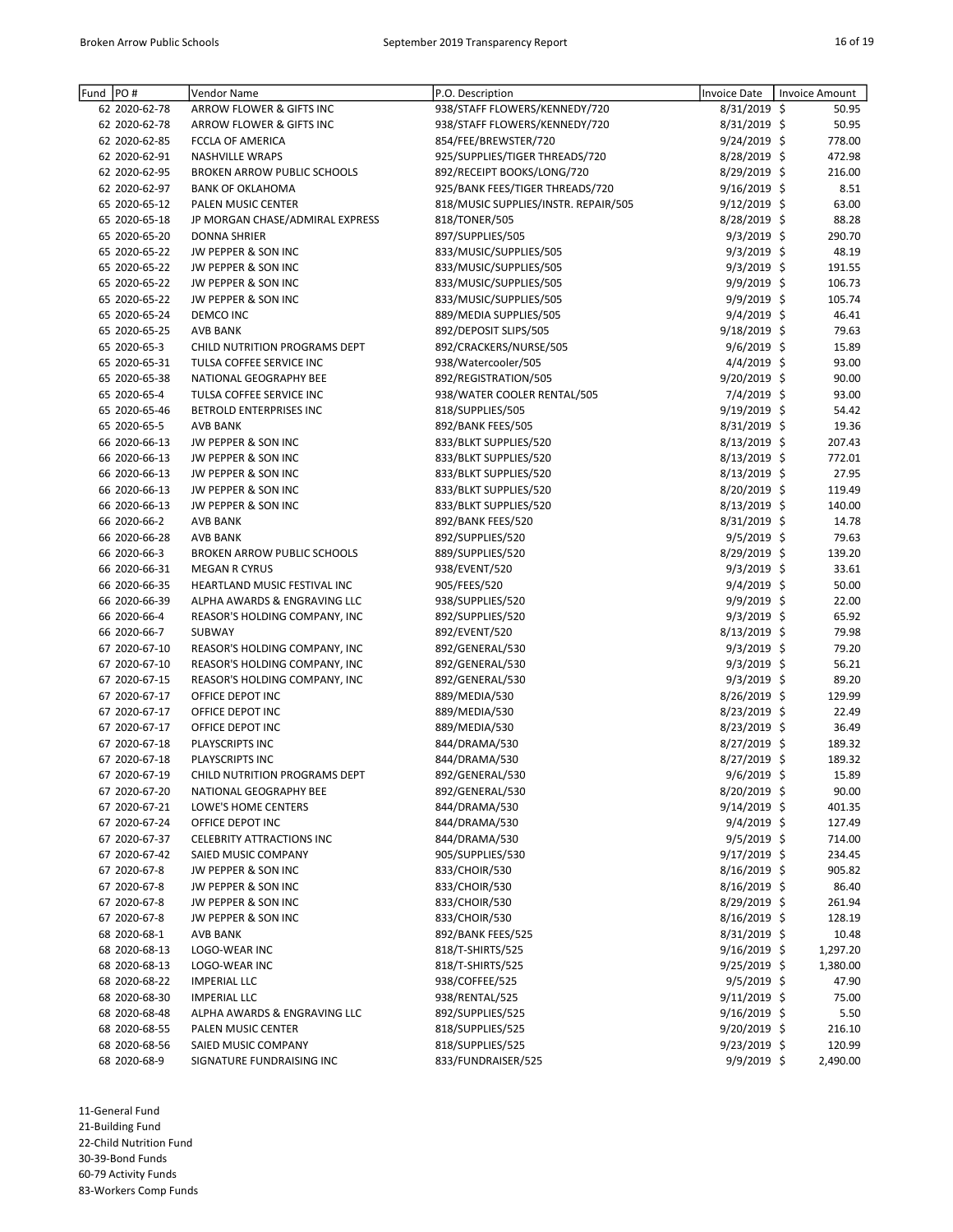| Fund PO# |                | Vendor Name                        | P.O. Description                                | <b>Invoice Date</b> | <b>Invoice Amount</b> |
|----------|----------------|------------------------------------|-------------------------------------------------|---------------------|-----------------------|
|          | 69 2020-69-1   | <b>AVB BANK</b>                    | 892/BANK FEES/510                               | 8/31/2019 \$        | 9.08                  |
|          | 69 2020-69-14  | HEARTLAND MUSIC FESTIVAL INC       | 833/ENTRY/FEE/510                               | 9/12/2019 \$        | 200.00                |
|          | 69 2020-69-22  | <b>SAM'S CLUB DIRECT</b>           | 897/SNACKS/510                                  | $9/21/2019$ \$      | 89.08                 |
|          | 70 2020-70-10  | REASOR'S HOLDING COMPANY, INC      | 892/ BLANKET FOR SUPPLIES/ 175                  | 9/3/2019 \$         | 137.01                |
|          | 70 2020-70-103 | <b>LOWE'S HOME CENTERS</b>         | 889/MEDIASUPPLIES/205                           | 8/27/2019 \$        | 187.92                |
|          | 70 2020-70-104 | ALPHA AWARDS & ENGRAVING LLC       | 892/NAME BADGE/170                              | 8/21/2019 \$        | 5.50                  |
|          | 70 2020-70-105 | REASOR'S HOLDING COMPANY, INC      | 892/SUPPLIES/170                                | $9/3/2019$ \$       | 74.57                 |
|          | 70 2020-70-106 | SCHLOTZSKY'S STORES LLC            | 892/STAFF MEAL - PD/200                         | 8/20/2019 \$        | 412.50                |
|          | 70 2020-70-107 | RACHEL D KAISER                    | 892/REIMBURSE CLASSROOM SUPPLY/200              | 8/20/2019 \$        | 652.54                |
|          | 70 2020-70-108 | JP MORGAN CHASE/ADMIRAL EXPRESS    | 892/SUPPLIES/125                                | 8/23/2019 \$        | 184.62                |
|          | 70 2020-70-109 | <b>BROKEN ARROW PUBLIC SCHOOLS</b> | 892/REISSUESPOFORFIELDTRIP/165                  | 5/7/2019 \$         | 451.70                |
|          | 70 2020-70-11  | <b>TIGER THREADS</b>               | 892/BRACELETS/MAGNETS/150                       | 8/27/2019 \$        | 1,125.00              |
|          | 70 2020-70-110 | JP MORGAN CHASE/ADMIRAL EXPRESS    | 892/SUPPLIES/120                                | 8/23/2019 \$        | 117.66                |
|          | 70 2020-70-111 | JP MORGAN CHASE/ADMIRAL EXPRESS    | 892/SUPPLIES/170                                | 8/21/2019 \$        | 76.02                 |
|          | 70 2020-70-111 | JP MORGAN CHASE/ADMIRAL EXPRESS    | 892/SUPPLIES/170                                | $9/6/2019$ \$       | (76.02)               |
|          | 70 2020-70-111 | JP MORGAN CHASE/ADMIRAL EXPRESS    | 892/SUPPLIES/170                                | $9/6/2019$ \$       | 76.02                 |
|          | 70 2020-70-117 | MACIE PUBLISHING CO., INC.         | 892/RECORDERS/215                               | $9/12/2019$ \$      | 249.87                |
|          | 70 2020-70-118 | LAKESHORE EQUIPMENT CO             | 892/SUPPLIES/170                                | 8/24/2019 \$        | 28.49                 |
|          | 70 2020-70-119 | <b>B &amp; L PRINTING</b>          |                                                 |                     | 22.50                 |
|          | 70 2020-70-12  |                                    | 892/EXPECTATION POSTERS/200<br>892/SUPPLIES/170 | $8/28/2019$ \$      |                       |
|          |                | OFFICE DEPOT INC                   |                                                 | 8/7/2019 \$         | 155.09                |
|          | 70 2020-70-12  | OFFICE DEPOT INC                   | 892/SUPPLIES/170                                | $8/8/2019$ \$       | 47.23                 |
|          | 70 2020-70-120 | REASOR'S HOLDING COMPANY, INC      | 938/SUPPLIES/170                                | $9/3/2019$ \$       | 54.96                 |
|          | 70 2020-70-123 | WILJACKAL LLC FRECKLES             | 892/FUNDRAISER/160                              | 9/13/2019 \$        | 487.80                |
|          | 70 2020-70-126 | SAM'S CLUB DIRECT                  | 892/SNACKS/215                                  | $9/3/2019$ \$       | 76.40                 |
|          | 70 2020-70-13  | <b>MARDEL INC</b>                  | 892/SUPPLIES/170                                | $8/13/2019$ \$      | 204.39                |
|          | 70 2020-70-133 | MORRIS PRINTING GROUP INC          | 892/ STUDENT PLANNERS/ 175                      | $9/4/2019$ \$       | 445.50                |
|          | 70 2020-70-136 | WILJACKAL LLC FRECKLES             | 892/FUNDRAISER/150                              | 9/19/2019 \$        | 287.10                |
|          | 70 2020-70-136 | WILJACKAL LLC FRECKLES             | 892/FUNDRAISER/150                              | 9/13/2019 \$        | 324.90                |
|          | 70 2020-70-138 | SAM'S CLUB DIRECT                  | 892/SUPPLIES/135                                | 8/29/2019 \$        | 159.13                |
|          | 70 2020-70-140 | JP MORGAN CHASE/ADMIRAL EXPRESS    | 892/PENCILS FOR STUDENTS/220                    | 8/29/2019 \$        | 229.80                |
|          | 70 2020-70-141 | REASOR'S HOLDING COMPANY, INC      | 892/STUDENT AWARD/160                           | $9/3/2019$ \$       | 61.89                 |
|          | 70 2020-70-145 | <b>TEACHER SYNERGY LLC</b>         | 892/SPEECH/SUPPLIES/150                         | 8/30/2019 \$        | 33.99                 |
|          | 70 2020-70-146 | LAKESHORE EQUIPMENT CO             | 892/SPEECH/SUPPLIES/150                         | 8/30/2019 \$        | 14.24                 |
|          | 70 2020-70-147 | OFFICE DEPOT INC                   | 892/SUPPLIES/135                                | $9/3/2019$ \$       | 30.20                 |
|          | 70 2020-70-153 | JANA LEE WILLIAMS                  | 938/RETIREMENTPARTY/215                         | 8/27/2019 \$        | 26.97                 |
|          | 70 2020-70-153 | JANA LEE WILLIAMS                  | 938/RETIREMENTPARTY/215                         | 8/27/2019 \$        | 26.97                 |
|          | 70 2020-70-154 | SAM'S CLUB DIRECT                  | 892/GRANDPARENTSWEEK/125                        | $9/9/2019$ \$       | 92.48                 |
|          | 70 2020-70-155 | LOWE'S HOME CENTERS                | 892/PEEQUIPMENT/125                             | $9/6/2019$ \$       | 121.60                |
|          | 70 2020-70-156 | JP MORGAN CHASE/ADMIRAL EXPRESS    | 892/ENVELOPES/215                               | 9/6/2019 \$         | 66.20                 |
|          | 70 2020-70-157 | ALPHA AWARDS & ENGRAVING LLC       | 938/NAMETAG/215                                 | $9/5/2019$ \$       | 5.50                  |
|          | 70 2020-70-162 | OFFICE DEPOT INC                   | 892/SUPPLIES/170                                | 9/5/2019 \$         | 62.04                 |
|          | 70 2020-70-163 | LAKESHORE EQUIPMENT CO             | 892/SUPPLIES/170                                | $9/5/2019$ \$       | 683.92                |
|          | 70 2020-70-171 | ALPHA AWARDS & ENGRAVING LLC       | 892/NAME BADGE/170                              | 9/10/2019 \$        | 11.00                 |
|          | 70 2020-70-172 | JP MORGAN CHASE/ADMIRAL EXPRESS    | 889/LIBRARY SUPPLIES/200                        | $9/10/2019$ \$      | 73.33                 |
|          | 70 2020-70-187 | <b>BRETTE ELISE STANLEY</b>        | 892/SUPPLIES/215                                | $9/15/2019$ \$      | 163.36                |
|          | 70 2020-70-197 | JP MORGAN CHASE BANK               | 892/REGISTRATION/170                            | $9/16/2019$ \$      | 175.00                |
|          | 70 2020-70-22  | MARDEL INC                         | 892/INSTRUCTIONAL-SUPPLIES/165                  | $8/6/2019$ \$       | 105.46                |
|          | 70 2020-70-222 | JP MORGAN CHASE BANK               | 892/REGISTRATION/170                            | $9/16/2019$ \$      | 175.00                |
|          | 70 2020-70-26  | PROMOZ SCREEN PRINTING INC         | 938/TEACHER INCENTIVES/135                      | 8/13/2019 \$        | 521.80                |
|          | 70 2020-70-26  | PROMOZ SCREEN PRINTING INC         | 938/TEACHER INCENTIVES/135                      | 8/13/2019 \$        | 92.90                 |
|          | 70 2020-70-29  | WILJACKAL LLC FRECKLES             | 892/FUNDRAISER/160                              | $8/30/2019$ \$      | 450.00                |
|          | 70 2020-70-32  | WILJACKAL LLC FRECKLES             | 892/FUNDRAISER/200                              | 9/13/2019 \$        | 427.50                |
|          | 70 2020-70-33  | ARROW FLOWER & GIFTS INC           | 938/FLOWERS/215                                 | $8/31/2019$ \$      | 75.95                 |
|          | 70 2020-70-34  | POSITIVE PROMOTIONS INC            | 892/STARSTRESSBALLSFORSTUDENTS/165              | $8/12/2019$ \$      | 144.95                |
|          | 70 2020-70-40  | SCHLOTZSKY'S STORES LLC            | 892/FIRSTDAYPD/150                              | $8/16/2019$ \$      |                       |
|          |                |                                    |                                                 |                     | 390.00                |
|          | 70 2020-70-41  | SCHLOTZSKY'S STORES LLC            | 892/NEW TEACHER-PD/200                          | $8/15/2019$ \$      | 135.00                |
|          | 70 2020-70-42  | MARDEL INC                         | 892/CLASSROOM-SUPPLIES/150                      | 8/7/2019 \$         | 99.67                 |
|          | 70 2020-70-42  | MARDEL INC                         | 892/CLASSROOM-SUPPLIES/150                      | $8/8/2019$ \$       | 100.00                |
|          | 70 2020-70-42  | MARDEL INC                         | 892/CLASSROOM-SUPPLIES/150                      | $8/8/2019$ \$       | 100.00                |
|          | 70 2020-70-42  | MARDEL INC                         | 892/CLASSROOM-SUPPLIES/150                      | $8/10/2019$ \$      | 88.86                 |
|          | 70 2020-70-45  | REASOR'S HOLDING COMPANY, INC      | 892/SUPPLIES/160                                | $9/3/2019$ \$       | 106.45                |

11-General Fund 21-Building Fund 22-Child Nutrition Fund

30-39-Bond Funds

60-79 Activity Funds 83-Workers Comp Funds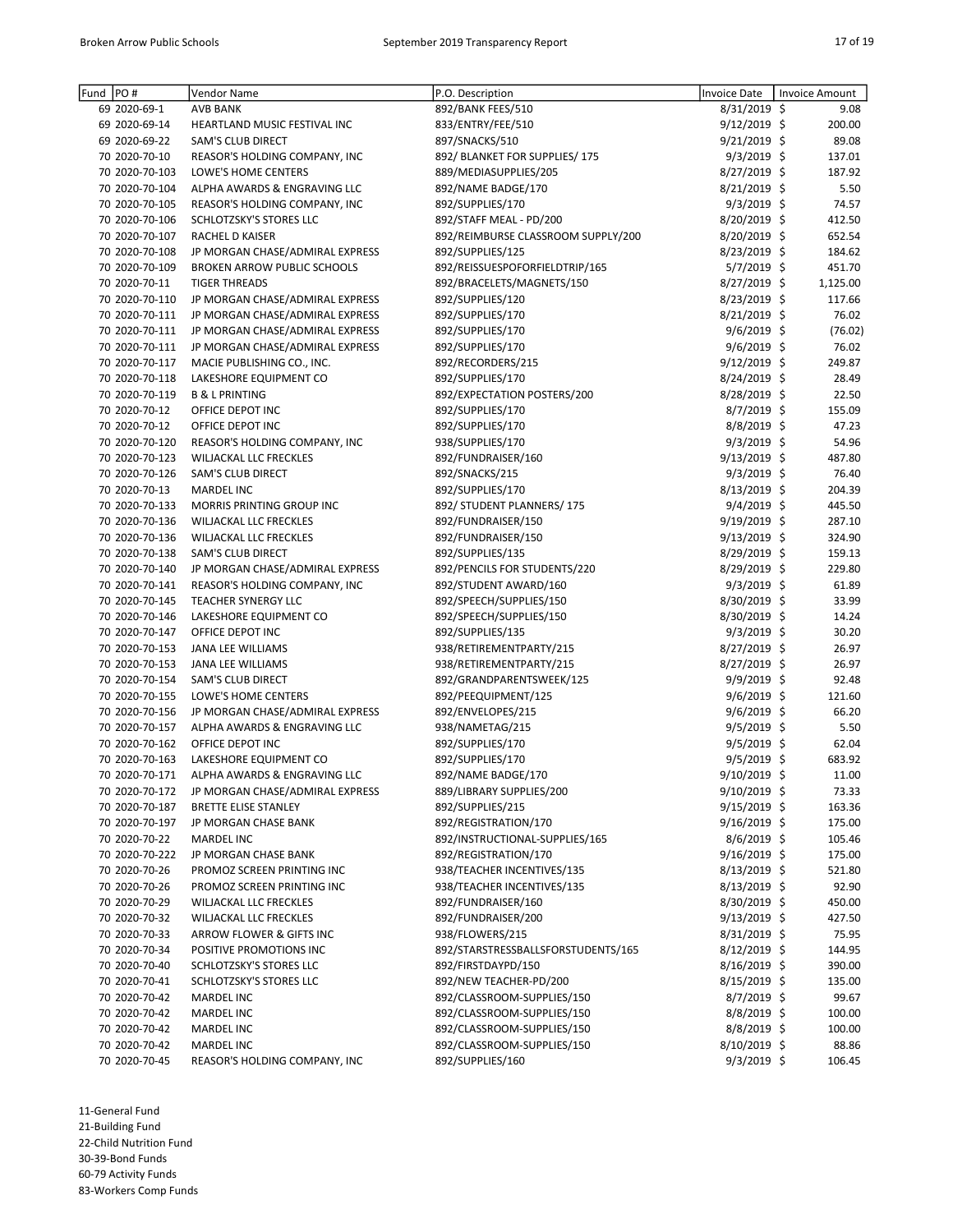| Fund  PO#     | Vendor Name                        | P.O. Description                         | Invoice Date   | <b>Invoice Amount</b> |
|---------------|------------------------------------|------------------------------------------|----------------|-----------------------|
| 70 2020-70-46 | ROCHESTER 100 INC                  | 892/FOLDERS/160                          | 8/29/2019 \$   | 810.00                |
| 70 2020-70-49 | PIZZA HUT                          | 892/NEWTEACHERORIENTATION/150            | 8/15/2019 \$   | 65.97                 |
| 70 2020-70-50 | HARCOURT INDUSTRIES INC            | 892/FUNDRAISER/160                       | $9/10/2019$ \$ | 232.88                |
| 70 2020-70-56 | CHICK-FIL-A BROKEN ARROW           | 892/NEW TEACHER-PD/220                   | 8/15/2019 \$   | 158.25                |
| 70 2020-70-57 | <b>ELORA F ORR</b>                 | 892/ REIMBURSEMENT FOR MAKER KITS / 175  | $8/12/2019$ \$ | 230.00                |
| 70 2020-70-59 | TIM SPENCER ENTERPRISES INC DBA    | 892/CARBONLESS FORMS/135                 | $8/16/2019$ \$ | 56.00                 |
| 70 2020-70-64 | JP MORGAN CHASE/ADMIRAL EXPRESS    | 892/SUPPLIES/120                         | 8/13/2019 \$   | 374.85                |
| 70 2020-70-64 | JP MORGAN CHASE/ADMIRAL EXPRESS    | 892/SUPPLIES/120                         | 8/14/2019 \$   | 77.50                 |
| 70 2020-70-65 | OTC BRANDS INC                     | 892/CLASSROOMSUPPLY/120                  | $8/15/2019$ \$ | 21.48                 |
| 70 2020-70-66 | PIZZA HUT                          | 892/TEACHERMTG/120                       | $8/15/2019$ \$ | 68.60                 |
| 70 2020-70-66 | PIZZA HUT                          | 892/TEACHERMTG/120                       | 8/15/2019 \$   | 68.60                 |
| 70 2020-70-67 | REASOR'S HOLDING COMPANY, INC      | 892/SUPPLIES/120                         | 9/3/2019 \$    | 179.06                |
| 70 2020-70-68 | JP MORGAN CHASE/ADMIRAL EXPRESS    | 938/HOSPITALITY/120                      | $8/13/2019$ \$ | 249.42                |
| 70 2020-70-69 | <b>FIREHOUSE SUBS</b>              | 892/SUPPLIES/170                         | 8/20/2019 \$   | 132.90                |
| 70 2020-70-7  | <b>NEW DAY GRAPHIX LLC</b>         | 938/TEACHERSHIRTS/150                    | $8/15/2019$ \$ | 657.00                |
| 70 2020-70-73 | <b>BARNES &amp; NOBLE INC</b>      | 892/REIMBURSE CLASSROOM SUPPLY/200       | 8/12/2019 \$   | 419.28                |
| 70 2020-70-74 | RACHEL D KAISER                    | 892/CLASSROOM-SPLYS/200                  | 8/12/2019 \$   | 156.12                |
| 70 2020-70-75 | REASOR'S HOLDING COMPANY, INC      | 938/STAFF-GIFT/110                       | 9/3/2019 \$    | 159.59                |
| 70 2020-70-76 | <b>SUSAN J DOYLE</b>               | 892/REIMBURSEMENT/150                    | 8/12/2019 \$   | 68.16                 |
| 70 2020-70-77 | SAM'S CLUB DIRECT                  | 892/PDSNACKS/150                         | $8/13/2019$ \$ | 210.28                |
| 70 2020-70-78 | REASOR'S HOLDING COMPANY, INC      | 892/NEWTEACHERLUNCH/125                  | $9/3/2019$ \$  | 127.05                |
| 70 2020-70-81 | <b>BKL MANAGEMENT INC</b>          | 892/LUNCHEON/140                         | 8/15/2019 \$   | 120.00                |
| 70 2020-70-83 | SCHOOL SPECIALTY INC               | 892/SUPPLIES/170                         | 8/20/2019 \$   | 379.43                |
| 70 2020-70-84 | LAKESHORE EQUIPMENT CO             | 892/SUPPLIES/170                         | 8/19/2019 \$   | 199.00                |
| 70 2020-70-85 | SAMANTHA JO TROUTMAN               | 892/STUDENT TAGS/160                     | $8/14/2019$ \$ | 65.02                 |
| 70 2020-70-88 | BA PUBLIC SCHOOLS-GENERAL FUND     | 892/PAPER/180                            | 4/23/2019 \$   | 711.00                |
| 70 2020-70-89 | <b>BROKEN ARROW PUBLIC SCHOOLS</b> | 892/3RD GRADE FIELD TRIP/180             | 5/9/2019 \$    | 637.95                |
| 70 2020-70-9  | JP MORGAN CHASE/ADMIRAL EXPRESS    | 892/BLANKET/CLASSROOMSUPPLIES/150        | 8/21/2019 \$   | 46.42                 |
| 70 2020-70-9  | JP MORGAN CHASE/ADMIRAL EXPRESS    | 892/BLANKET/CLASSROOMSUPPLIES/150        | 8/21/2019 \$   | 51.29                 |
| 70 2020-70-9  | JP MORGAN CHASE/ADMIRAL EXPRESS    | 892/BLANKET/CLASSROOMSUPPLIES/150        | $8/21/2019$ \$ | 48.68                 |
| 70 2020-70-9  | JP MORGAN CHASE/ADMIRAL EXPRESS    | 892/BLANKET/CLASSROOMSUPPLIES/150        | 8/21/2019 \$   | 31.05                 |
| 70 2020-70-9  | JP MORGAN CHASE/ADMIRAL EXPRESS    | 892/BLANKET/CLASSROOMSUPPLIES/150        | 8/21/2019 \$   | 13.19                 |
| 70 2020-70-9  | JP MORGAN CHASE/ADMIRAL EXPRESS    | 892/BLANKET/CLASSROOMSUPPLIES/150        | 8/26/2019 \$   | 33.50                 |
| 70 2020-70-9  | JP MORGAN CHASE/ADMIRAL EXPRESS    | 892/BLANKET/CLASSROOMSUPPLIES/150        | $8/26/2019$ \$ | 51.39                 |
| 70 2020-70-9  | JP MORGAN CHASE/ADMIRAL EXPRESS    | 892/BLANKET/CLASSROOMSUPPLIES/150        | $8/26/2019$ \$ | 47.79                 |
| 70 2020-70-9  | JP MORGAN CHASE/ADMIRAL EXPRESS    | 892/BLANKET/CLASSROOMSUPPLIES/150        | 8/26/2019 \$   | 37.12                 |
| 70 2020-70-9  | JP MORGAN CHASE/ADMIRAL EXPRESS    | 892/BLANKET/CLASSROOMSUPPLIES/150        | 8/26/2019 \$   | 42.36                 |
| 70 2020-70-9  | JP MORGAN CHASE/ADMIRAL EXPRESS    | 892/BLANKET/CLASSROOMSUPPLIES/150        | 8/28/2019 \$   | 3.44                  |
| 70 2020-70-9  | JP MORGAN CHASE/ADMIRAL EXPRESS    | 892/BLANKET/CLASSROOMSUPPLIES/150        | 8/30/2019 \$   | 48.37                 |
| 70 2020-70-9  | JP MORGAN CHASE/ADMIRAL EXPRESS    | 892/BLANKET/CLASSROOMSUPPLIES/150        | $9/3/2019$ \$  | 2.09                  |
| 70 2020-70-9  | JP MORGAN CHASE/ADMIRAL EXPRESS    | 892/BLANKET/CLASSROOMSUPPLIES/150        | 8/30/2019 \$   | 48.67                 |
| 70 2020-70-9  | JP MORGAN CHASE/ADMIRAL EXPRESS    | 892/BLANKET/CLASSROOMSUPPLIES/150        | 8/30/2019 \$   | 47.50                 |
| 70 2020-70-9  | JP MORGAN CHASE/ADMIRAL EXPRESS    | 892/BLANKET/CLASSROOMSUPPLIES/150        | 9/3/2019 \$    | 50.41                 |
| 70 2020-70-9  | JP MORGAN CHASE/ADMIRAL EXPRESS    | 892/BLANKET/CLASSROOMSUPPLIES/150        | $9/3/2019$ \$  | 46.96                 |
| 70 2020-70-9  | JP MORGAN CHASE/ADMIRAL EXPRESS    | 892/BLANKET/CLASSROOMSUPPLIES/150        | $9/6/2019$ \$  | 6.26                  |
| 70 2020-70-9  | JP MORGAN CHASE/ADMIRAL EXPRESS    | 892/BLANKET/CLASSROOMSUPPLIES/150        | $9/10/2019$ \$ | 99.72                 |
| 70 2020-70-92 | WILJACKAL LLC FRECKLES             | 892/FUNDRAISER/215                       | 9/13/2019 \$   | 230.40                |
| 70 2020-70-93 | <b>OKLAHOMA INK</b>                | 892/ STAFF SHIRTS/ 175                   | $8/14/2019$ \$ | 668.00                |
| 70 2020-70-99 | PRINTED PRODUCTS, INC              | 892/TARDY SLIPS/220                      | $8/21/2019$ \$ | 167.75                |
| 72 2020-72-17 | FORTE PAYMENT SYSTEMS INC          | 982/BLKT/FEES/082                        | $8/31/2019$ \$ | 1,411.32              |
| 72 2020-72-18 | MAZZIO'S LLC                       | 982/SUMMER CAMP/082                      | $8/8/2019$ \$  | 273.50                |
| 72 2020-72-2  | BA PUBLIC SCHOOLS-GENERAL FUND     | 982/TRSFAFTOGF/082                       | 7/31/2019 \$   | 79,196.81             |
| 72 2020-72-2  | BA PUBLIC SCHOOLS-GENERAL FUND     | 982/TRSFAFTOGF/082                       | $8/31/2019$ \$ | 75,816.65             |
| 72 2020-72-4  | <b>BROKEN ARROW PUBLIC SCHOOLS</b> | 982/BLKT/SUMMER CAMP VEHICLES/082        | $8/29/2019$ \$ | 3,841.90              |
| 73 2020-73-1  | <b>BANK OF OKLAHOMA</b>            | 892/BANK FEES/075                        | $9/16/2019$ \$ | 7.00                  |
| 73 2020-73-4  | <b>HOBBY LOBBY STORES INC</b>      | 892/BLANKET/075/AL                       | $9/20/2019$ \$ | 125.86                |
| 74 2020-74-1  | <b>BANK OF OKLAHOMA</b>            | 892/BANK FEES/725                        | 9/16/2019 \$   | 23.16                 |
| 74 2020-74-3  | JACK EUGENE PUGH                   | 934/BACK TO SCHOOL BASH/725/AL           | $8/29/2019$ \$ | 132.54                |
| 74 2020-74-6  | <b>JACK EUGENE PUGH</b>            | 892/TEACHER GIFTS FOR YEAR'S STARTUP/725 | $9/17/2019$ \$ | 49.18                 |
| 74 2020-74-9  | JP MORGAN CHASE/ADMIRAL EXPRESS    | 892/FILING CABINET/725/AL                | $8/16/2019$ \$ | 69.95                 |
| 75 2020-75-14 | REASOR'S HOLDING COMPANY, INC      | 938/STAFF LUNCHEON AND BREAKFAST/107     | 9/3/2019 \$    | 153.28                |

21-Building Fund

22-Child Nutrition Fund

30-39-Bond Funds

60-79 Activity Funds